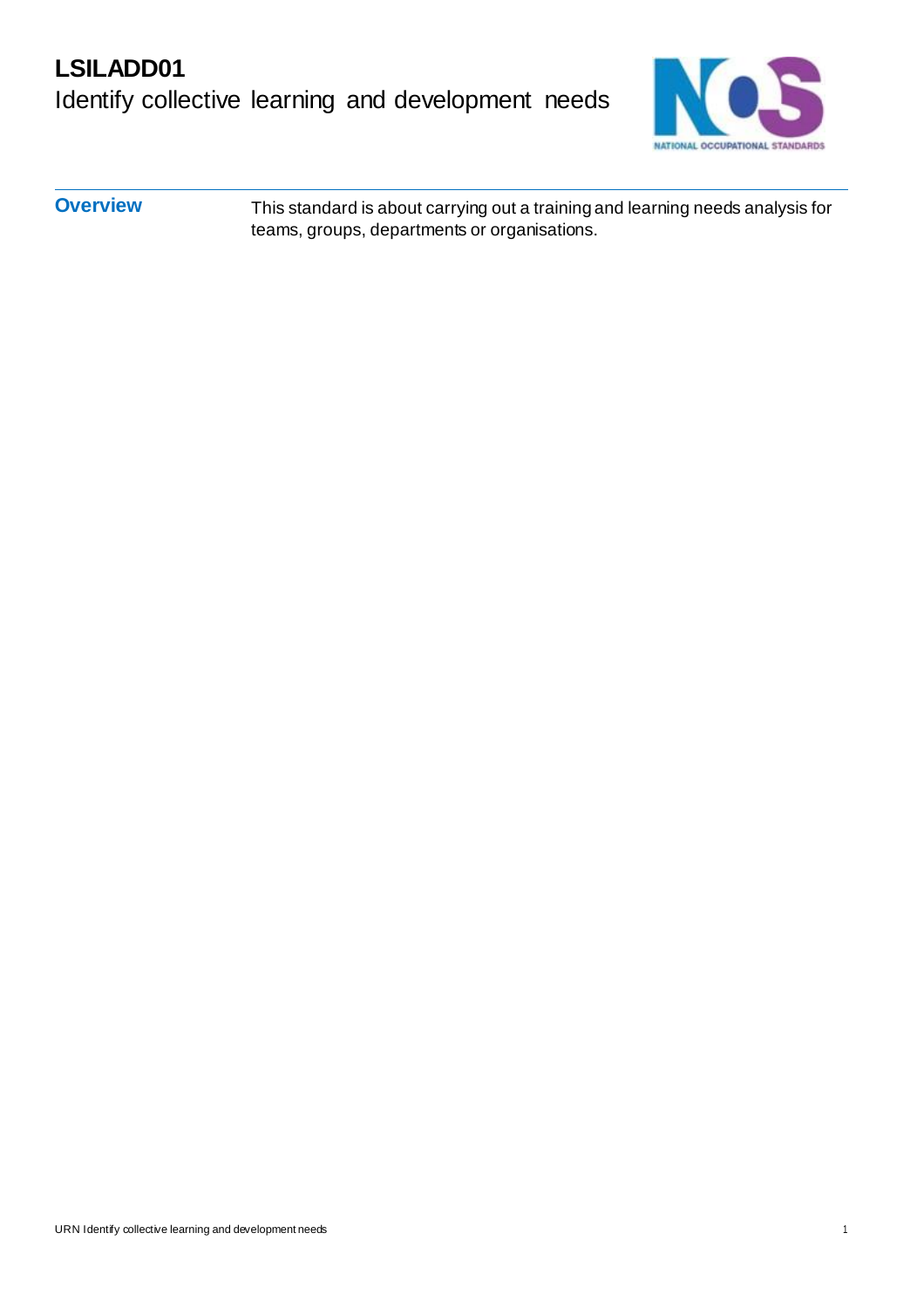Identify collective learning and development needs

### **Performance criteria**

### *You must be able to:* P1 gain the support and commitment of key stakeholders

- P2 identify the aims of the analysis, the information required, and efficient means of data collection
- P3 collect sufficient information relevant to the learners and their context to identify learning and development needs
- P4 prioritise learning and development needs, indicating the focus and volume of learning required
- P5 communicate findings and recommendations to decision makers in ways that will aid their understanding
- P6 negotiate any adjustments to findings and recommendations with decision makers
- P7 maintain confidentiality agreements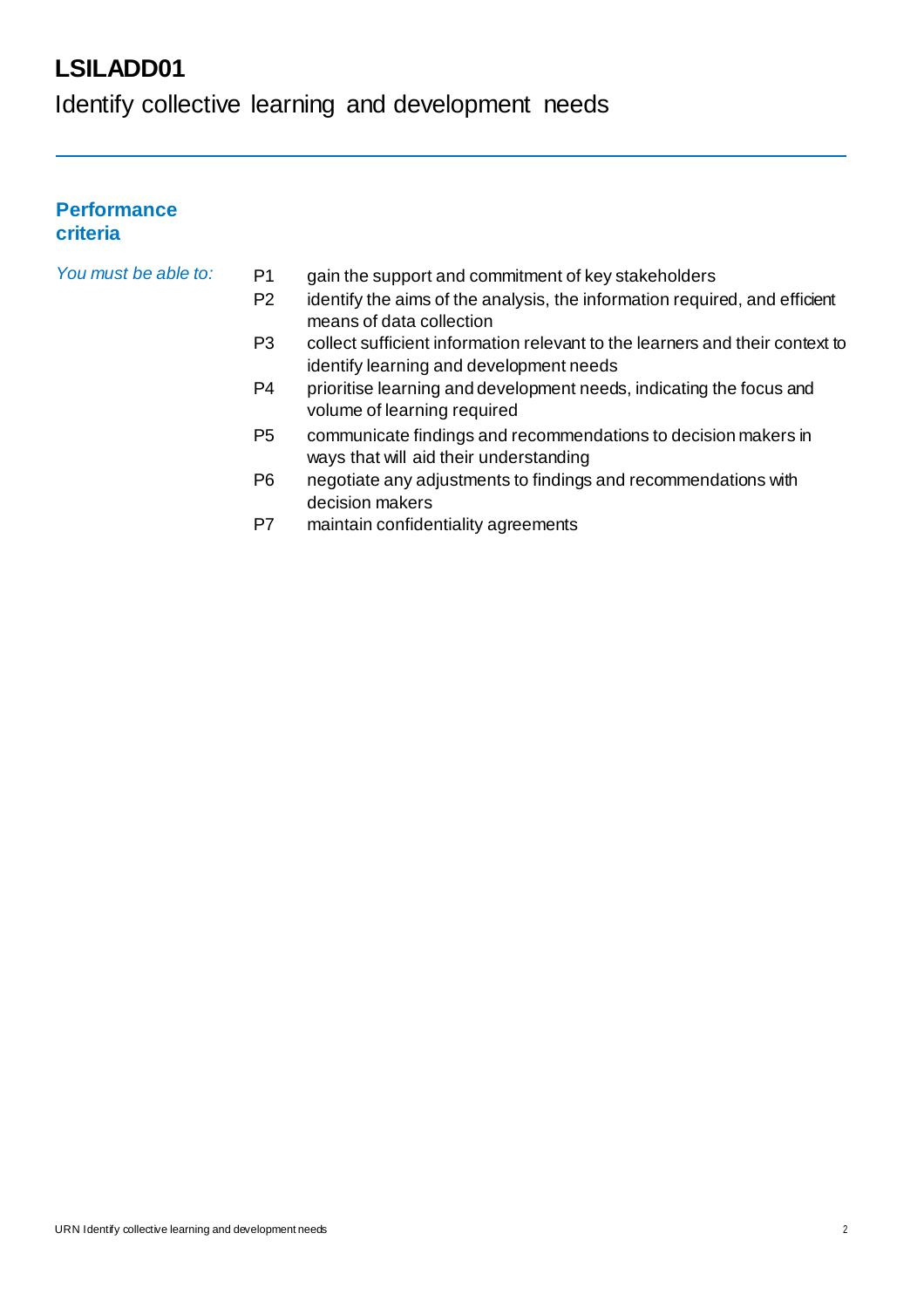Identify collective learning and development needs

### **Knowledge and understanding**

#### *You need to know and understand:*

- K1 the principles that underpin learning needs analysis for teams, groups or organisations
- K2 the contribution that learning and development can make to helping teams, groups and organisations achieve their goals and objectives
- K3 the types of stakeholders involved in an analysis of collective learning needs and why their support and commitment are important
- K4 the types of qualitative and quantitative information required to undertake an analysis of collective learning needs
- K5 the importance of collecting and analysing relevant information including:
	- K5.1 learners' collective goals and objectives
	- K5.2 the impact of change on roles and ways of doing things
	- K5.3 the requirements for skills, knowledge, attitudes and competence
	- K5.4 learners existing capabilities and potential
	- K5.5 attitudes to learning
- K6 sources of information, and efficient data collection methods, including the use of technology
- K7 how to analyse qualitative and quantitative data to identify collective learning needs
- K8 issues related to equality and diversity that may affect data collection and collective learning needs analysis
- K9 issues related to technology and changing work practices that impact on collective learning needs
- K10 the issues to consider when prioritising collective learning needs
- K11 how to identify the focus and volume of learning required and the timescales required for implementation
- K12 who may be involved in making decisions about findings and recommendations
- K13 effective methods of communicating findings and recommendations to decision makers
- K14 why a practitioner should use their professional experience and expertise to negotiate with decision makers on findings and recommendations
- K15 why confidentiality is important when identifying collective learning needs and how to maintain the confidentiality of data, findings and recommendations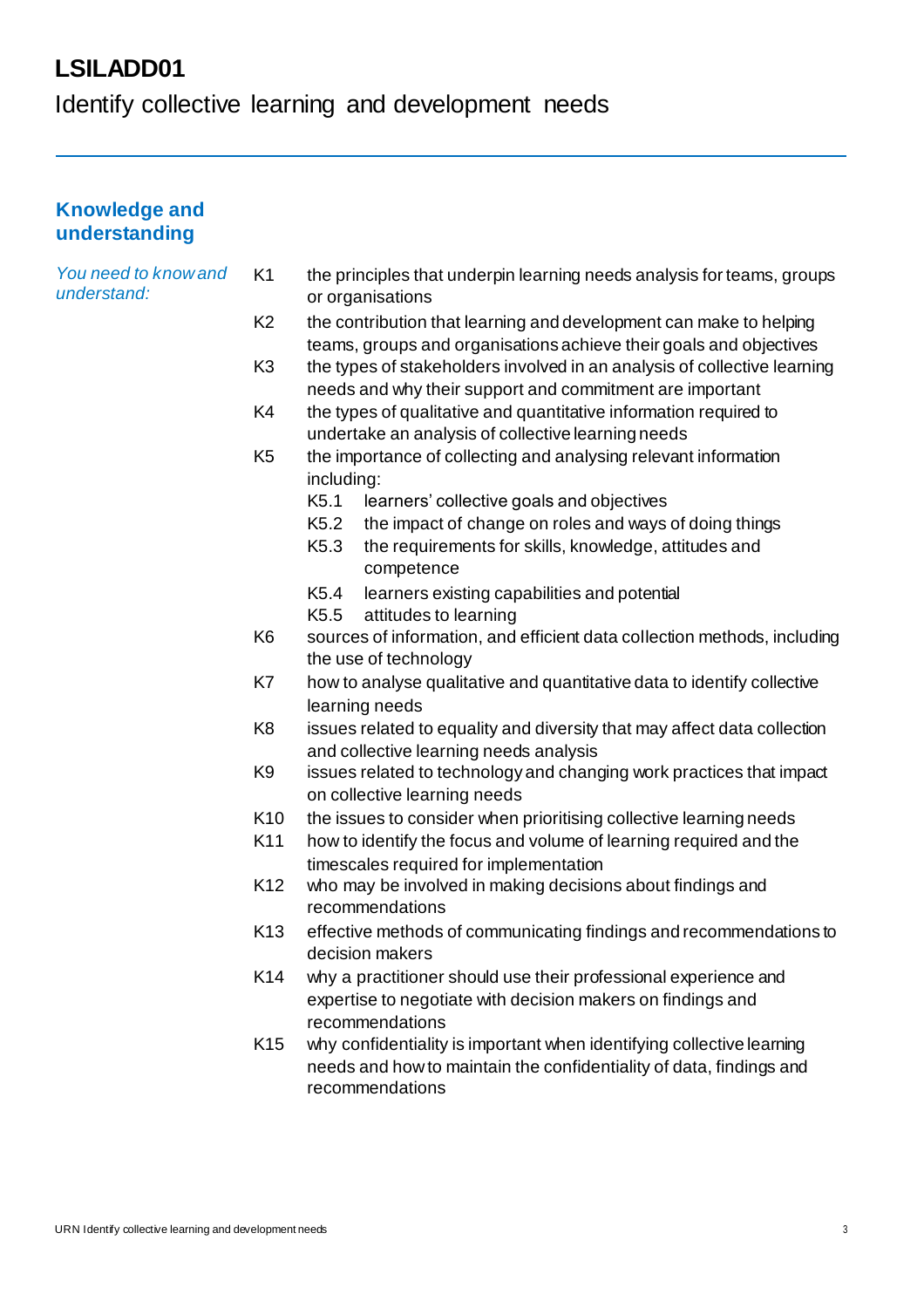### Identify collective learning and development needs

### **Additional Information**

Please visit the website link to access the NOS suite including the Introduction, which contains valuable context and background information for this suite of NOS.

http://webarchive.nationalarchives.gov.uk/2011041415202[5/http://www.lluk.org/standards](http://www.lluk.org/standards-)and-qualifications/standards/learning-and-development-national-occupational-standards/

#### **Glossary Collective learning needs**

The learning needs that a group of learners have in common. Groups in this context could be, for example, whole organisations or teams within organisations

#### **Focus of learning**

What it is that needs to be learnt, for example, customer service, managing people or how to use new equipment

### **Stakeholders**

All those who have an interest in the training/learning needs analysis, for example, managers, Human Resource staff, learners themselves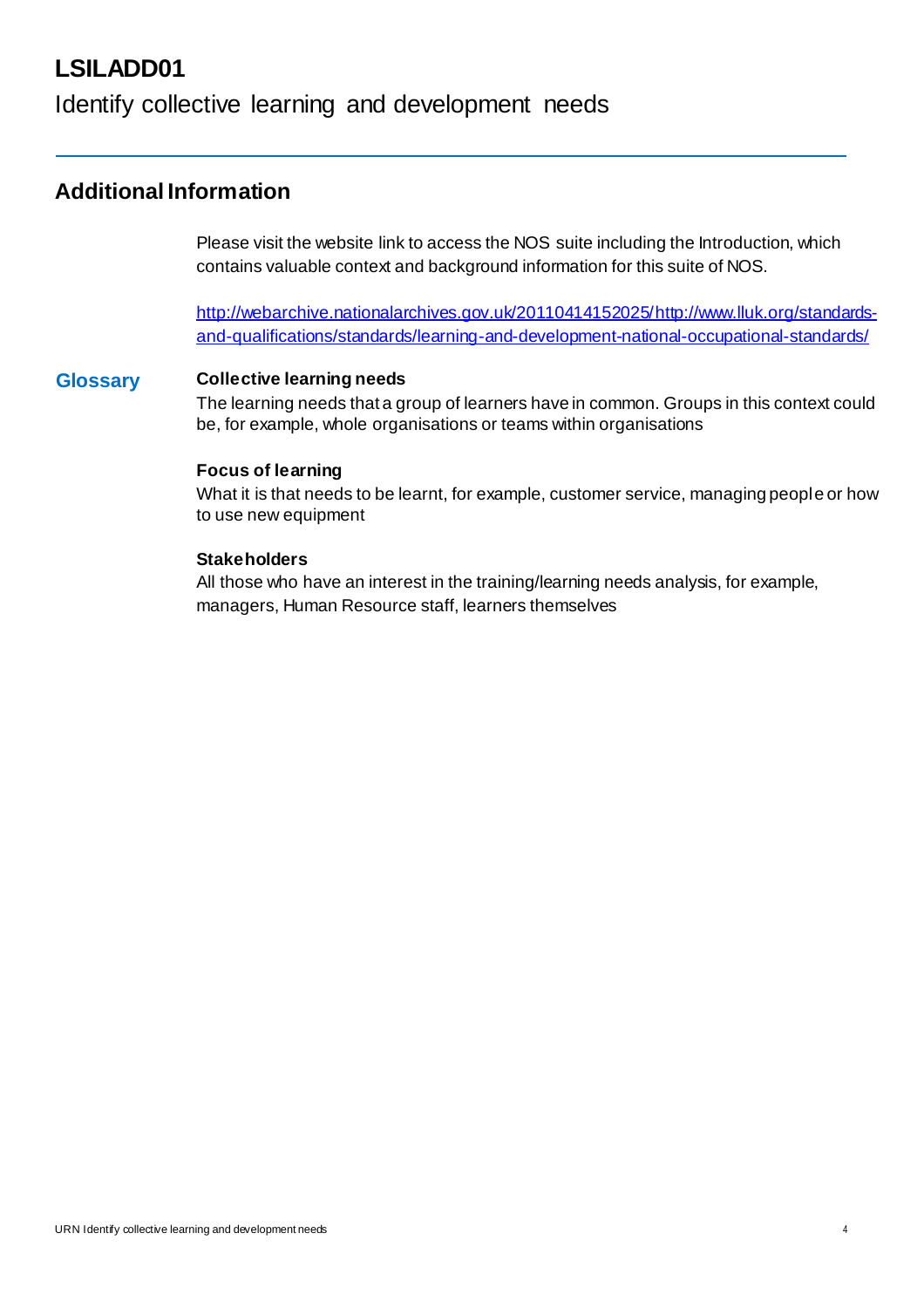Identify collective learning and development needs

| <b>Developed by</b>                | Learning and Skills Improvement Service                                                                                                                                                                                                   |  |  |  |
|------------------------------------|-------------------------------------------------------------------------------------------------------------------------------------------------------------------------------------------------------------------------------------------|--|--|--|
| <b>Version number</b>              | 1                                                                                                                                                                                                                                         |  |  |  |
| Date approved                      | March 2010                                                                                                                                                                                                                                |  |  |  |
| <b>Indicative review</b><br>date   | March 2012                                                                                                                                                                                                                                |  |  |  |
| <b>Validity</b>                    | Current                                                                                                                                                                                                                                   |  |  |  |
| <b>Status</b>                      | Original                                                                                                                                                                                                                                  |  |  |  |
| <b>Originating</b><br>organisation | Lifelong Learning UK                                                                                                                                                                                                                      |  |  |  |
| <b>Original URN</b>                | LaD <sub>01</sub>                                                                                                                                                                                                                         |  |  |  |
| <b>Relevant</b><br>occupations     | Education and training; Teaching and lecturing; Direct learning support;<br>Teaching Professionals; Public Service Professionals                                                                                                          |  |  |  |
| <b>Suite</b>                       | Learning and Development (2010)                                                                                                                                                                                                           |  |  |  |
| <b>Key words</b>                   | collective learning needs, development needs, focus of learning, identify<br>learning needs, learning, learning needs analysis, prioritise learning needs,<br>training needs, learner confidentiality, learning development practitioners |  |  |  |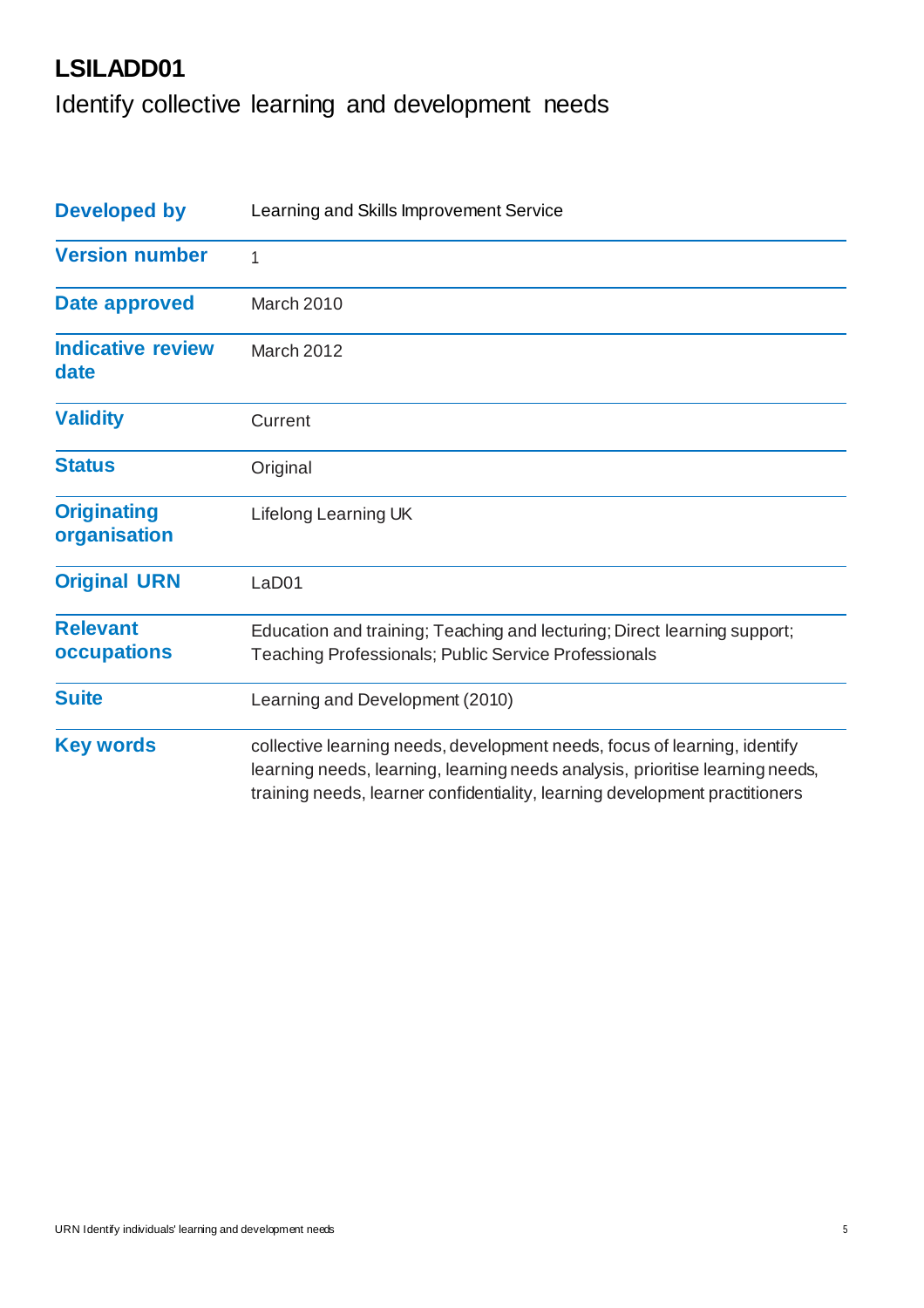Identify collective learning and development needs

**Overview** This standard is about carrying out a training and learning needs analysis for individual learners.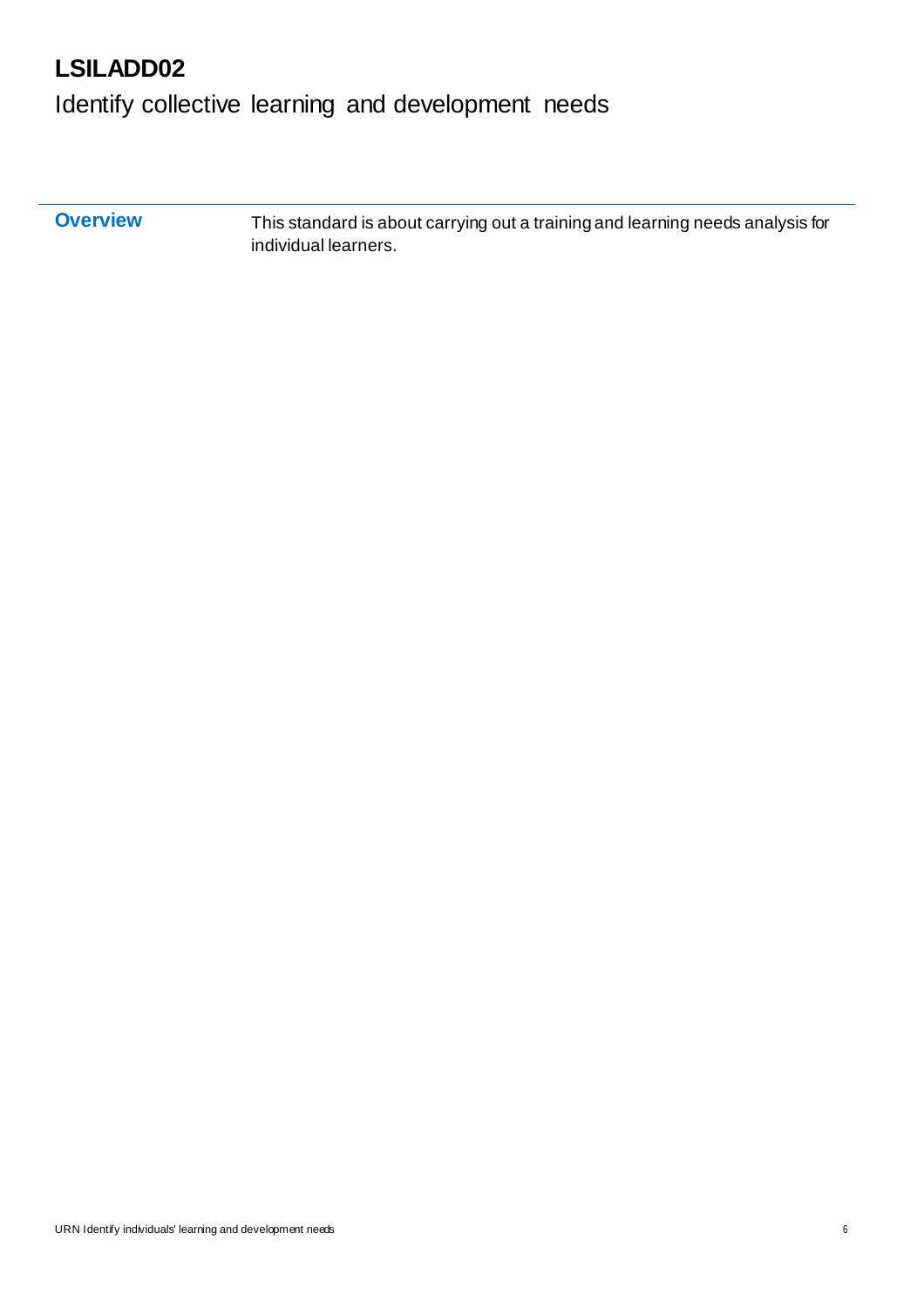Identify individuals' learning and development needs

### **Performance criteria**

### *You must be able to:* P1 identify the learner's objectives, motivation to learn and any requirements relevant to the learning needs analysis

- P2 review the learner's achievements, evaluating these against relevant objectives and requirements
- P3 use safe, reliable and valid methods to assess the learner's capabilities and potential
- P4 analyse the learner's capabilities and potential in the context of their objectives and other requirements
- P5 agree and prioritise the learner's learning needs
- P6 support learners in identifying their own preferred ways of learning
- P7 give the learner constructive and realistic feedback on their expectations and possible learning and development opportunities
- P8 maintain agreements about confidentiality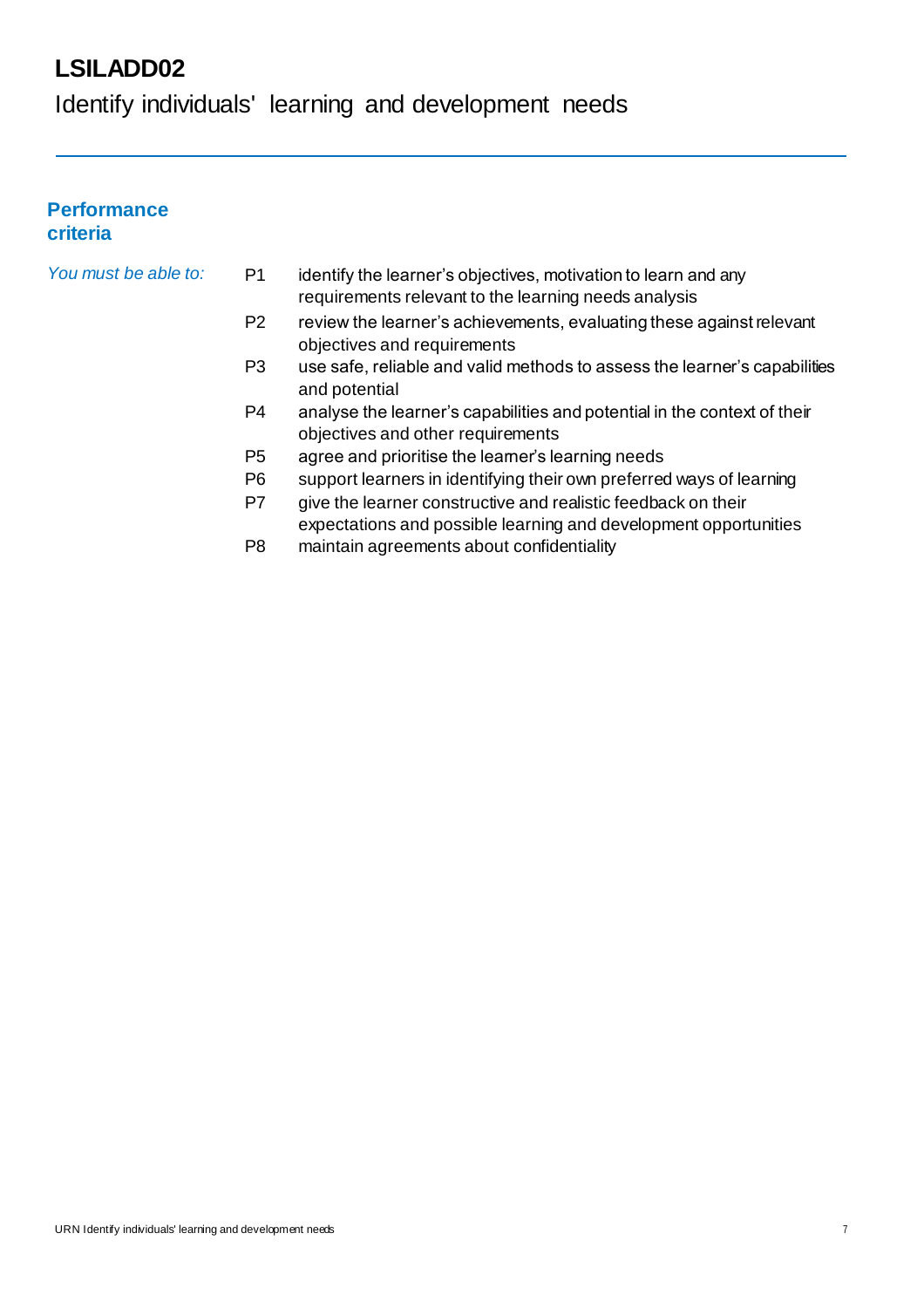Identify individuals' learning and development needs

### **Knowledge and understanding**

#### *You need to know and understand:* K1 the principles that underpin learning needs analysis for individual learners

- K2 why it is important to identify a learner's objectives and motivation to learn when analysing their learning needs
- K3 other requirements from organisations or external agencies that may affect a learning needs analysis
- K4 methods of reviewing a learner's formal and informalachievements
- K5 methods of giving recognition for prior learning and achievement
- K6 methods, which include the appropriate use of technology, to carry out an initial assessment of capability and potential
- K7 how to select initial assessment methods which are safe, reliable and valid for the learner and their objectives
- K8 how to assess and manage risk when carrying out initial assessments
- K9 issues related to equality and diversity that may affect an individual learning needs analysis and how to address these
- K10 who to make agreements with and the issues to consider when prioritising an individual's learning needs
- K11 the communication and personal skills that practitioners need when identifying individuals' learning needs
- K12 preferred ways of learning and how these may affect choices about possible learning and development opportunities
- K13 different methods of supporting learners to identify their preferred ways of learning, and how to use this information to support their learning
- K14 different methods of providing feedback to a learner on the outcomes of the learning needs analysis, and the advantages and disadvantages of these methods
- K15 why confidentiality is important when identifying learning needs and what information to safeguard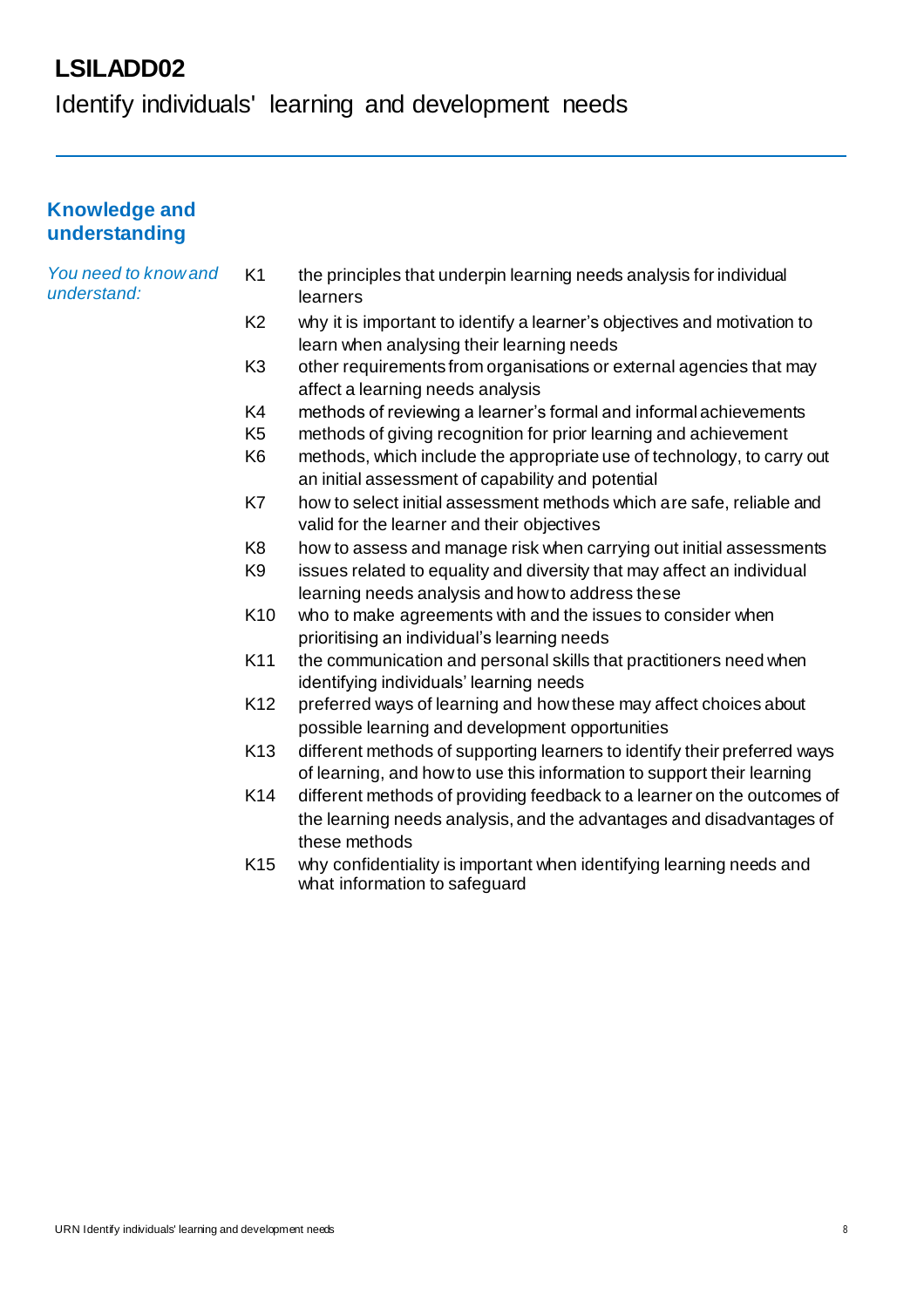### Identify individuals' learning and development needs

### **Additional Information**

Please visit the website link to access the NOS suite including the Introduction, which contains valuable context and background information for this suite of NOS.

http://webarchive.nationalarchives.gov.uk/2011041415202[5/http://www.lluk.org/standards](http://www.lluk.org/standards-)and-qualifications/standards/learning-and-development-national-occupational-standards/

#### **Glossary Assess and manage risk**

This could be a formal and written risk assessment but could be informal and dynamic – monitoring and controlling risk on an ongoing basis

#### **Learner achievements**

These could be formal e.g. examination grades or informal e.g. periods of work experience and skills and knowledge gained through these

#### **Requirements**

These could be the requirements of the practitioner's own organisation or those of an external organisation, such as funding body or awarding organisation

### **Risk**

This includes health and safety risks but may also include, for example, the risk of initial assessment methods not being accurate or evidence of past achievement not being authentic.

#### **Safe**

This includes physical safety as well as emotional well-being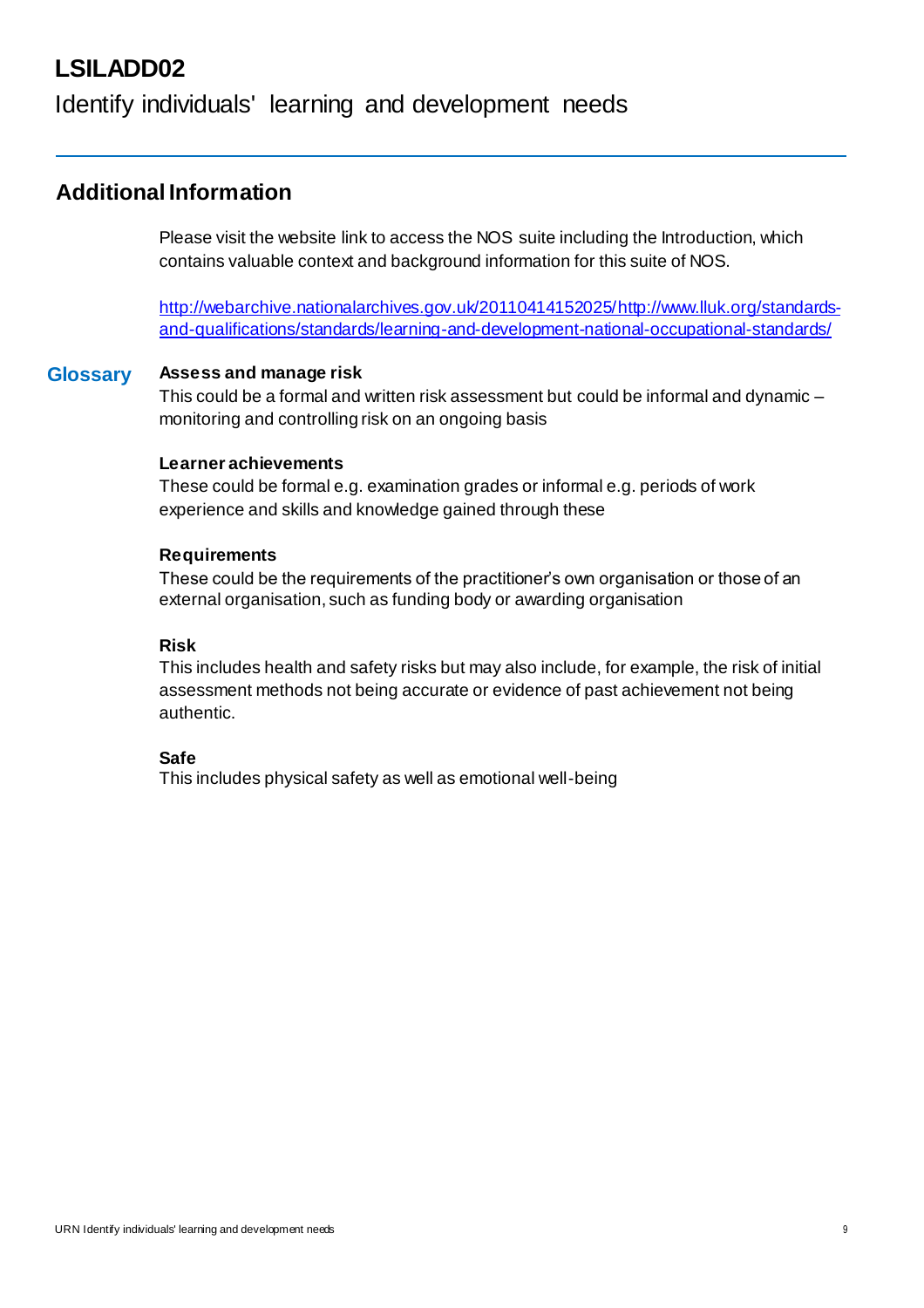Identify individuals' learning and development needs

| <b>Developed by</b>                | Learning and Skills Improvement Service                                                                                                                                                                                                                                 |  |  |
|------------------------------------|-------------------------------------------------------------------------------------------------------------------------------------------------------------------------------------------------------------------------------------------------------------------------|--|--|
| <b>Version number</b>              | 1                                                                                                                                                                                                                                                                       |  |  |
| Date approved                      | March 2010                                                                                                                                                                                                                                                              |  |  |
| <b>Indicative review</b><br>date   | March 2012                                                                                                                                                                                                                                                              |  |  |
| <b>Validity</b>                    | Current                                                                                                                                                                                                                                                                 |  |  |
| <b>Status</b>                      | Original                                                                                                                                                                                                                                                                |  |  |
| <b>Originating</b><br>organisation | Lifelong Learning UK                                                                                                                                                                                                                                                    |  |  |
| <b>Original URN</b>                | LaD <sub>02</sub>                                                                                                                                                                                                                                                       |  |  |
| <b>Relevant</b><br>occupations     | Education and training; Teaching and lecturing; Direct learning support;<br><b>Teaching Professionals; Public Service Professionals</b>                                                                                                                                 |  |  |
| <b>Suite</b>                       | Learning and Development (2010)                                                                                                                                                                                                                                         |  |  |
| <b>Key words</b>                   | development needs, individual learning needs, initial assessment methods,<br>learning and development opportunities, learner achievements, learner<br>feedback, learner objectives, learner requirements, learning needs analysis,<br>maintain confidentiality, support |  |  |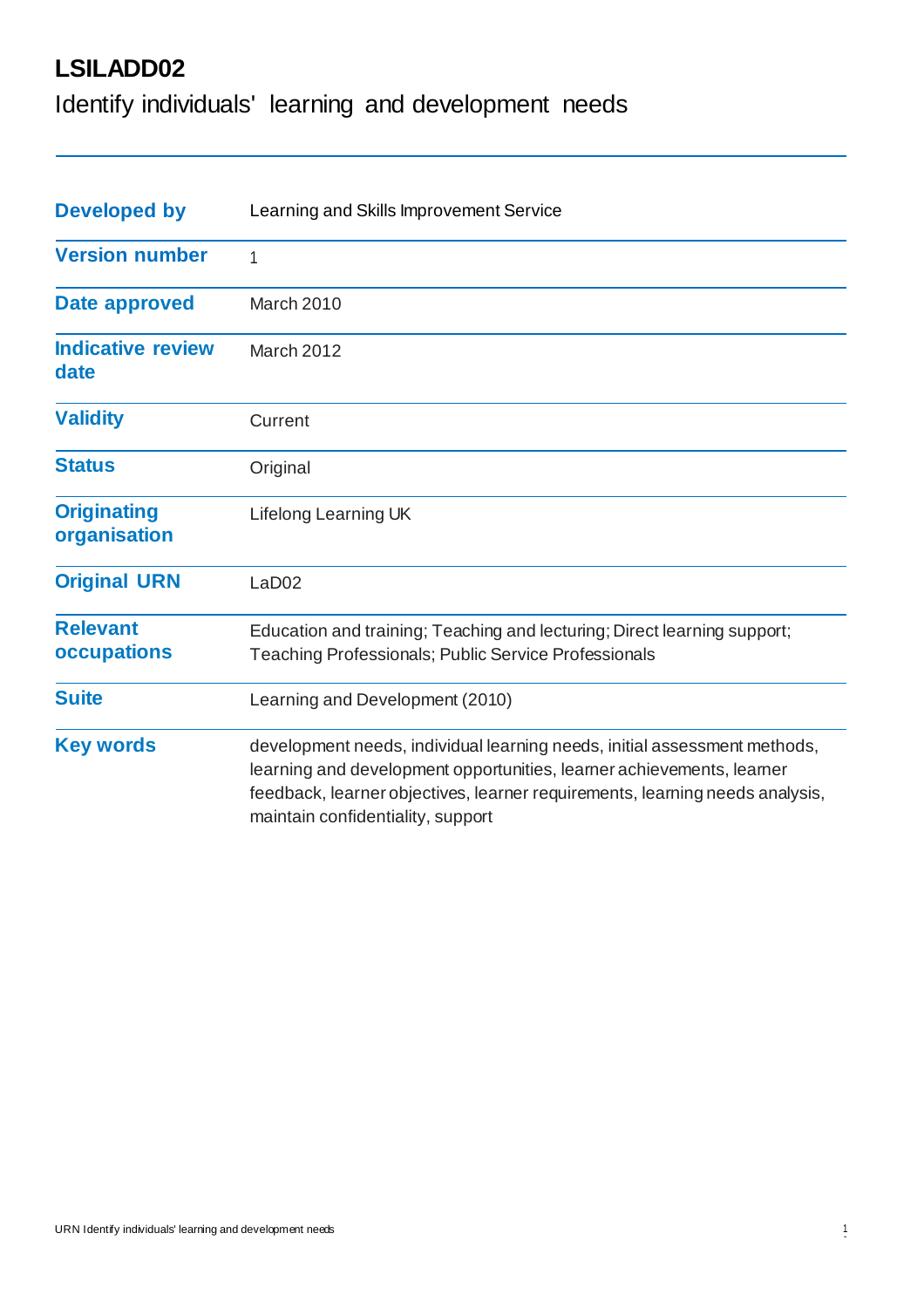# **LSILADD03** Plan and prepare learning and development programmes



**Overview** This standard is about planning and preparing learning and development programmes to meet identified needs and requirements. It applies to planning for both groups and individuals. `Programme' refers to any planned sequence of learning opportunities which lead to agreed outcomes. Examples might include: a course, a programme of learning in the workplace, or an individual coaching programme.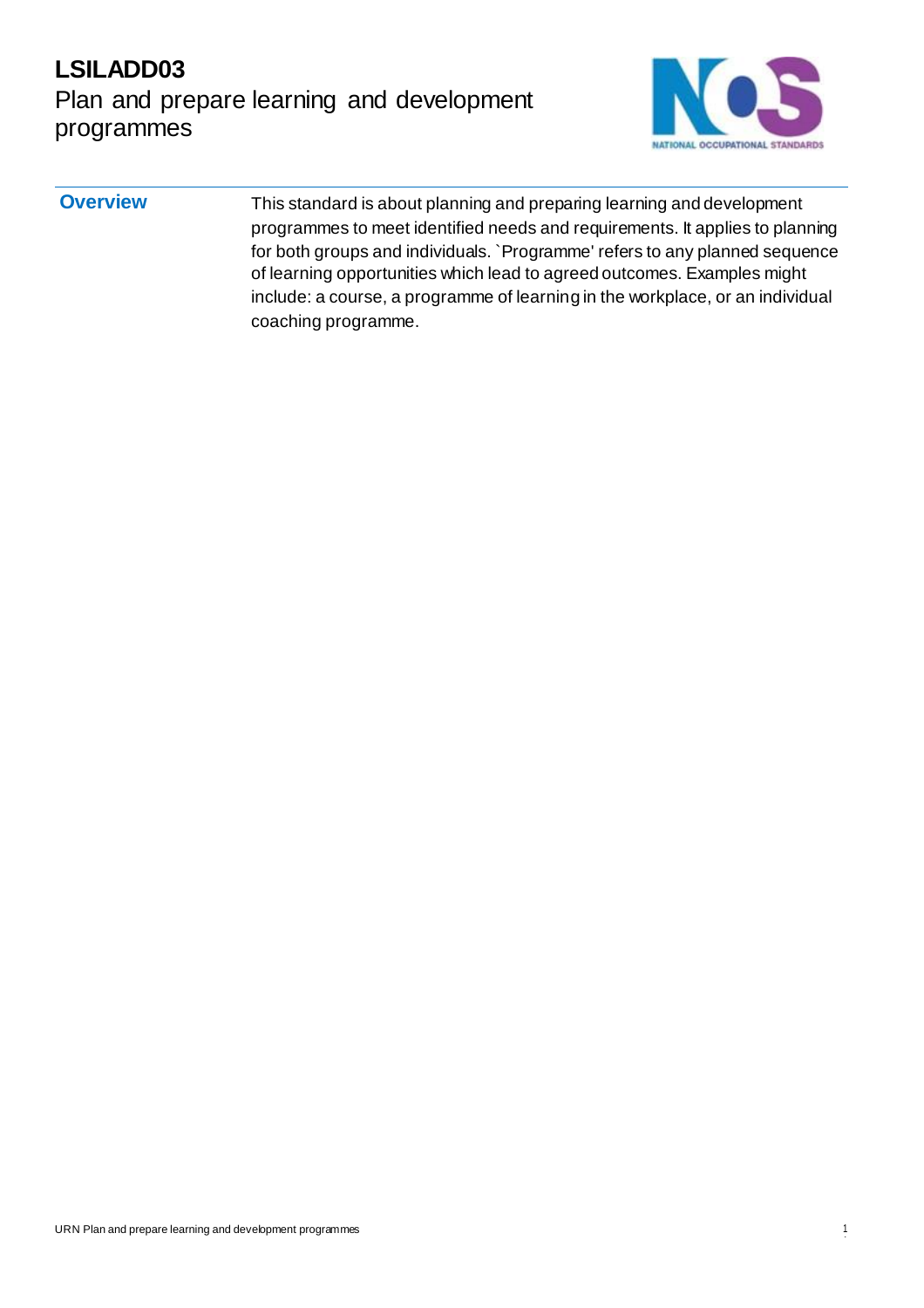**Performance** 

## Plan and prepare learning and development programmes

### **criteria** *You must be able to:* P1 identify learning outcomes that meet agreed learning and development needs P2 develop a coherent plan of learning and development opportunities appropriate to the learning outcomes and internal/external requirements P3 identify realistic delivery and assessment methods appropriate to learning and development opportunities P4 identify the resources needed to deliver the plan and ensure these are within allocated budgets P5 ensure arrangements for the delivery of the plan are in place P6 identify how the learning will be monitored and evaluated P7 communicate the plan to learners and other people involved in the provision of learning and development P8 ensure the plan conforms to relevant policies, procedures and legislation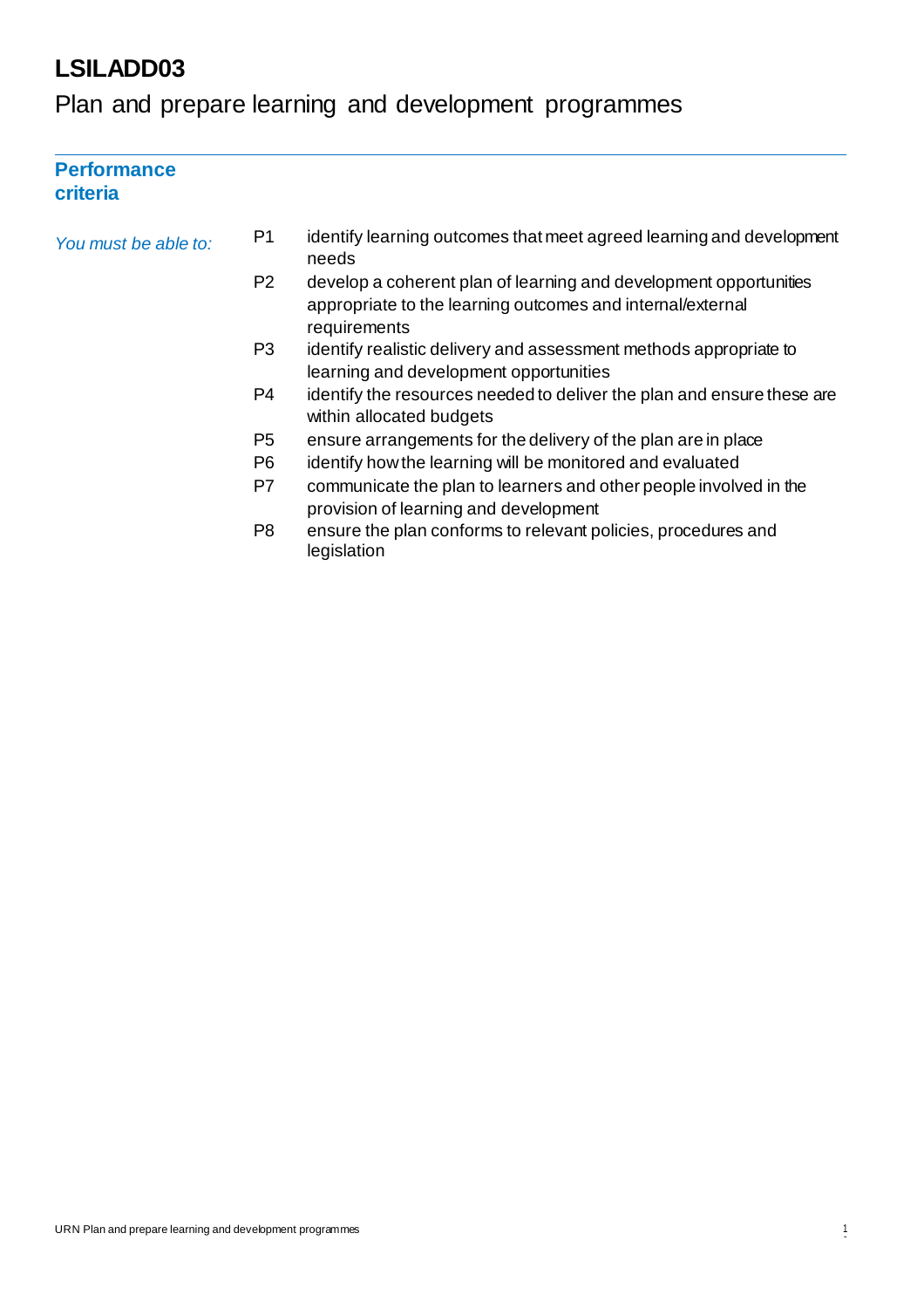# Plan and prepare learning and development programmes

| <b>Knowledge</b><br>and<br>understanding |                                                                                                                                                                                                                                                                   |  |  |  |  |  |  |
|------------------------------------------|-------------------------------------------------------------------------------------------------------------------------------------------------------------------------------------------------------------------------------------------------------------------|--|--|--|--|--|--|
| You need to know<br>and understand:      | K <sub>1</sub><br>how information acquired from analysing learning and development needs                                                                                                                                                                          |  |  |  |  |  |  |
|                                          | contributes to planning, and the factors that need to be taken into account<br>how to identify a range of options for meeting learning outcomes and the<br>K <sub>2</sub><br>strengths and weaknesses of different approaches, including the use of<br>technology |  |  |  |  |  |  |
|                                          | K <sub>3</sub><br>how to develop a plan of learning and development opportunities that meets<br>different learning needs, including those relating to equality and diversity                                                                                      |  |  |  |  |  |  |
|                                          | K4<br>the types of internal and external requirements that may affect planning,<br>including, where relevant, bilingualism                                                                                                                                        |  |  |  |  |  |  |
|                                          | K <sub>5</sub><br>factors that need to be managed when arranging and co-ordinating learning and<br>development opportunities                                                                                                                                      |  |  |  |  |  |  |
|                                          | K <sub>6</sub><br>how to carry out risk assessments, and the factors that need to be considered in<br>the learning context                                                                                                                                        |  |  |  |  |  |  |
|                                          | K7<br>the importance of flexibility and contingency planning when developing<br>programmes                                                                                                                                                                        |  |  |  |  |  |  |
|                                          | the learning cycle and how this should inform the planning process<br>K <sub>8</sub>                                                                                                                                                                              |  |  |  |  |  |  |
|                                          | why it is important for learner needs to be at the centre of programme plans<br>K <sub>9</sub><br>K10 how to involve learners in the development of programme plans                                                                                               |  |  |  |  |  |  |
|                                          | K11 the range of resources – including the use of technology – that may be needed to<br>facilitate, monitor and evaluate learning and development and how to identify<br>them                                                                                     |  |  |  |  |  |  |
|                                          | K12 how planning and resource needs can be affected by the learners' identified<br>abilities and needs, including the use of language                                                                                                                             |  |  |  |  |  |  |
|                                          | K13 the organisational, legal and professional requirements that should be followed<br>when planning learning and development programmes                                                                                                                          |  |  |  |  |  |  |
|                                          | K14 the arrangements required for the delivery of the plan including the systems,<br>structures and relationships needed for effective implementation                                                                                                             |  |  |  |  |  |  |
|                                          | K15 the factors that need to be considered when monitoring the implementation of<br>the plan and evaluating the effectiveness of learning                                                                                                                         |  |  |  |  |  |  |
|                                          | K16 how continuous evaluation can help to shape the development and<br>implementation of learning plans and improve learning                                                                                                                                      |  |  |  |  |  |  |
|                                          | K17 the colleagues with whom plans should be shared                                                                                                                                                                                                               |  |  |  |  |  |  |
|                                          | K18 how to encourage the commitment and understanding which learners and<br>colleagues need to be effective in the implementation of programmes                                                                                                                   |  |  |  |  |  |  |
|                                          | K19 aspects of equality and diversity that need to be addressed when<br>supporting learners                                                                                                                                                                       |  |  |  |  |  |  |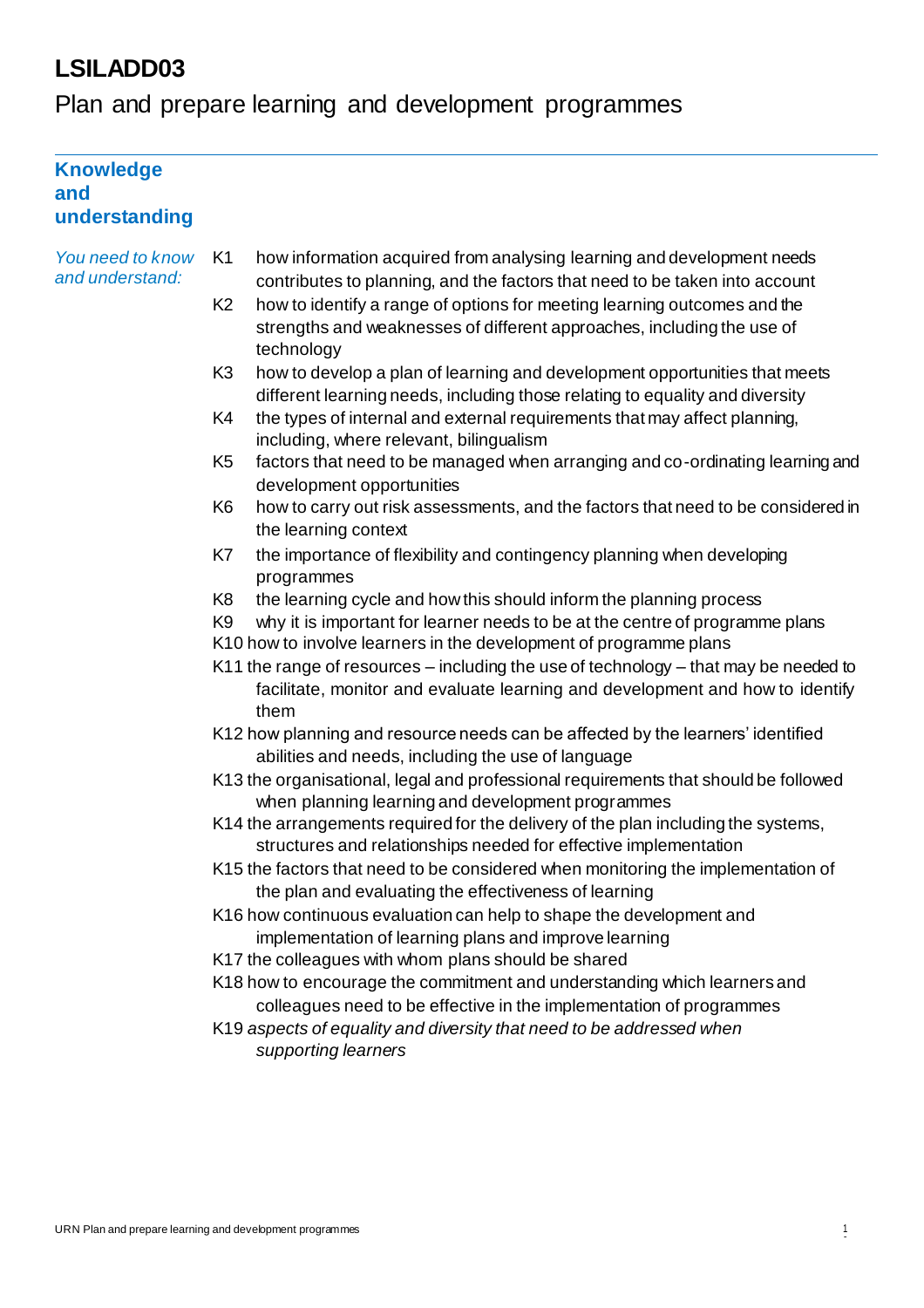### Plan and prepare learning and development programmes

### **Additional Information**

Please visit the website link to access the NOS suite including the Introduction, which contains valuable context and background information for this suite of NOS.

http://webarchive.nationalarchives.gov.uk/2011041415202[5/http://www.lluk.org/standards](http://www.lluk.org/standards-)and-qualifications/standards/learning-and-development-national-occupational-standards/

#### **Glossary Delivery methods**

Any method that supports learning and development, for example, presentations, instructions, demonstrations, opportunities to apply knowledge and practise skills, experiential learning, group and individual projects and research

#### **Learning and development opportunities**

Any event that assists the acquisition of skills and knowledge. This includes formal sessions as well as experiences such as visits, time spent in the workplace, personal research etc.

#### **Outcomes**

These could be outcomes for the group as a whole – for example enabling team effectiveness – and/or outcomes for the individuals who make up the group – for example individual skill acquisition

#### **Programme**

A planned sequence of learning and development opportunities over a period of time which lead to agreed learning outcomes, for example a 'course'

#### **Requirements**

These could be the requirements of the practitioner's own organisation or those of an external organisation, such as funding body or awarding organisation

#### **Resources**

This covers any physical or human resource that supports the learning and development process and could include technical equipment, IT-based learning, handouts, workbooks, people – for example outside speakers – and visits to places of interest

#### **Risk assessments**

This could be a formal and written risk assessment but could be informal and dynamic – monitoring and controlling risk on an ongoing basis. Risk includes health and safety but may also cover e.g. finance, availability of resources etc.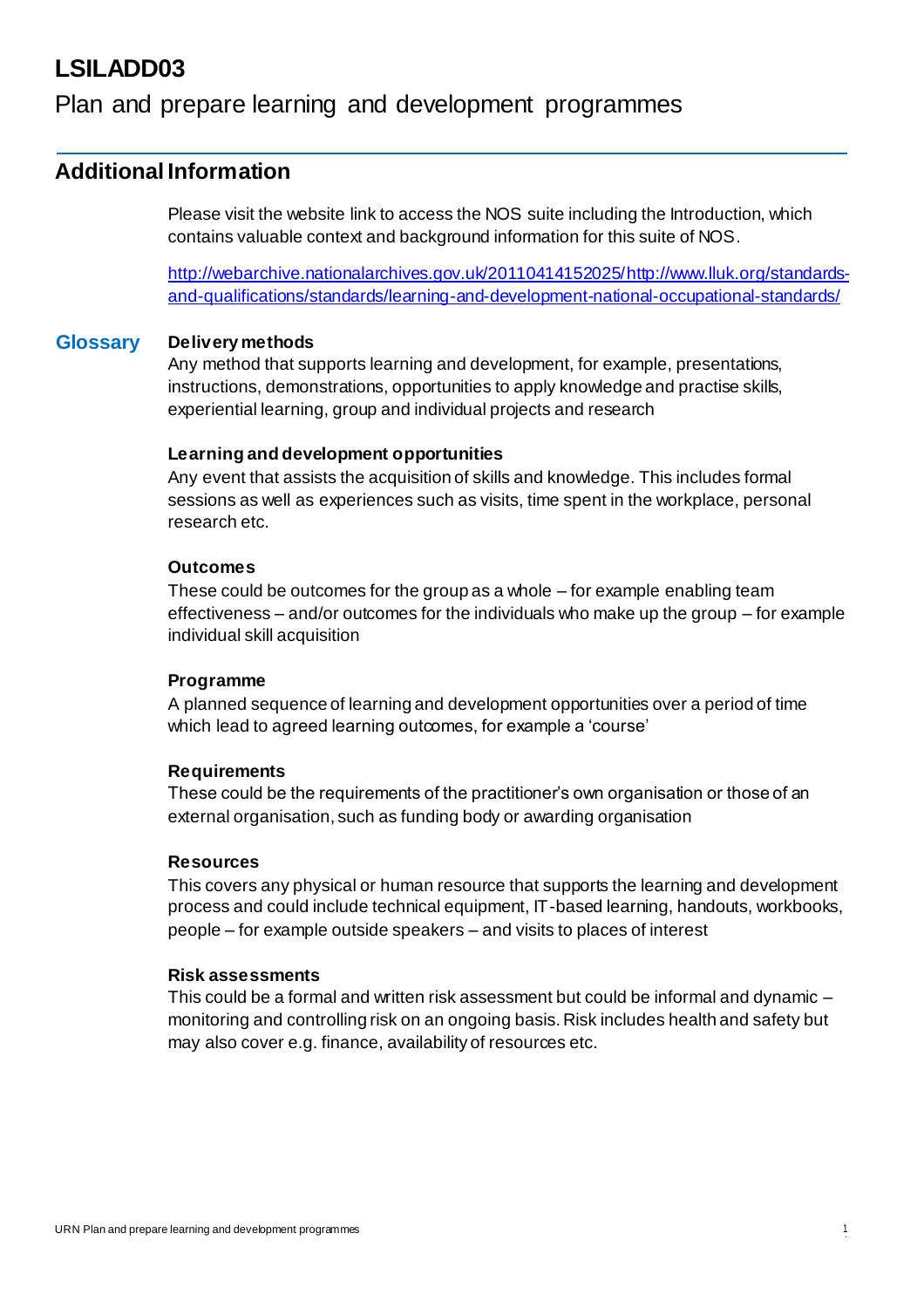Plan and prepare learning and development programmes

| <b>Developed by</b>                | Learning and Skills Improvement Service                                                                                                                                                                                                                                  |
|------------------------------------|--------------------------------------------------------------------------------------------------------------------------------------------------------------------------------------------------------------------------------------------------------------------------|
| <b>Version number</b>              | 1                                                                                                                                                                                                                                                                        |
| Date approved                      | March 2010                                                                                                                                                                                                                                                               |
| <b>Indicative review</b><br>date   | March 2012                                                                                                                                                                                                                                                               |
| <b>Validity</b>                    | Current                                                                                                                                                                                                                                                                  |
| <b>Status</b>                      | Original                                                                                                                                                                                                                                                                 |
| <b>Originating</b><br>organisation | Lifelong Learning UK                                                                                                                                                                                                                                                     |
| <b>Original URN</b>                | LaD <sub>03</sub>                                                                                                                                                                                                                                                        |
| <b>Relevant</b><br>occupations     | Education and training; Teaching and lecturing; Direct learning support;<br>Teaching Professionals; Public Service Professionals; Operations Manager;<br>Community Fire Safety Officer; fire-fighter                                                                     |
| <b>Suite</b>                       | Learning and Development (2010); Animal Technology; Community Fire<br>Safety;                                                                                                                                                                                            |
| <b>Key words</b>                   | identify assessment methods, identify learning outcomes, learning and<br>development programme, learning and development opportunities, meet<br>learning needs, plan learning opportunities, plan learning programme, prepare<br>learning programme, the learning cycle, |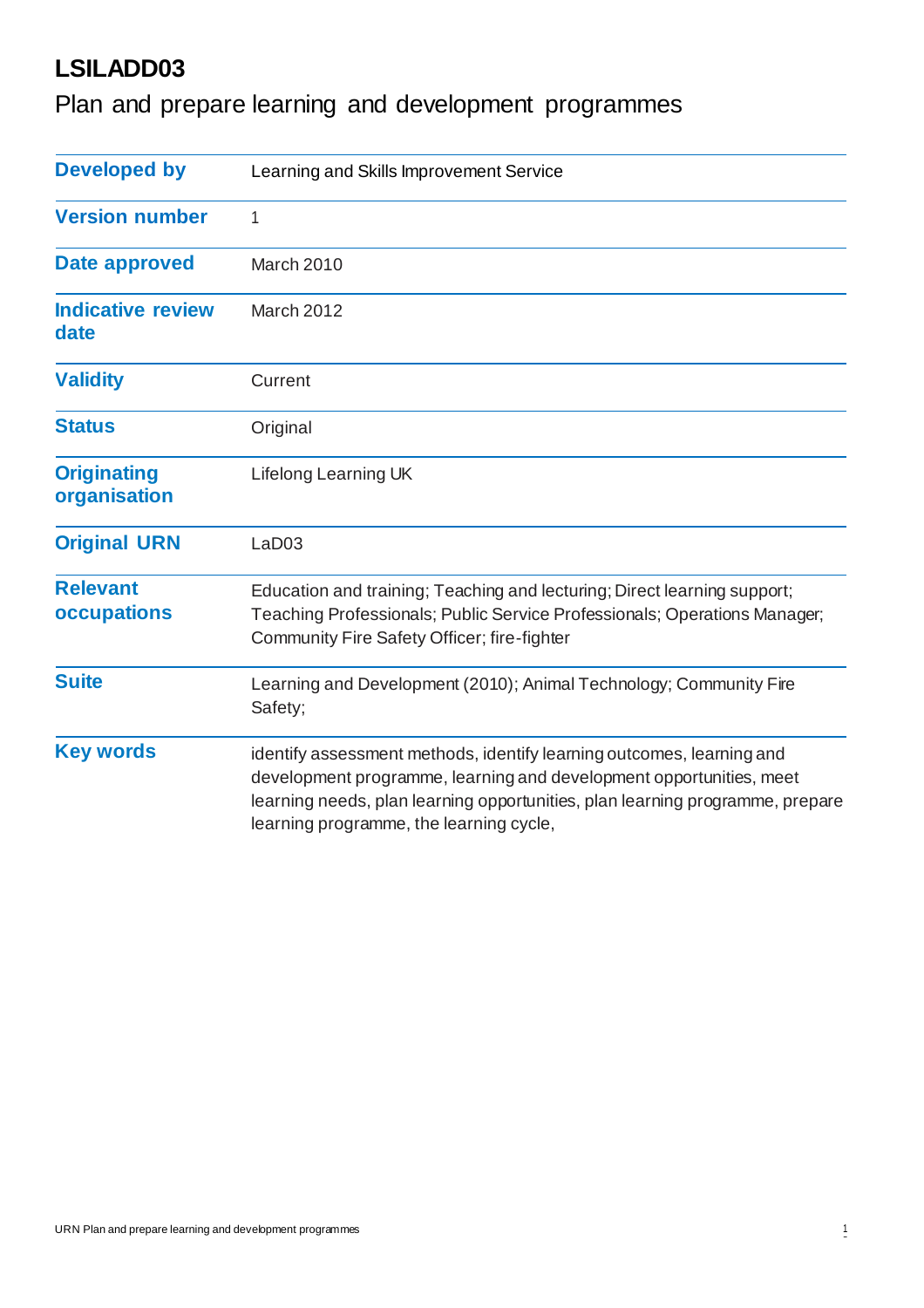

Plan and prepare specific learning and development opportunities

### **Overview** This standard is about planning and preparing specific/individual learning and development opportunities, for example formal training sessions or informal experiences such as periods in the workplace. It applies to planning for individuals as well as planning for groups.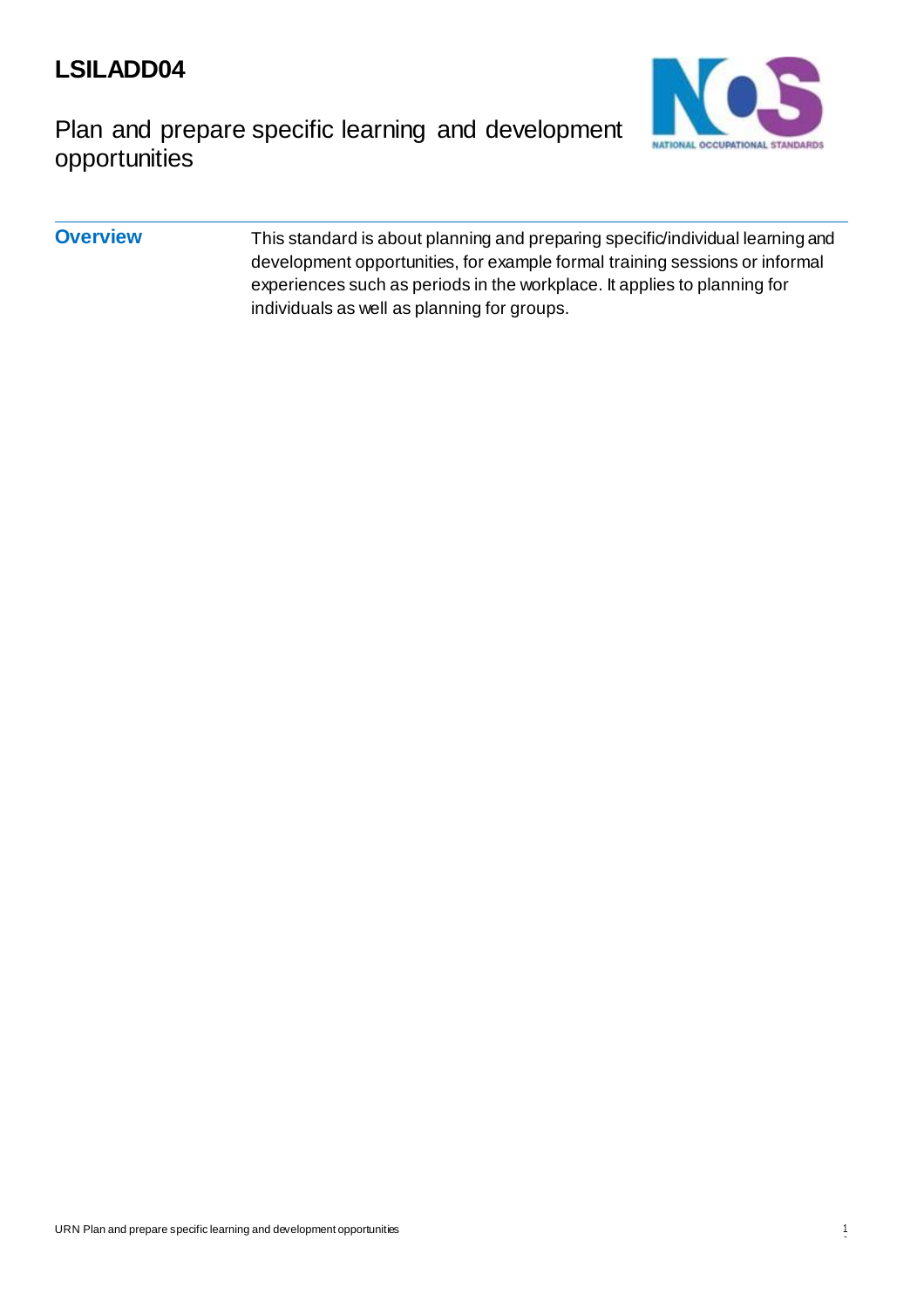Plan and prepare specific learning and development opportunities

### **Performance criteria**

| You must be able to: | P1             | identify the purpose and outcomes of specific learning and<br>development opportunities in relation to agreed goals                     |
|----------------------|----------------|-----------------------------------------------------------------------------------------------------------------------------------------|
|                      | P <sub>2</sub> | communicate aims and objectives to learners                                                                                             |
|                      | P <sub>3</sub> | identify how specific learning and development opportunities will be<br>delivered and/or facilitated and managed                        |
|                      | P4             | identify the resources needed to deliver and/or facilitate specific<br>learning and development opportunities                           |
|                      | P <sub>5</sub> | identify how learning and development opportunities will be monitored<br>and evaluated                                                  |
|                      | P6             | ensure preparations and arrangements for delivery and /or facilitation,<br>management and evaluation are carried out in sufficient time |
|                      | P7             | ensure plans are appropriate to identified learning needs and meet<br>organisational and legal requirements                             |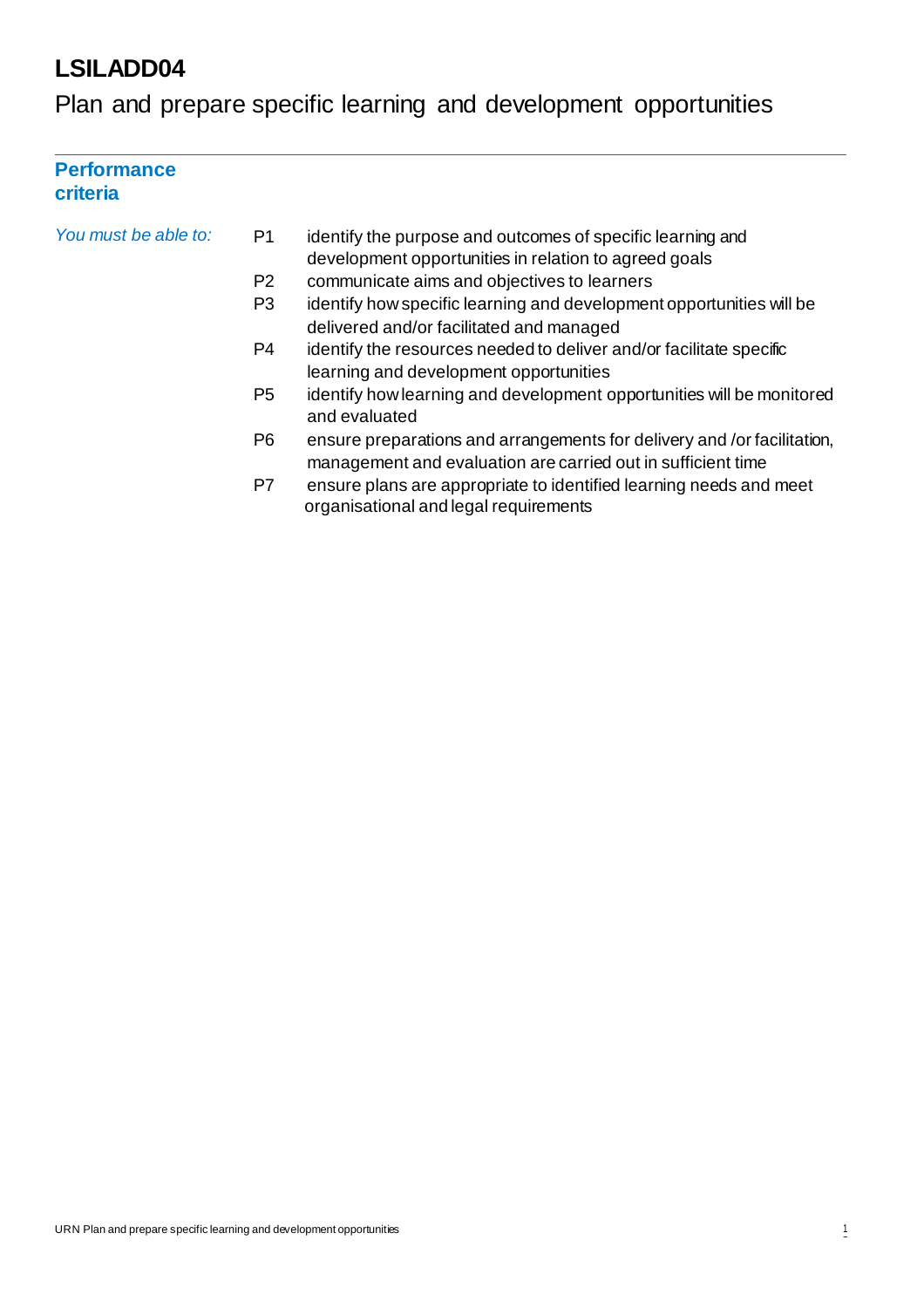Plan and prepare specific learning and development opportunities

| <b>Knowledge and</b><br>understanding |                 |                                                                                                                                                                                                             |
|---------------------------------------|-----------------|-------------------------------------------------------------------------------------------------------------------------------------------------------------------------------------------------------------|
| You need to know and<br>understand:   | K <sub>1</sub>  | the importance of having clear outcomes for specific learning and<br>development opportunities                                                                                                              |
|                                       | K <sub>2</sub>  | different methods of communicating aims and objectives to learners                                                                                                                                          |
|                                       | K <sub>3</sub>  | options for delivering and / or facilitating different types of learning and<br>development opportunities                                                                                                   |
|                                       | K4              | factors to consider in selecting suitable delivery and facilitation<br>methods                                                                                                                              |
|                                       | K <sub>5</sub>  | the range of planning considerations relevant to ensuring that equality,<br>diversity and where relevant, bilingualism needs are met                                                                        |
|                                       | K <sub>6</sub>  | factors that need to be considered in the management of different<br>learning and development opportunities and how to deal with these<br>factors                                                           |
|                                       | K7              | the resources, including technology, available to support delivery and /<br>or facilitation and management of learning and development<br>opportunities                                                     |
|                                       | K <sub>8</sub>  | the advantages and disadvantages of different types of resources in<br>meeting learner needs                                                                                                                |
|                                       | K <sub>9</sub>  | the types of preparations that need to be undertaken for different<br>learning opportunities and why each of these is important                                                                             |
|                                       | K <sub>10</sub> | how to carry out a risk assessment in relation to planning for specific<br>learning and development opportunities, and the contingencies which<br>should be put in place in response to risk assessments    |
|                                       | K11             | the operational requirements that should be considered in planning<br>specific learning and development opportunities, including<br>organisational, health and safety, budgetary and legislative guidelines |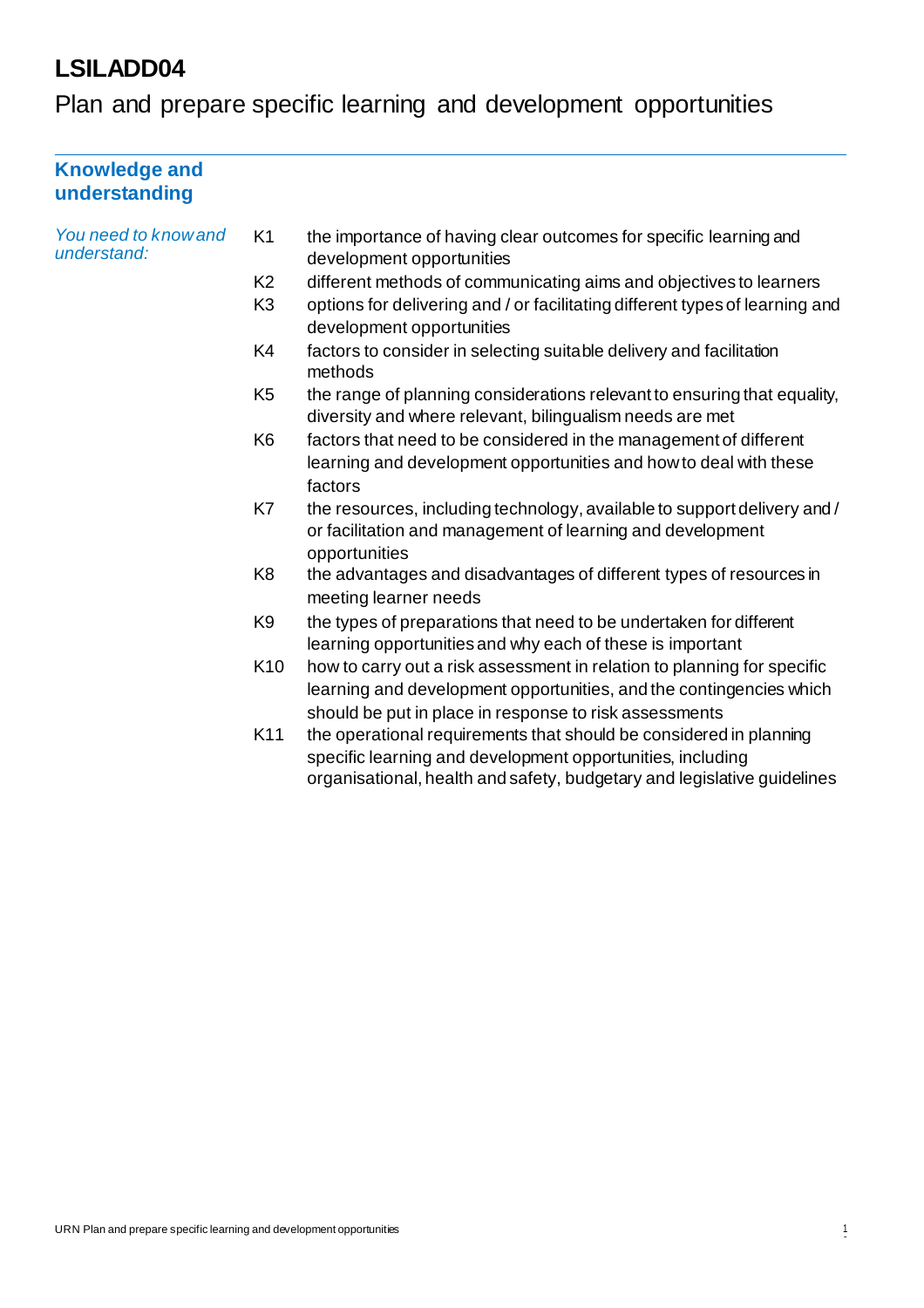### Plan and prepare specific learning and development opportunities

### **Additional Information**

Please visit the website link to access the NOS suite including the Introduction, which contains valuable context and background information for this suite of NOS.

http://webarchive.nationalarchives.gov.uk/2011041415202[5/http://www.lluk.org/standards](http://www.lluk.org/standards-)and-qualifications/standards/learning-and-development-national-occupational-standards/

#### **Glossary Delivery methods**

Any method that supports learning and development, for example, presentations, instructions, demonstrations, opportunities to apply knowledge and practise skills, experiential learning, group and individual projects and research

#### **Learning and development opportunities**

Any event that assists the acquisition of skills and knowledge. This includes formal sessions as well as experiences such as visits, time spent in the workplace, personal research etc.

#### **Outcomes**

These could be outcomes for the group as a whole – for example enabling team effectiveness – and/or outcomes for the individuals who make up the group – for example individual skill acquisition

#### **Resources**

This covers any physical or human resource that supports the learning and development process and could include technical equipment, IT-based learning, handouts, workbooks, people – for example outside speakers – and visits to places of interest

#### **Risk assessments**

This could be a formal and written risk assessment but could be informal and dynamic – monitoring and controlling risk on an ongoing basis. Risk includes health and safety but may also cover e.g. finance, availability of resources etc.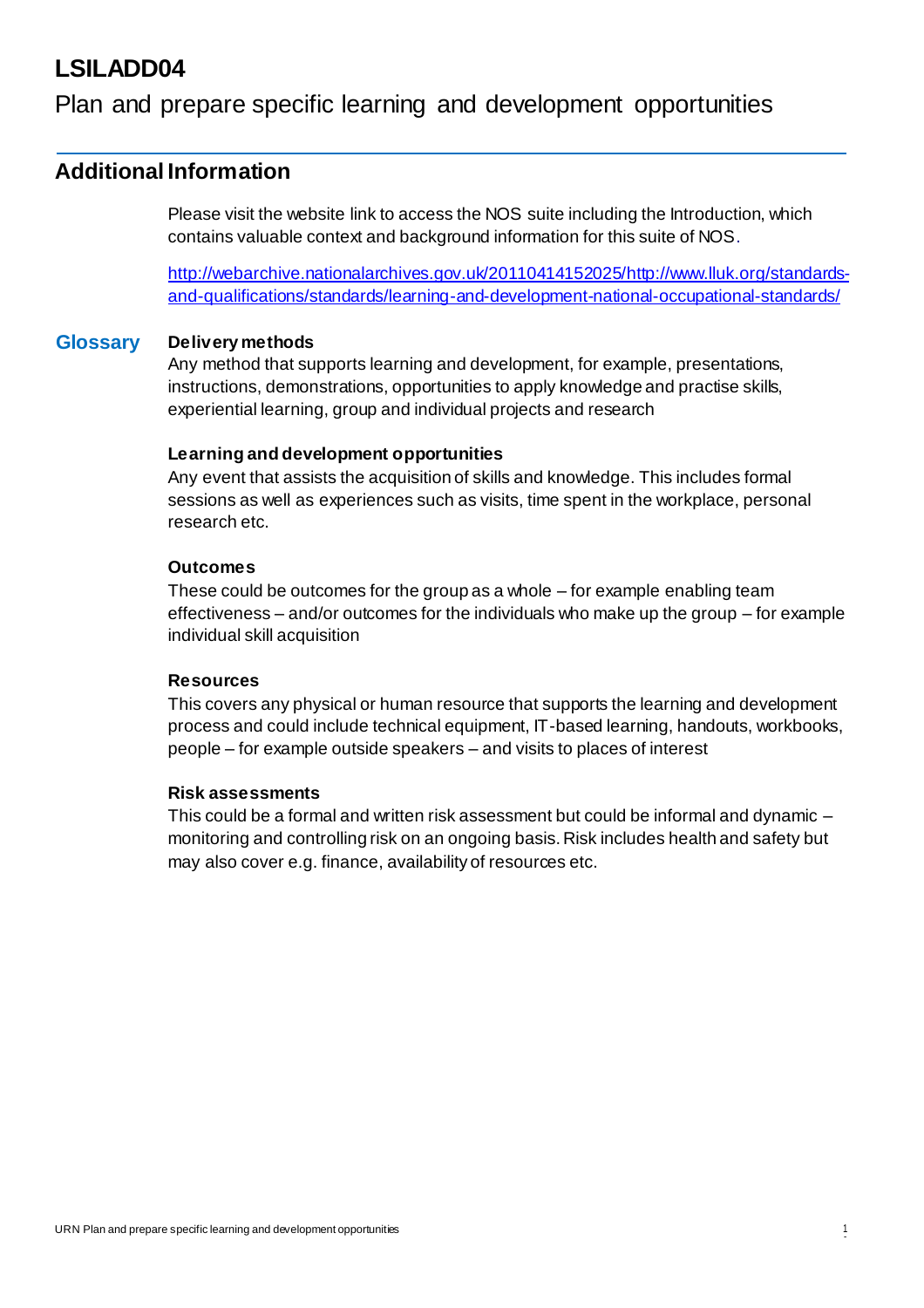Plan and prepare specific learning and development opportunities

| <b>Developed by</b>                | Learning and Skills Improvement Service                                                                                                                                                                                                                                 |  |  |
|------------------------------------|-------------------------------------------------------------------------------------------------------------------------------------------------------------------------------------------------------------------------------------------------------------------------|--|--|
| <b>Version number</b>              | 1                                                                                                                                                                                                                                                                       |  |  |
| Date approved                      | March 2010                                                                                                                                                                                                                                                              |  |  |
| <b>Indicative review</b><br>date   | March 2012                                                                                                                                                                                                                                                              |  |  |
| <b>Validity</b>                    | Current                                                                                                                                                                                                                                                                 |  |  |
| <b>Status</b>                      | Original                                                                                                                                                                                                                                                                |  |  |
| <b>Originating</b><br>organisation | Lifelong Learning UK                                                                                                                                                                                                                                                    |  |  |
| <b>Original URN</b>                | LaD04                                                                                                                                                                                                                                                                   |  |  |
| <b>Relevant</b><br>occupations     | Education and training; Teaching and lecturing; Direct learning support;<br>Teaching Professionals; Public Service Professionals; Community Fire Safety<br>Officer; fire-fighter                                                                                        |  |  |
| <b>Suite</b>                       | Learning and Development (2010); Community Fire Safety                                                                                                                                                                                                                  |  |  |
| <b>Key words</b>                   | learning and development, learning and development opportunities, meet<br>learning needs, plan individual learning, prepare individual learning, prepare<br>individual learning programme, the learning cycle, learning development<br>practitioners, identify specific |  |  |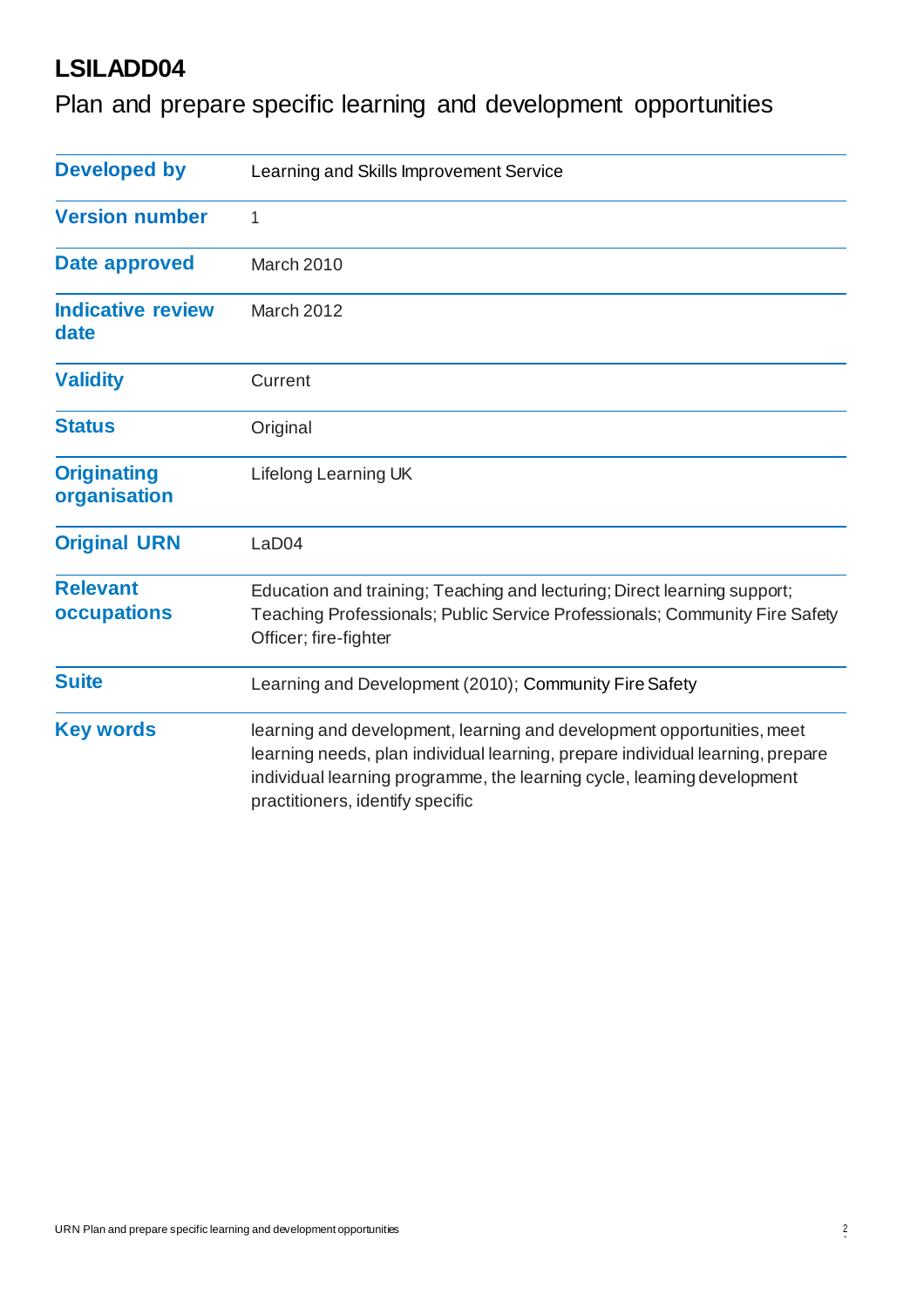

# Develop and prepare resources for learning and development

### **Overview** This standard is about preparing resources to support learning and development. It covers developing resources `from scratch' as well as adapting and preparing existing resources to meet the needs of learners. It also covers the preparation of resources including the learning environment, learning materials, technology and equipment used to support learning.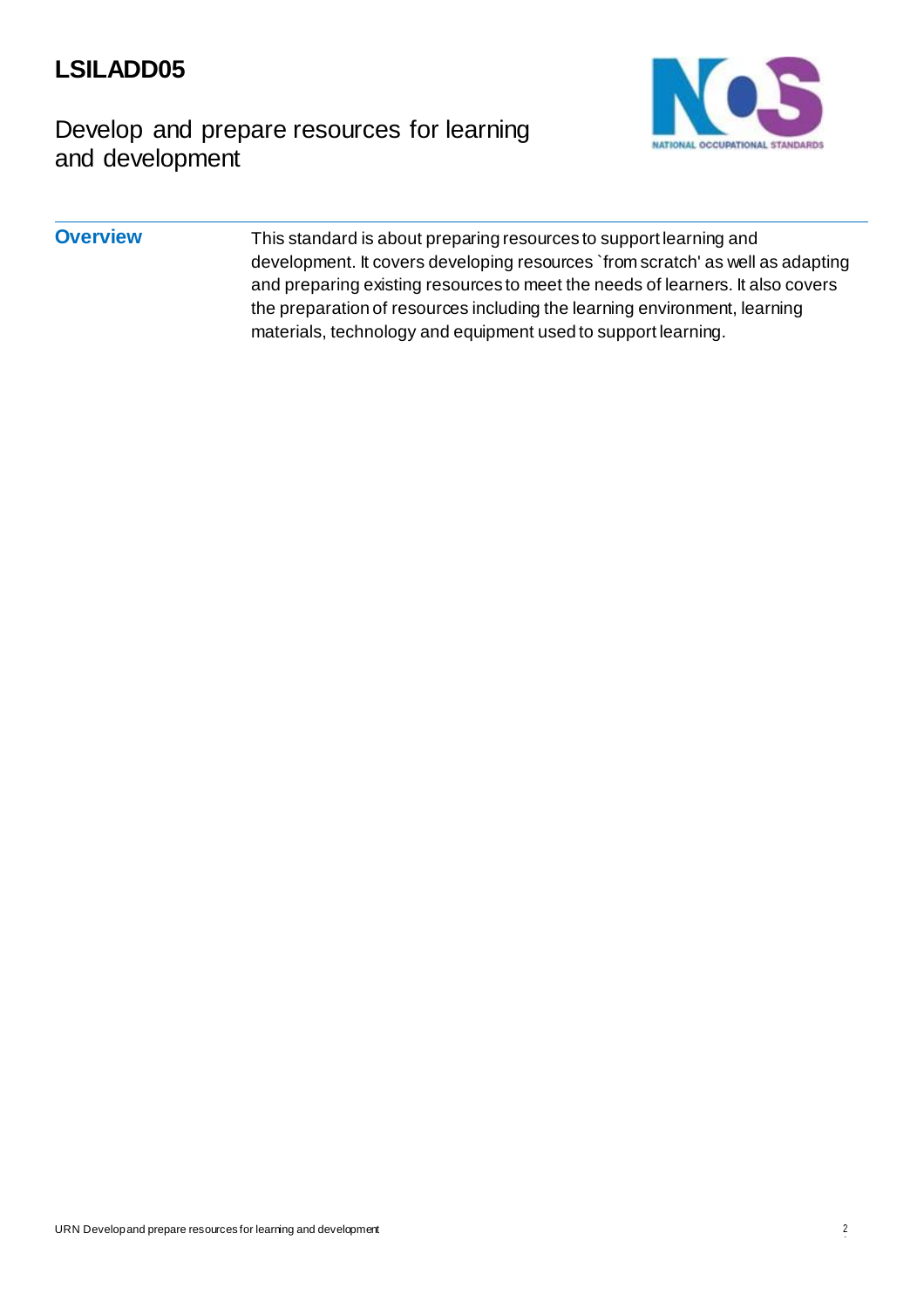Develop and prepare resources for learning and development

### **Performance criteria**

| You must be able to: | P1<br>P <sub>2</sub> | agree the range and purpose of resources required<br>identify the resource needs of the individuals or groups that the<br>resources are being prepared for |
|----------------------|----------------------|------------------------------------------------------------------------------------------------------------------------------------------------------------|
|                      | P <sub>3</sub>       | identify and develop resources which are appropriate to the target<br>group and the purpose for which they are required                                    |
|                      | P4                   | ensure anyone else who is using the resources receive the necessary<br>guidance                                                                            |
|                      | P <sub>5</sub>       | ensure adaptations to existing resources are consistent with learning<br>needs and professional practice                                                   |
|                      | P6                   | ensure resources are consistent with legislative, safety, equality and<br>diversity and professional guidelines                                            |
|                      | P7                   | make sure that resources are checked and tested to ensure they meet<br>required standards and learner needs                                                |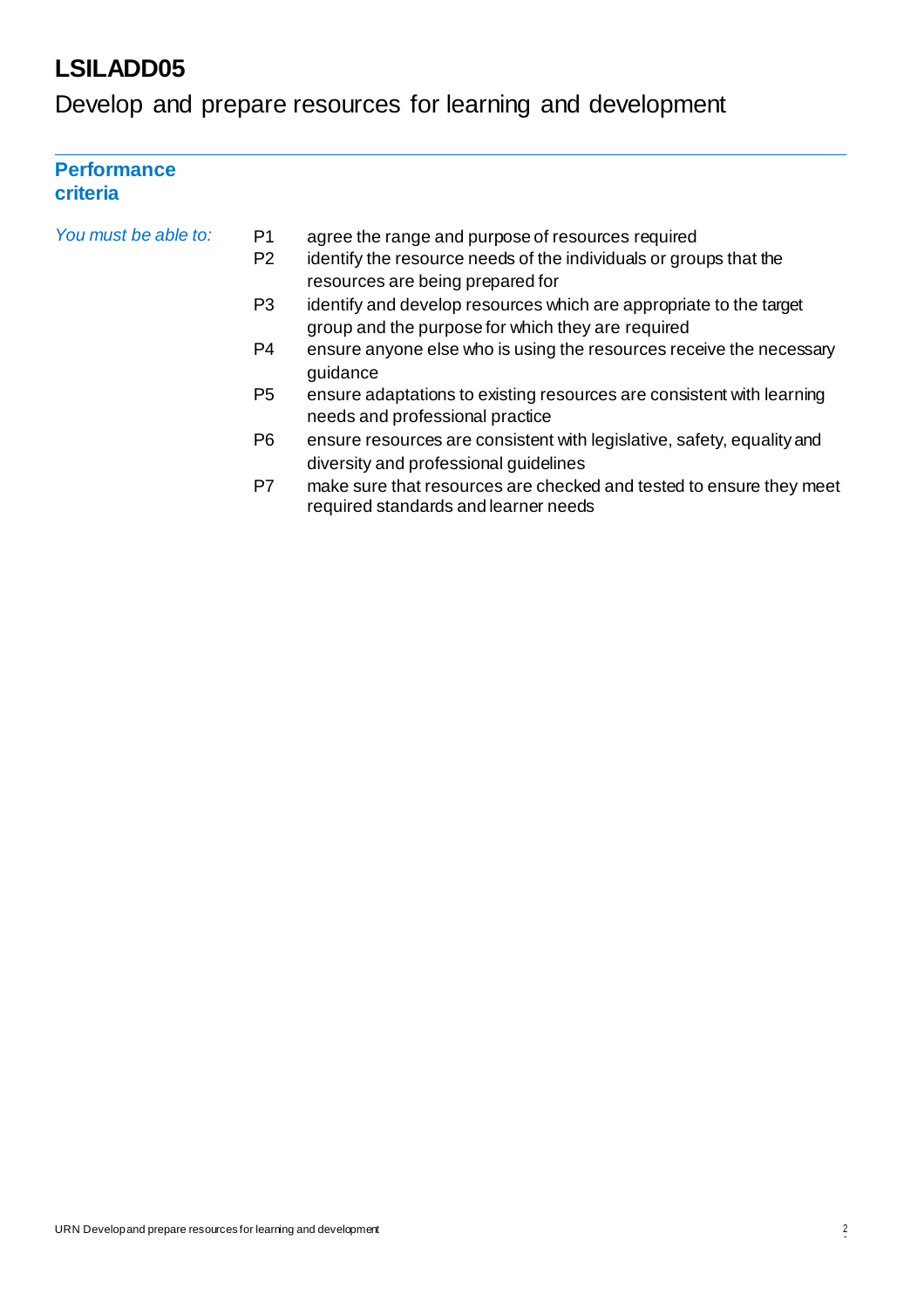Develop and prepare resources for learning and development

| <b>Knowledge and</b><br>understanding |                                                                                                                                                                                                                                                                 |                                                                                                                                                                                                 |  |  |
|---------------------------------------|-----------------------------------------------------------------------------------------------------------------------------------------------------------------------------------------------------------------------------------------------------------------|-------------------------------------------------------------------------------------------------------------------------------------------------------------------------------------------------|--|--|
| You need to know and<br>understand:   | K <sub>1</sub>                                                                                                                                                                                                                                                  | the different types of resources that can be used to support learning<br>across the full range of the training cycle                                                                            |  |  |
|                                       | K <sub>2</sub>                                                                                                                                                                                                                                                  | the range of resources available to support different types of needs                                                                                                                            |  |  |
|                                       | K <sub>3</sub>                                                                                                                                                                                                                                                  | the importance of distinguishing between different user needs and the<br>factors which are important in selecting and developing resources to<br>meet these needs                               |  |  |
|                                       | K4                                                                                                                                                                                                                                                              | the factors that need to be considered in the effective preparation and<br>development of learning resources, including those for the learning<br>environment, learning materials and equipment |  |  |
|                                       | K <sub>5</sub>                                                                                                                                                                                                                                                  | how to identify costs and timescales for resource development                                                                                                                                   |  |  |
|                                       | K <sub>6</sub>                                                                                                                                                                                                                                                  | the factors which are important in selecting and developing resources to<br>meet the needs of different learners, taking account of the need for<br>equality and diversity                      |  |  |
|                                       | K7                                                                                                                                                                                                                                                              | how to ensure that the language, style and format of the materials are<br>appropriate to the needs of the learners.                                                                             |  |  |
|                                       | K <sub>8</sub>                                                                                                                                                                                                                                                  | how to develop simulated exercises that replicate real working<br>challenges                                                                                                                    |  |  |
|                                       | K <sub>9</sub><br>how to set-up and use equipment to support learning and development<br>K10 the contribution and challenges that technology can make to the<br>development and adaptation of different types of resources and the<br>challenges posed by these |                                                                                                                                                                                                 |  |  |
|                                       | K11 how to develop guidance for the use of resources and how to encourage<br>consistent application                                                                                                                                                             |                                                                                                                                                                                                 |  |  |
|                                       | K12 the types of adaptations that could be made to resources to make them<br>more appropriate to learning needs and user requirements                                                                                                                           |                                                                                                                                                                                                 |  |  |
|                                       | K13 the legislative, safety and professional guidelines relating to the<br>development and adaptation of resources, including those relating to<br>intellectual property, copyright and patents                                                                 |                                                                                                                                                                                                 |  |  |
|                                       | K14 the importance of checking and testing resources to make sure they are<br>of the required standard and how to do this effectively                                                                                                                           |                                                                                                                                                                                                 |  |  |
|                                       | K15 how to make adaptations to the learning environment to support the<br>learning process                                                                                                                                                                      |                                                                                                                                                                                                 |  |  |
|                                       | K16 the preparation, support and qualifications that staff require to contribute<br>effectively to learning and development activities within own area of<br>responsibility                                                                                     |                                                                                                                                                                                                 |  |  |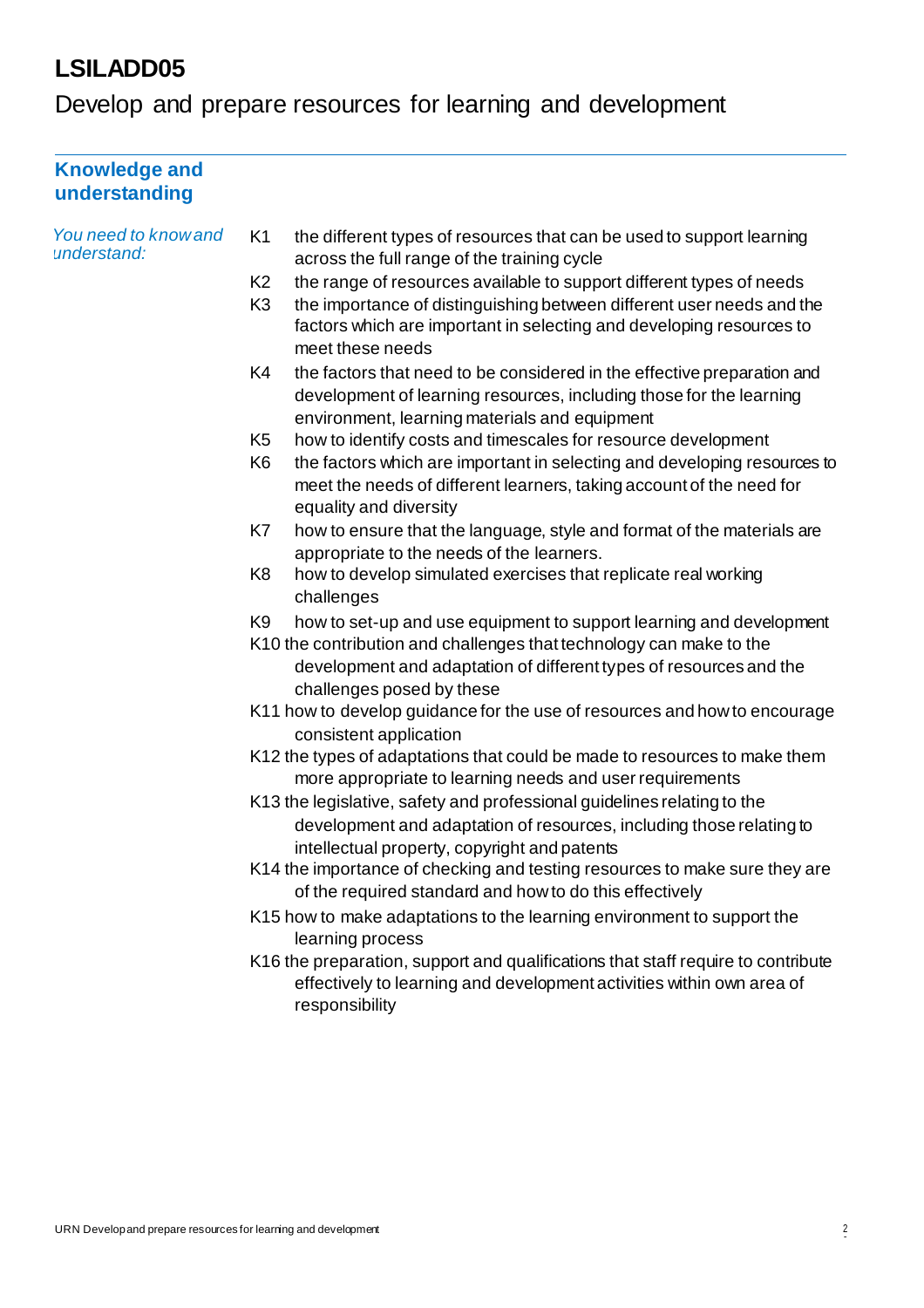### Develop and prepare resources for learning and development

### **Additional Information**

Please visit the website link to access the NOS suite including the Introduction, which contains valuable context and background information for this suite of NOS.

http://webarchive.nationalarchives.gov.uk/2011041415202[5/http://www.lluk.org/standards](http://www.lluk.org/standards-)and-qualifications/standards/learning-and-development-national-occupational-standards/

#### **Glossary Resources**

This covers any physical or human resource that supports the learning and development process and could include technical equipment, Information Technology-based learning, handouts, workbooks and visits to places of interest

### **Target Group**

Those learners who will be using the resources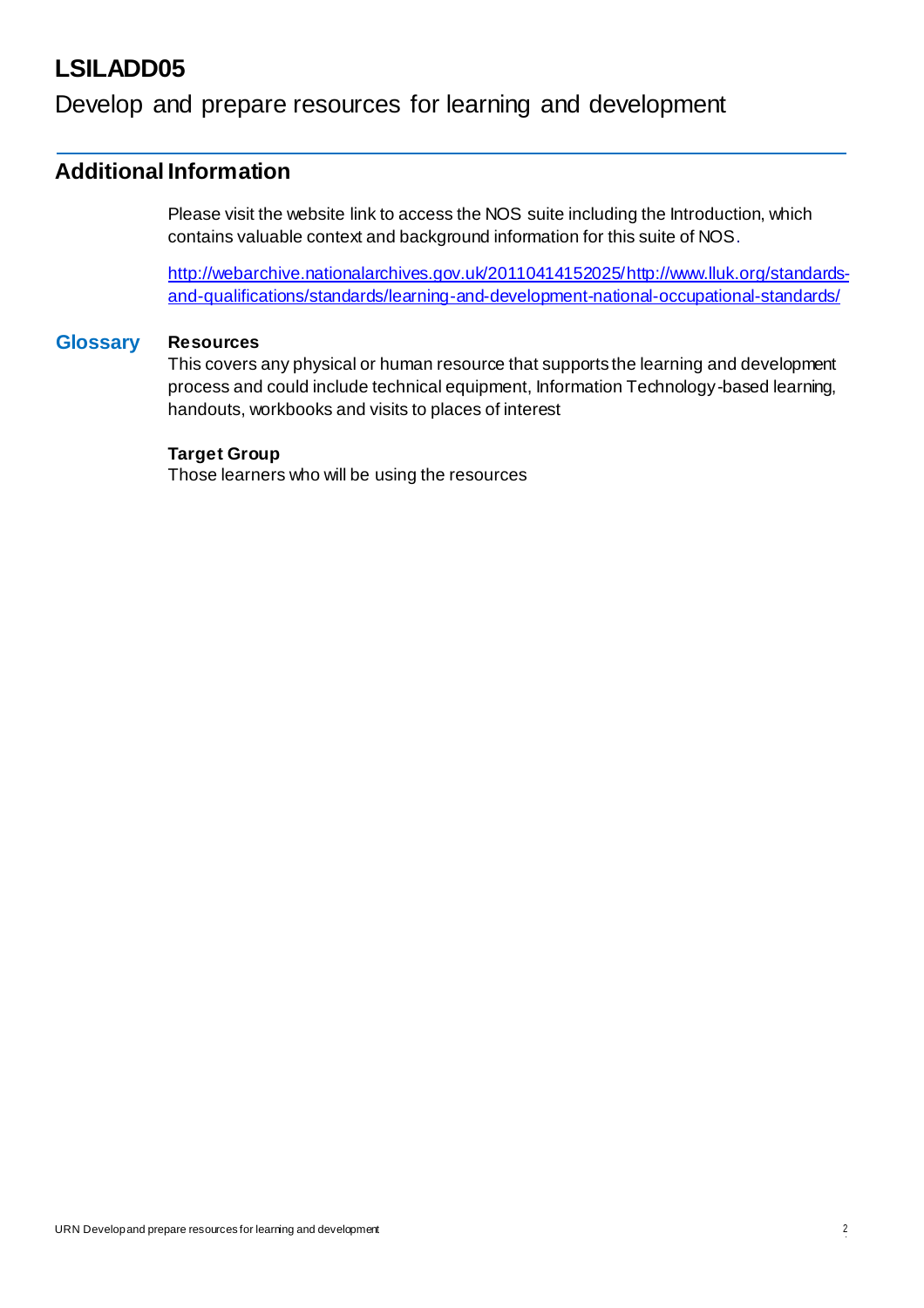Develop and prepare resources for learning and development

| <b>Developed by</b>                | Learning and Skills Improvement Service                                                                                                                                                                                                                                |  |  |
|------------------------------------|------------------------------------------------------------------------------------------------------------------------------------------------------------------------------------------------------------------------------------------------------------------------|--|--|
| <b>Version number</b>              | 1                                                                                                                                                                                                                                                                      |  |  |
| Date approved                      | March 2010                                                                                                                                                                                                                                                             |  |  |
| <b>Indicative review</b><br>date   | March 2012                                                                                                                                                                                                                                                             |  |  |
| <b>Validity</b>                    | Current                                                                                                                                                                                                                                                                |  |  |
| <b>Status</b>                      | Original                                                                                                                                                                                                                                                               |  |  |
| <b>Originating</b><br>organisation | Lifelong Learning UK                                                                                                                                                                                                                                                   |  |  |
| <b>Original URN</b>                | LaD <sub>05</sub>                                                                                                                                                                                                                                                      |  |  |
| <b>Relevant</b><br>occupations     | Education and training; Teaching and lecturing; Direct learning support;<br>Teaching Professionals; Public Service Professionals; Community Fire Safety<br>Officer; fire-fighter                                                                                       |  |  |
| <b>Suite</b>                       | Learning and Development (2010); Community Fire Safety                                                                                                                                                                                                                 |  |  |
| <b>Key words</b>                   | adapt learning resources, develop learning resources, equipment to support<br>learning, existing learning resources, learning development practitioners,<br>learning materials, learning resource needs, support learning and<br>development, the learning environment |  |  |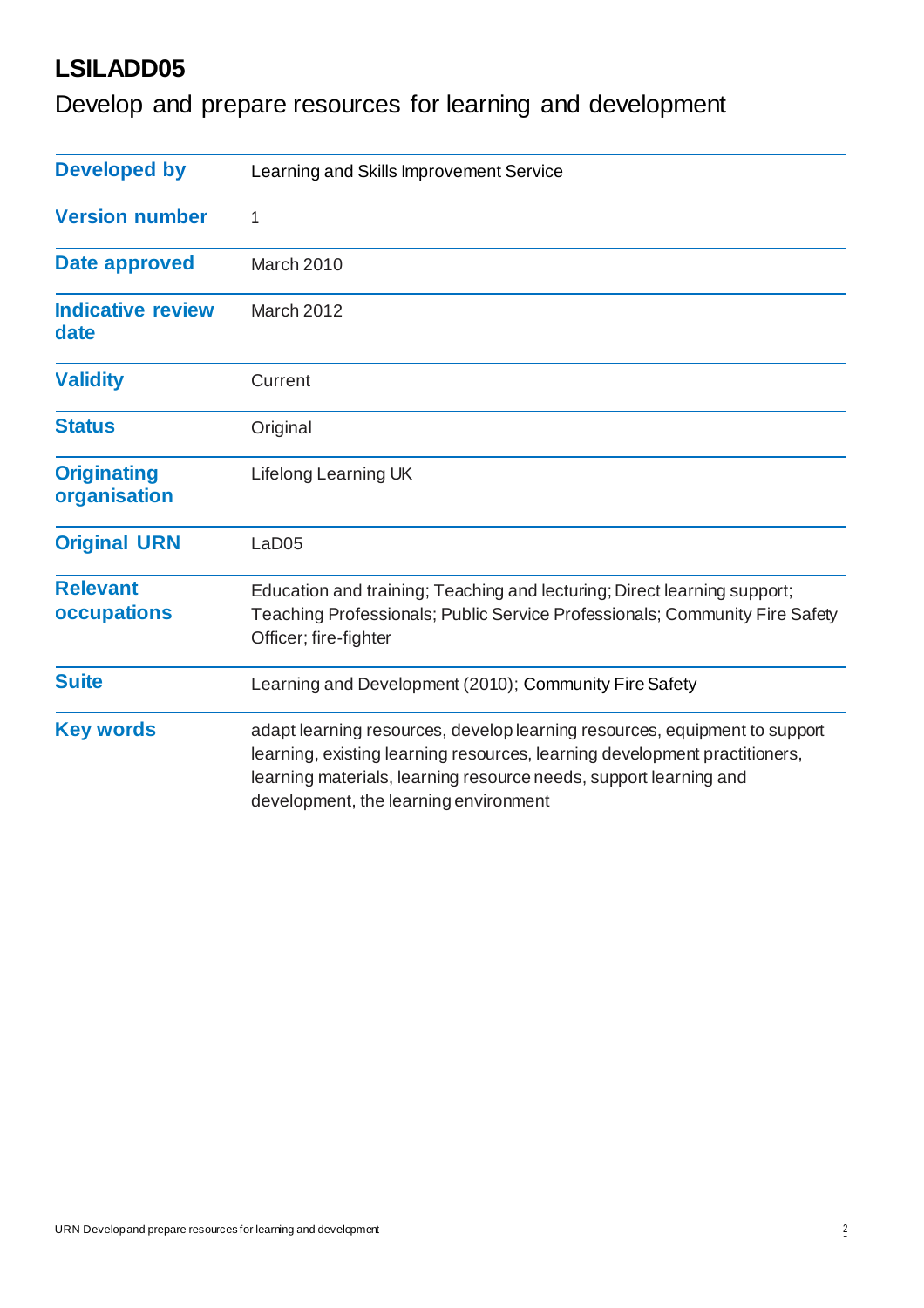# **LSILADD06** Manage learning and development in groups



**Overview** This standard is about using a range of methods to enable group members to learn and develop in a safe and supportive learning environment.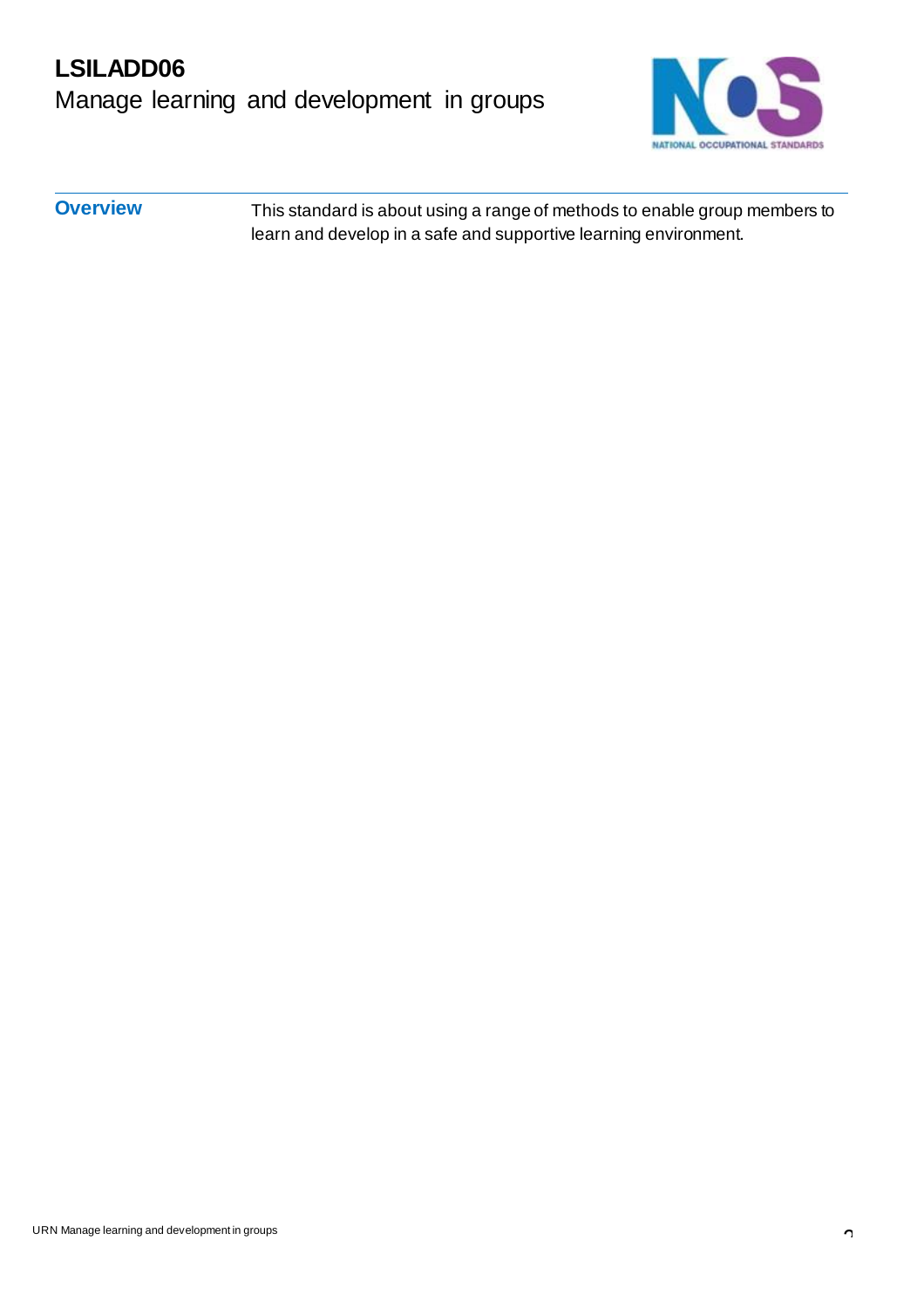Manage learning and development in groups

### **Performance criteria**

| You must be able to: | P1                   | manage a group environment in which individuals feel valued,<br>supported, confident and able to learn                                  |
|----------------------|----------------------|-----------------------------------------------------------------------------------------------------------------------------------------|
|                      | P <sub>2</sub>       | communicate with learners in a way that meets individual and group<br>needs                                                             |
|                      | P3                   | make learners aware of the outcomes they are expected to achieve<br>and how the planned activities will support these                   |
|                      | P4                   | use a range of delivery methods, activities and resources to meet the<br>needs of all group members, as appropriate to planned outcomes |
|                      | P <sub>5</sub>       | balance and adjust delivery to meet individual needs while achieving<br>planned group outcomes and agreements                           |
|                      | P <sub>6</sub>       | monitor learner response and use appropriate strategies to motivate<br>learners individually and collectively                           |
|                      | P7<br>P <sub>8</sub> | encourage effective communication within the group<br>maintain the health and safety of learners, self and other people                 |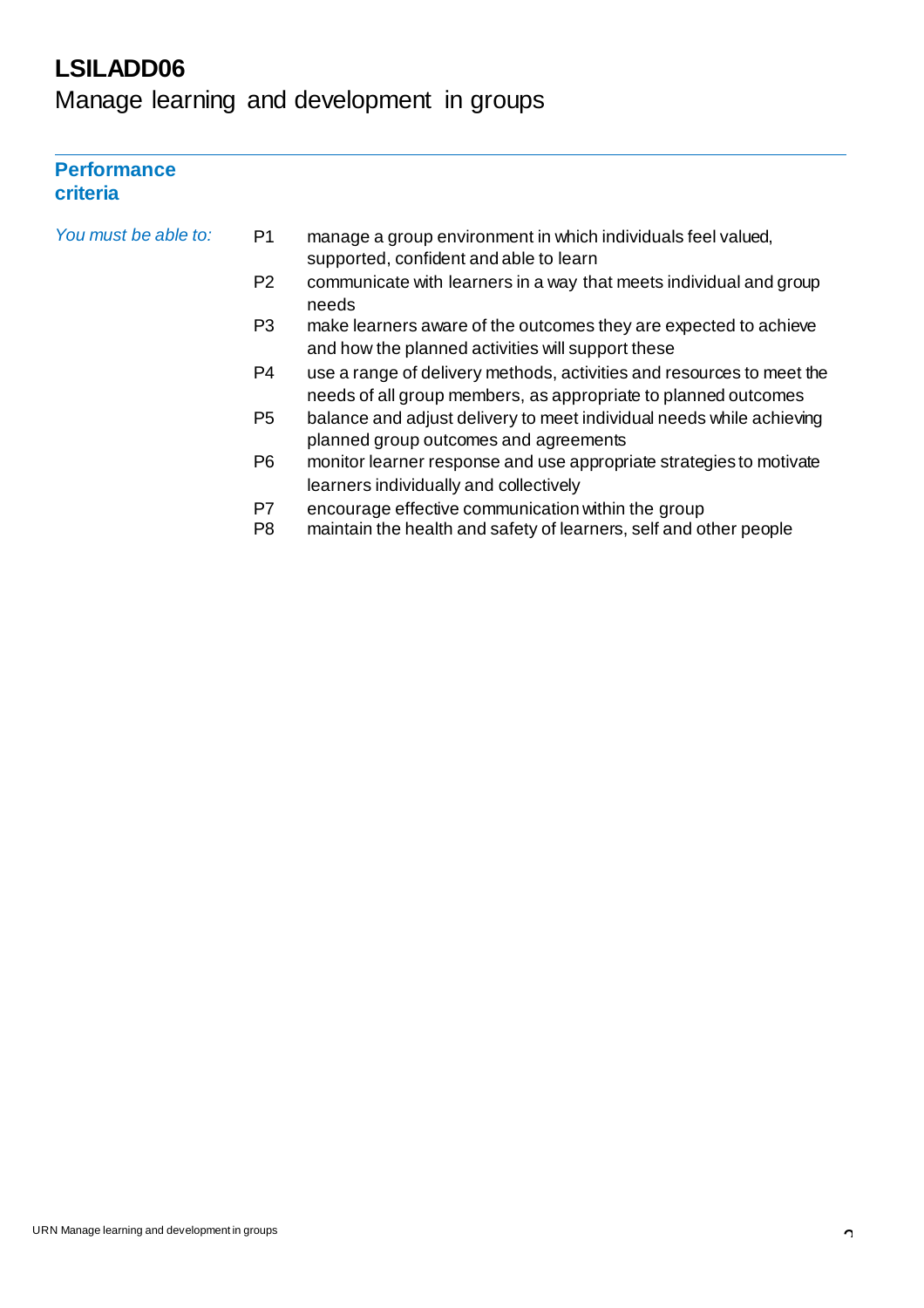Manage learning and development in groups

| <b>Knowledge and</b><br>understanding |                                                                                                                                                                                                                   |                                                                                                                                                                                                                 |  |  |  |
|---------------------------------------|-------------------------------------------------------------------------------------------------------------------------------------------------------------------------------------------------------------------|-----------------------------------------------------------------------------------------------------------------------------------------------------------------------------------------------------------------|--|--|--|
| You need to know and<br>understand:   | K <sub>1</sub>                                                                                                                                                                                                    | the learners needs, requirements and planned outcomes relevant to their<br>own areas of work                                                                                                                    |  |  |  |
|                                       | K <sub>2</sub>                                                                                                                                                                                                    | the types of learning resources available, including those that are<br>technology enhanced, that can support learning and development in<br>groups                                                              |  |  |  |
|                                       | K <sub>3</sub>                                                                                                                                                                                                    | the factors to consider when selecting and using learning and<br>development resources to facilitate learning and development in groups                                                                         |  |  |  |
|                                       | K4                                                                                                                                                                                                                | the characteristics of a group environment that foster learning and<br>development for all those involved<br>different techniques to manage group dynamics<br>K <sub>5</sub>                                    |  |  |  |
|                                       | K <sub>6</sub>                                                                                                                                                                                                    | aspects of equality, diversity and, where relevant, bilingualism, that need<br>to be addressed when facilitating learning and development in groups                                                             |  |  |  |
|                                       | K7                                                                                                                                                                                                                | different ways of encouraging behaviour and values that foster mutual<br>respect and support the learning and development process                                                                               |  |  |  |
|                                       | K <sub>8</sub>                                                                                                                                                                                                    | the importance of own communication skills and different ways to<br>communicate effectively with groups, and individuals within groups<br>the range of delivery methods appropriate to learning in groups<br>K9 |  |  |  |
|                                       |                                                                                                                                                                                                                   | K10 how to co-ordinate learning and development activities to meet individual<br>and group needs                                                                                                                |  |  |  |
|                                       | K11 the types of motivational strategies that would support group and<br>individual learning and how to select these according to identified needs<br>K12 techniques that can be used to monitor learner response |                                                                                                                                                                                                                 |  |  |  |
|                                       |                                                                                                                                                                                                                   | K13 different ways of adapting delivery according to learner response whilst<br>still achieving planned outcomes and agreements<br>K14 how to assess and manage risk in own area of work whilst<br>facilitating |  |  |  |
|                                       |                                                                                                                                                                                                                   | learning and development in groups                                                                                                                                                                              |  |  |  |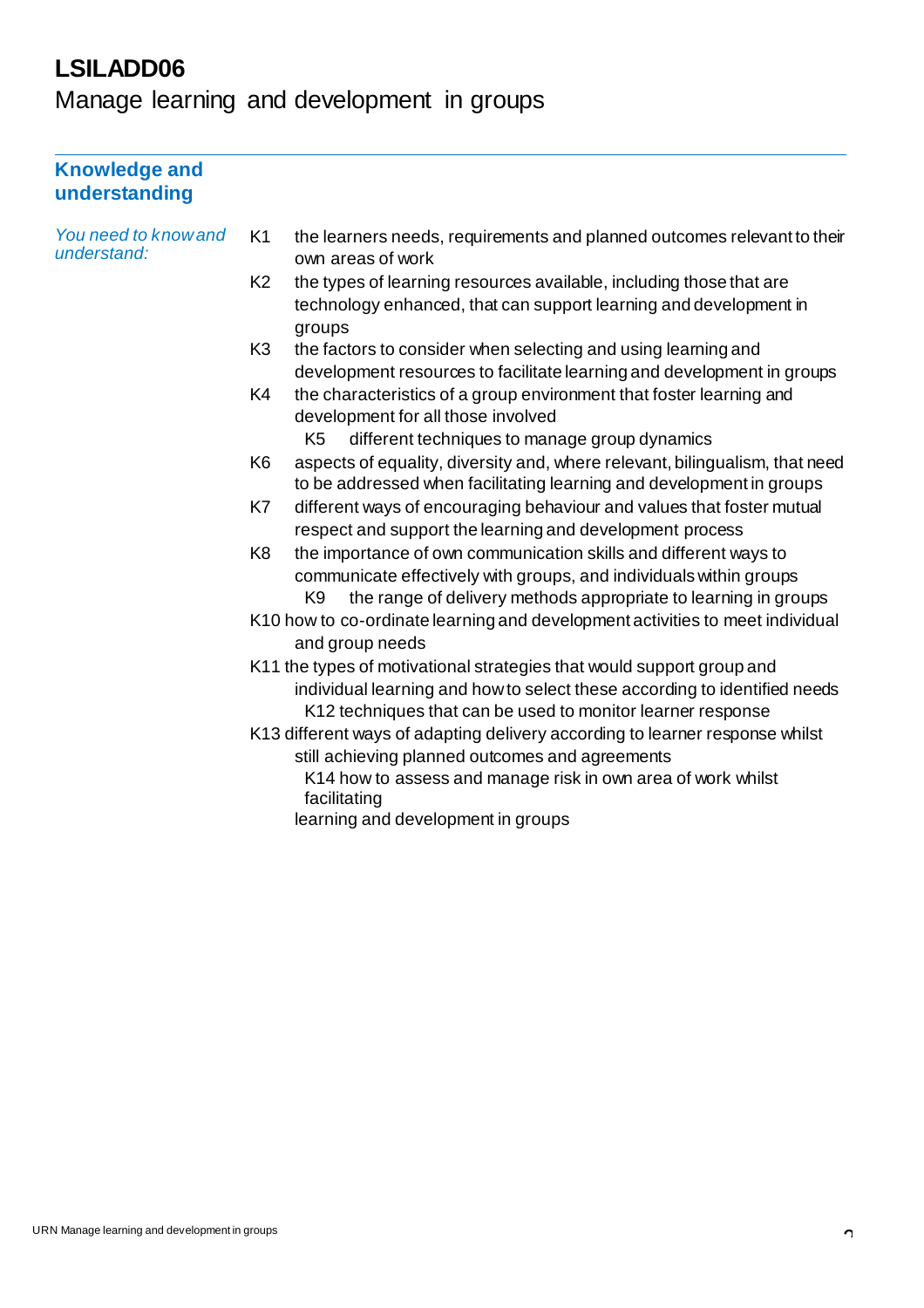### Manage learning and development in groups

### **Additional Information**

Please visit the website link to access the NOS suite including the Introduction, which contains valuable context and background information for this suite of NOS.

http://webarchive.nationalarchives.gov.uk/2011041415202[5/http://www.lluk.org/sta](http://www.lluk.org/standards-) [ndards-](http://www.lluk.org/standards-) and-qualifications/standards/learning-and-development-nationaloccupational-standards/

### **Glossary Delivery methods**

Any method that supports learning and development, for example, presentations, instructions, demonstrations, opportunities to apply knowledge and practise skills, experiential learning, group and individual projects and research

#### **Environment**

This includes the physical environment in which learning and development takes place but also covers group dynamics and behaviour

#### **Health and safety**

This includes physical health and safety as well as emotional well-being

#### **Outcomes**

These could be outcomes for the group as a whole – for example enabling team effectiveness – and/or outcomes for the individuals who make up the group – for example individual skill acquisition

#### **Requirements**

These could be the requirements of the practitioner's own organisation or those of an external organisation, such as funding body or awarding organisation

#### **Resources**

This covers any physical or human resource that supports the learning and development process and could include technical equipment, Information Technology-based learning, handouts, workbooks, people – for example outside speakers – and visits to places of interest

#### **Risk**

This refers to any risk to the effective facilitation of the group. Risks may be to individual learners, to the group as a whole or to those facilitating. This includes health and safety risks but may also include, for example, the risk of delivery methods not being appropriate.

#### **Other people**

This refers to others who may be involved in, or affected by, the learning activities, for example, staff members, volunteers, assistants or people in the same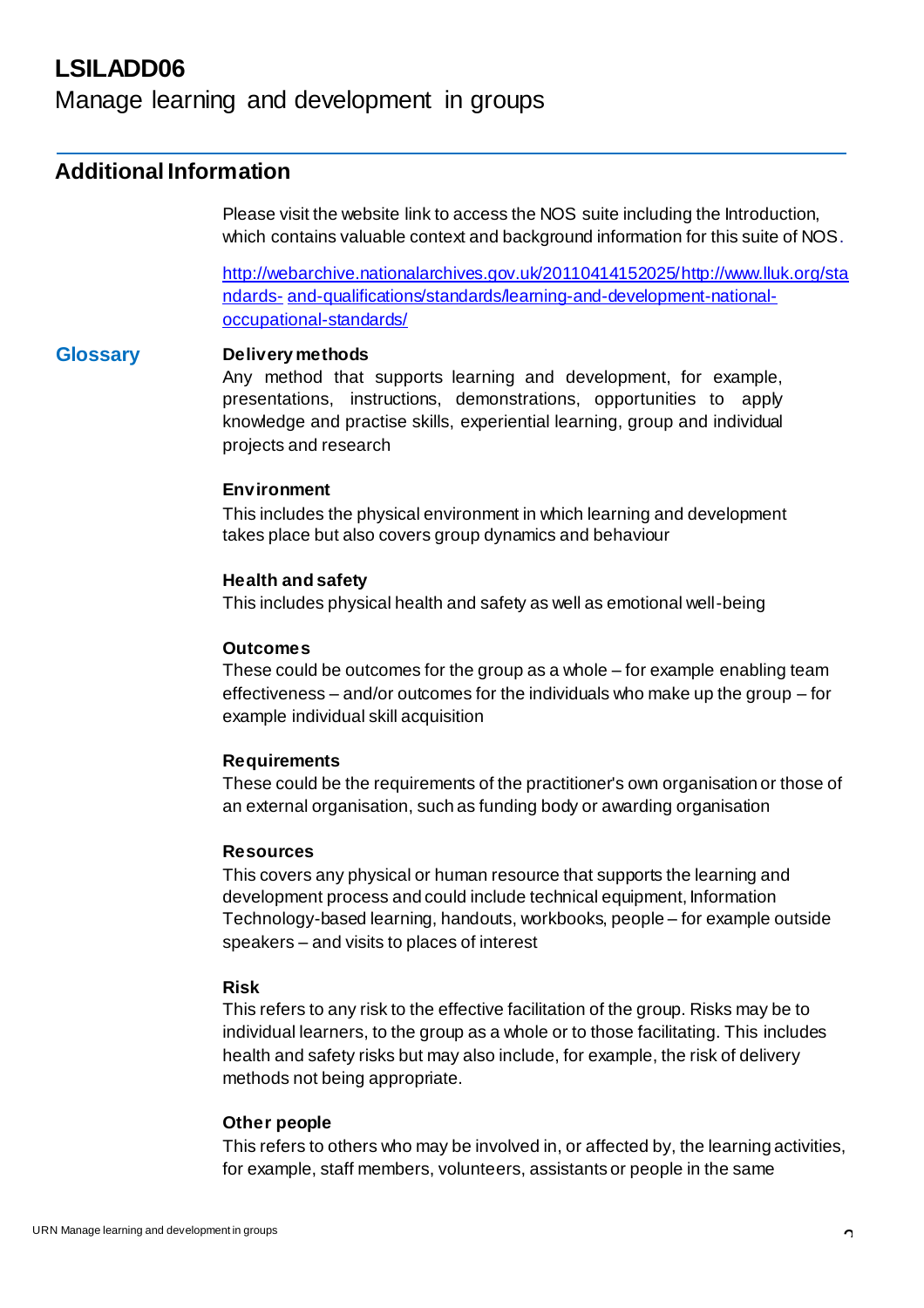Manage learning and development in groups

| <b>Developed by</b>                | Learning and Skills Improvement Service                                                                                                                                                                                                                                                                            |  |  |  |
|------------------------------------|--------------------------------------------------------------------------------------------------------------------------------------------------------------------------------------------------------------------------------------------------------------------------------------------------------------------|--|--|--|
| <b>Version number</b>              | 1                                                                                                                                                                                                                                                                                                                  |  |  |  |
| <b>Date approved</b>               | March 2010                                                                                                                                                                                                                                                                                                         |  |  |  |
| <b>Indicative review</b><br>date   | March 2012                                                                                                                                                                                                                                                                                                         |  |  |  |
| <b>Validity</b>                    | Current                                                                                                                                                                                                                                                                                                            |  |  |  |
| <b>Status</b>                      | Original                                                                                                                                                                                                                                                                                                           |  |  |  |
| <b>Originating</b><br>organisation | Lifelong Learning UK                                                                                                                                                                                                                                                                                               |  |  |  |
| <b>Original URN</b>                | LaD <sub>06</sub>                                                                                                                                                                                                                                                                                                  |  |  |  |
| <b>Relevant</b><br>occupations     | Education and training; Education and training; Teaching and lecturing;<br>Teaching and lecturing; Direct learning support; Direct learning support;<br>Teaching Professionals; Teaching Professionals; Public Service Professionals;<br>Public Service Professionals; Community Fire Safety Officer; fire-fighter |  |  |  |
| <b>Suite</b>                       | Learning and Development (2010); Learning and Development (2010);<br><b>Community Fire Safety</b>                                                                                                                                                                                                                  |  |  |  |
| <b>Key words</b>                   | communicate with learners, facilitate learning, group agreements, group<br>development, group learning outcomes, learning delivery, learning<br>development practitioners, learning environment, manage a group, motivate<br>learners                                                                              |  |  |  |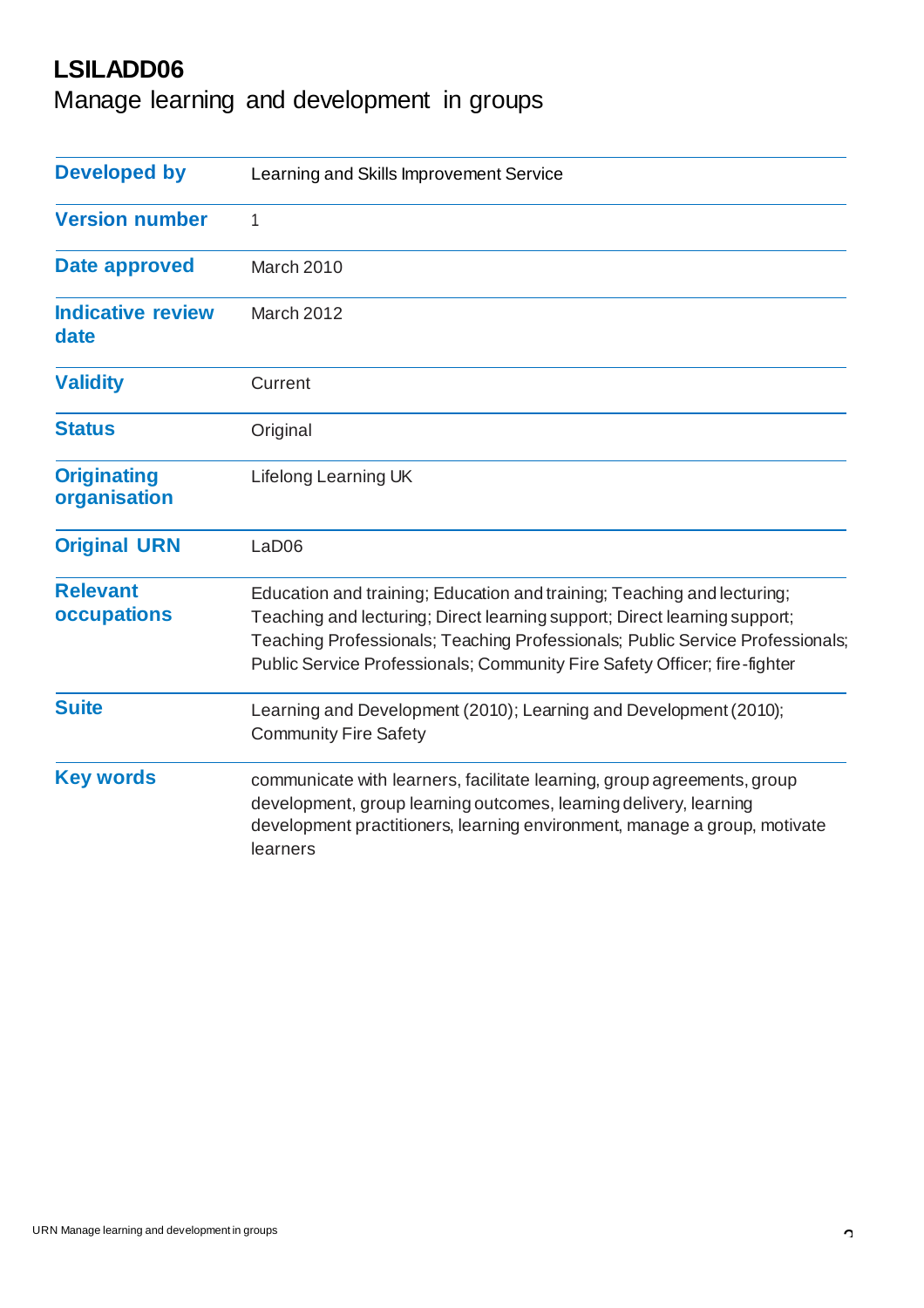

**Overview** This standard is about using a range of methods to enable individuals to acquire or improve skills and knowledge and practise their application in context. It also covers providing feedback to learners and encouraging them to reflect on and improve what they do. This standard could be achieved as part of a coaching and/or mentoring relationship.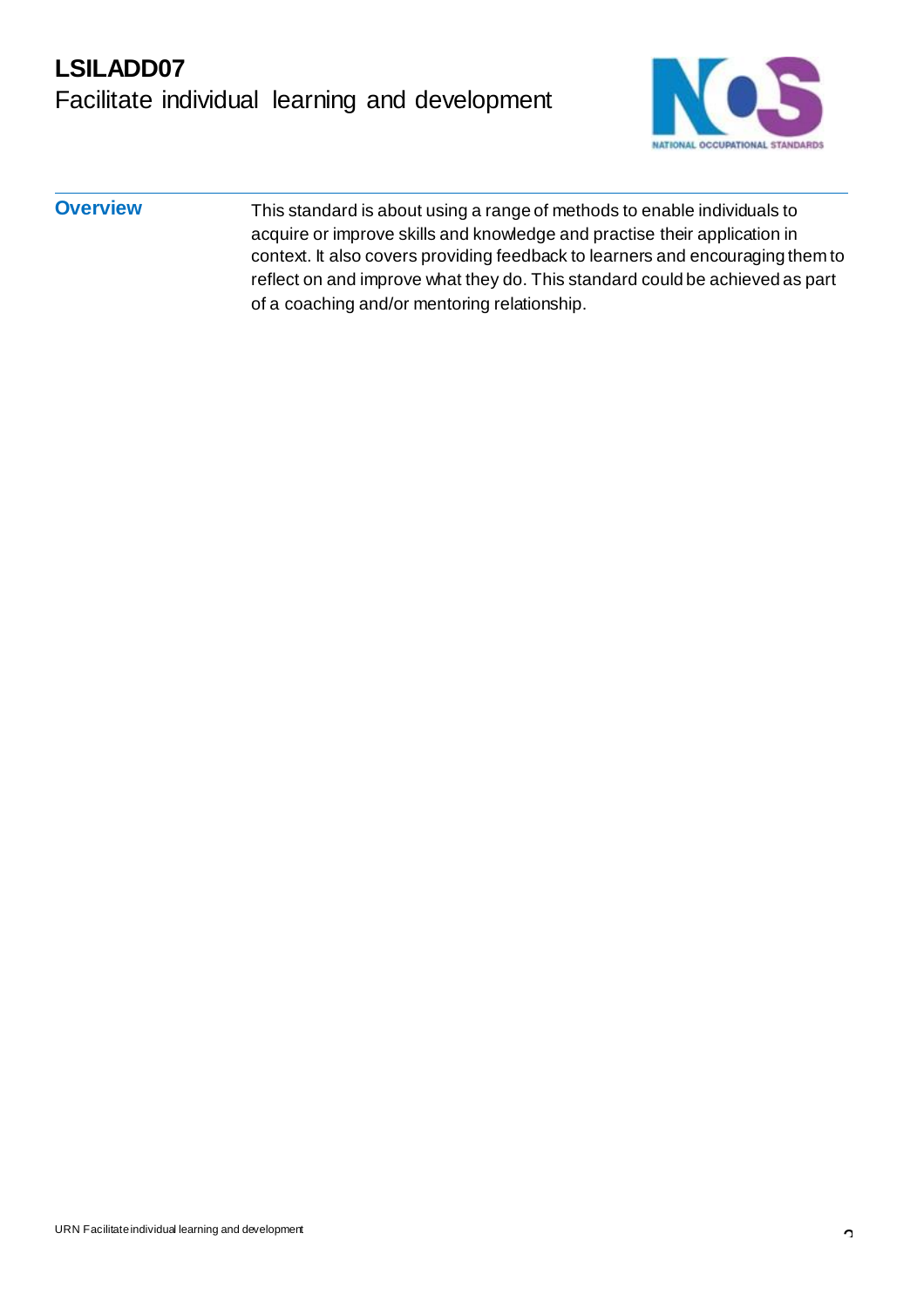Facilitate individual learning and development

### **Performance criteria**

| You must be able to: | P1             | establish and maintain a professional relationship with the learner that<br>supports individual learning and reflection |
|----------------------|----------------|-------------------------------------------------------------------------------------------------------------------------|
|                      | P <sub>2</sub> | explore and agree the learner's objectives, learning needs and goals                                                    |
|                      | P <sub>3</sub> | agree a plan of learning, application and reflection                                                                    |
|                      | P <sub>4</sub> | use a range of methods and resources to help the learner                                                                |
|                      |                | acquire/develop the skills and knowledge they need                                                                      |
|                      | P <sub>5</sub> | support the learner in applying their learning in context                                                               |
|                      | P <sub>6</sub> | provide constructive and motivational feedback to improve the learner's<br>application of learning                      |
|                      | P7             | assist the learner to reflect on their practice and experience                                                          |
|                      | P <sub>8</sub> | adapt learning, application and reflection to meet further needs                                                        |
|                      | P9             | maintain the health and safety of the learner, self and other people                                                    |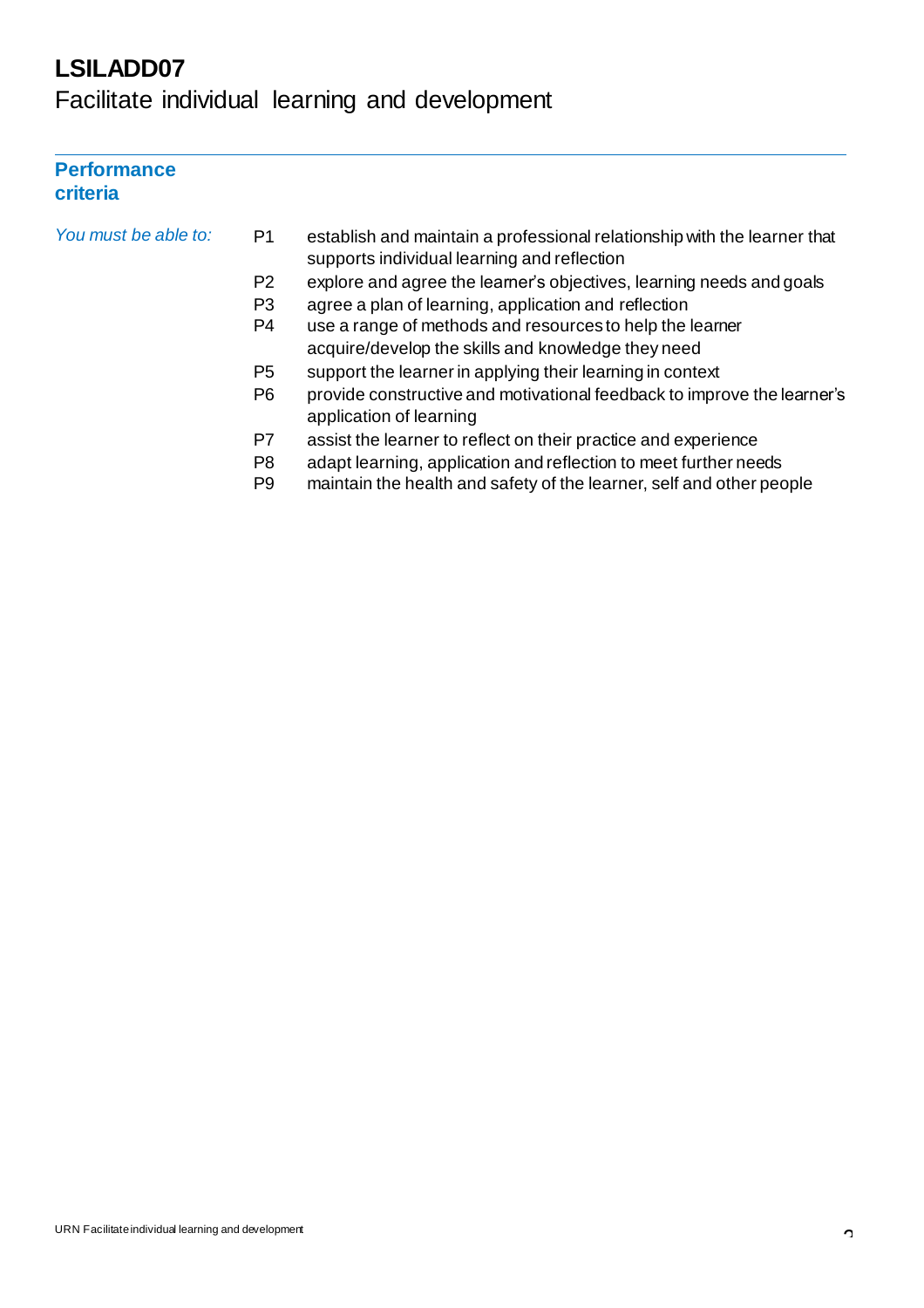Facilitate individual learning and development

### **Knowledge and understanding**

*You need to know and understand:*

- K1 the principles, uses and value of learning and development on an individual basis
- K2 the characteristics of a relationship that supports individual learning, application and reflection
- K3 aspects of equality and diversity that need to be addressed when facilitating individual learning and development
- K4 the importance of reflective practice in individual learning and development
- K5 key factors to consider when setting and agreeing goals with individual learners
- K6 the range of delivery methods appropriate to individual learning
- K7 the range of resources, including support from others, that are available to support individual learning
- K8 how technology can enhance resources and delivery methods for individual learning
- K9 the range of techniques that can be used to encourage reflective practice by the learner
- K10 how to support different types of learners in applying new or enhanced learning in context
- K11 the types of barriers that learners encounter and how to develop strategies to overcome these
- K12 how to adapt learning plans in response to learner progress and reflection whilst still focusing on learner needs and desired outcomes
- K13 how to assess and manage risk in own area of work whilst facilitating learning and development for individuals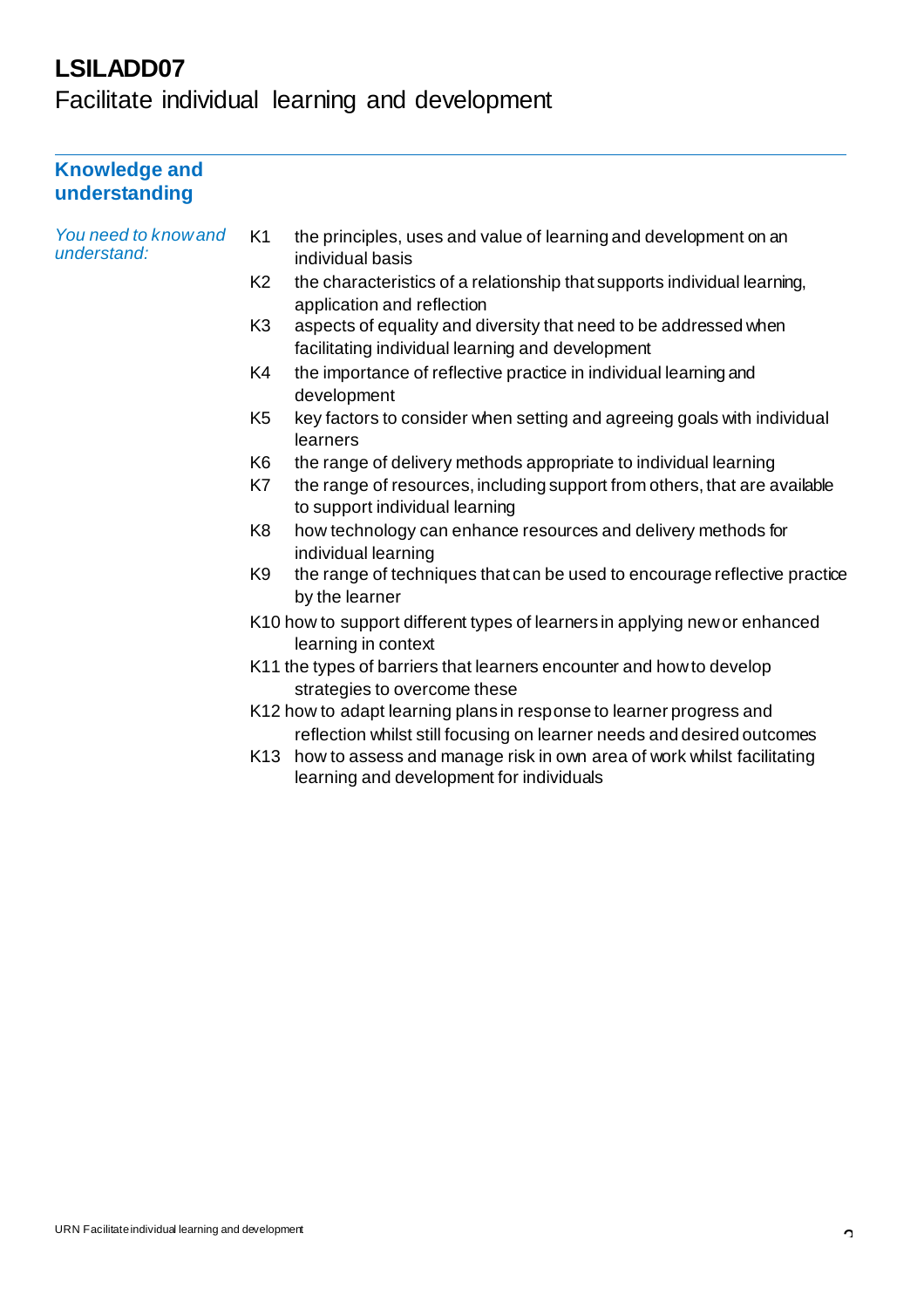### Facilitate individual learning and development

### **Additional Information**

Please visit the website link to access the NOS suite including the Introduction, which contains valuable context and background information for this suite of NOS.

http://webarchive.nationalarchives.gov.uk/2011041415202[5/http://www.lluk.org/standards](http://www.lluk.org/standards-)and-qualifications/standards/learning-and-development-national-occupational-standards/

### **Glossary Application**

The process applying new or improved skills and knowledge in a real or realistic context, for example a work situation

#### **Goals**

This refers to interim targets or steps towards learners meeting overall outcomes and objectives

#### **Health and safety**

This includes physical health and safety as well as emotional well-being

#### **Learner objectives**

These will usually be performance objectives – for example doing something or doing something better

### **Methods**

Any method that supports individual learning and development, for example, instructions, demonstrations, opportunities to apply knowledge and practise skills, experiential learning, individual projects and research

#### **Other people**

This refers to others who may be involved in, or affected by, the learning activities, for example, staff members, volunteers, assistants or people in the same area

#### **Reflection/reflective practice**

The process of thinking critically about what we do, identifying opportunities for improvement and, where appropriate, further learning needs

#### **Resources**

This covers any physical or human resource that supports the learning and development process and could include technical equipment, Information Technology-based learning, handouts, workbooks, people – for example outside speakers – and visits to places of interest

#### **Risk**

This relates to any risk to the facilitation of learning and development. This includes health and safety but could also cover, for example, the risk of setting unrealistic goals or selecting inappropriate learning methods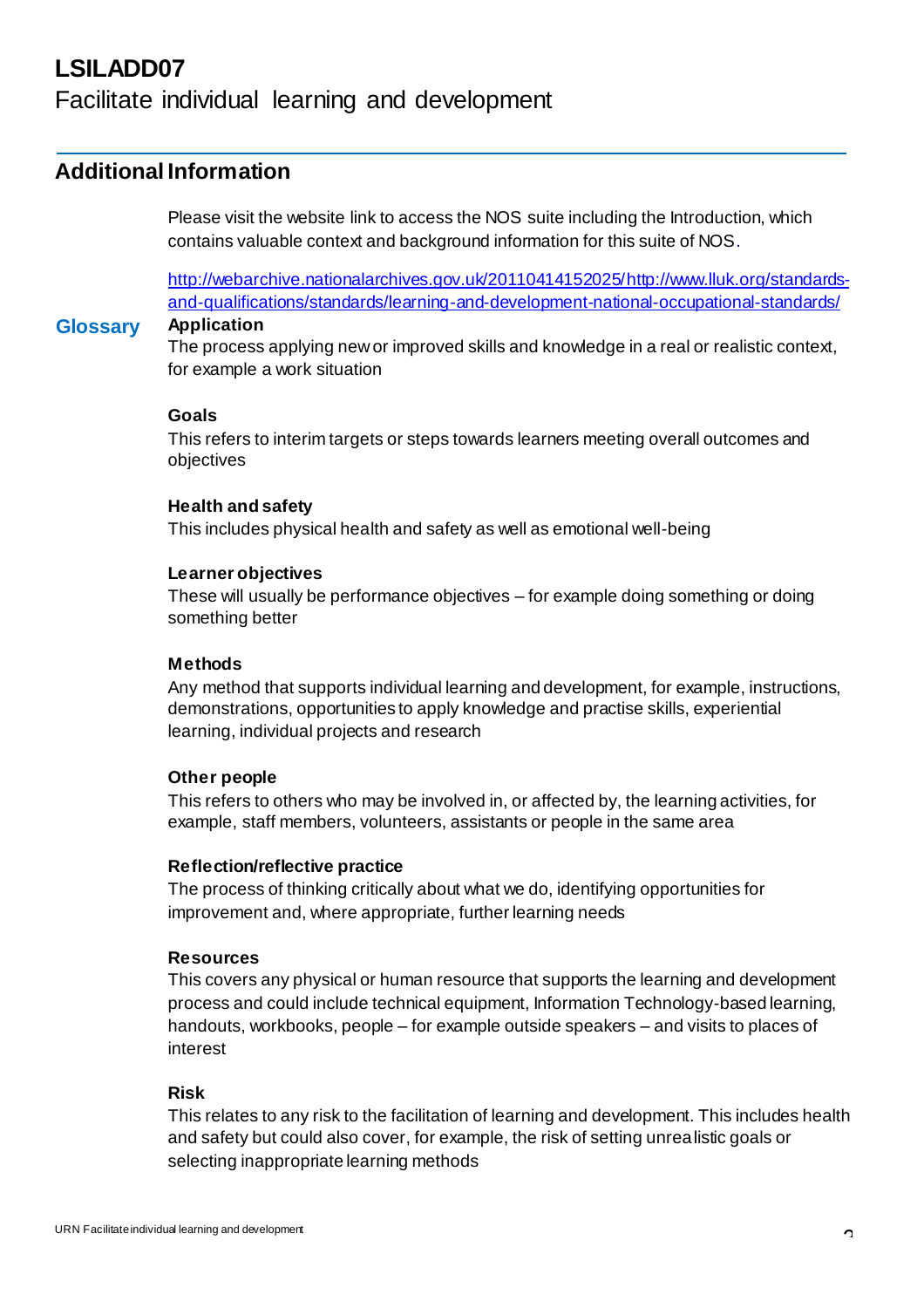Facilitate individual learning and development

| <b>Developed by</b>                | Learning and Skills Improvement Service                                                                                                                                                                                                                                                                      |  |  |
|------------------------------------|--------------------------------------------------------------------------------------------------------------------------------------------------------------------------------------------------------------------------------------------------------------------------------------------------------------|--|--|
| <b>Version number</b>              | 1                                                                                                                                                                                                                                                                                                            |  |  |
| Date approved                      | March 2010                                                                                                                                                                                                                                                                                                   |  |  |
| <b>Indicative review</b><br>date   | March 2012                                                                                                                                                                                                                                                                                                   |  |  |
| <b>Validity</b>                    | Current                                                                                                                                                                                                                                                                                                      |  |  |
| <b>Status</b>                      | Original                                                                                                                                                                                                                                                                                                     |  |  |
| <b>Originating</b><br>organisation | <b>Lifelong Learning UK</b>                                                                                                                                                                                                                                                                                  |  |  |
| <b>Original URN</b>                | LaD <sub>07</sub>                                                                                                                                                                                                                                                                                            |  |  |
| <b>Relevant</b><br>occupations     | Education and training; Teaching and lecturing; Direct learning support;<br>Teaching Professionals; Public Service Professionals; Research Officer;<br>Researcher; Research and Intelligence Officer; Communications Officer;<br>Economic Development Officer; Community Fire Safety Officer; fire-fighter   |  |  |
| <b>Suite</b>                       | Learning and Development (2010); Combined Working Practices; Local<br>Government Skills; Community Fire Safety                                                                                                                                                                                               |  |  |
| <b>Key words</b>                   | adapt learning, coaching, facilitate learning, feedback to learners, individual<br>development, individual learning, learner development, learner needs, learner<br>objectives, learner reflection, learning development practitioners, learning<br>plans, mentoring, Marketing, Teamwork, Sharing knowledge |  |  |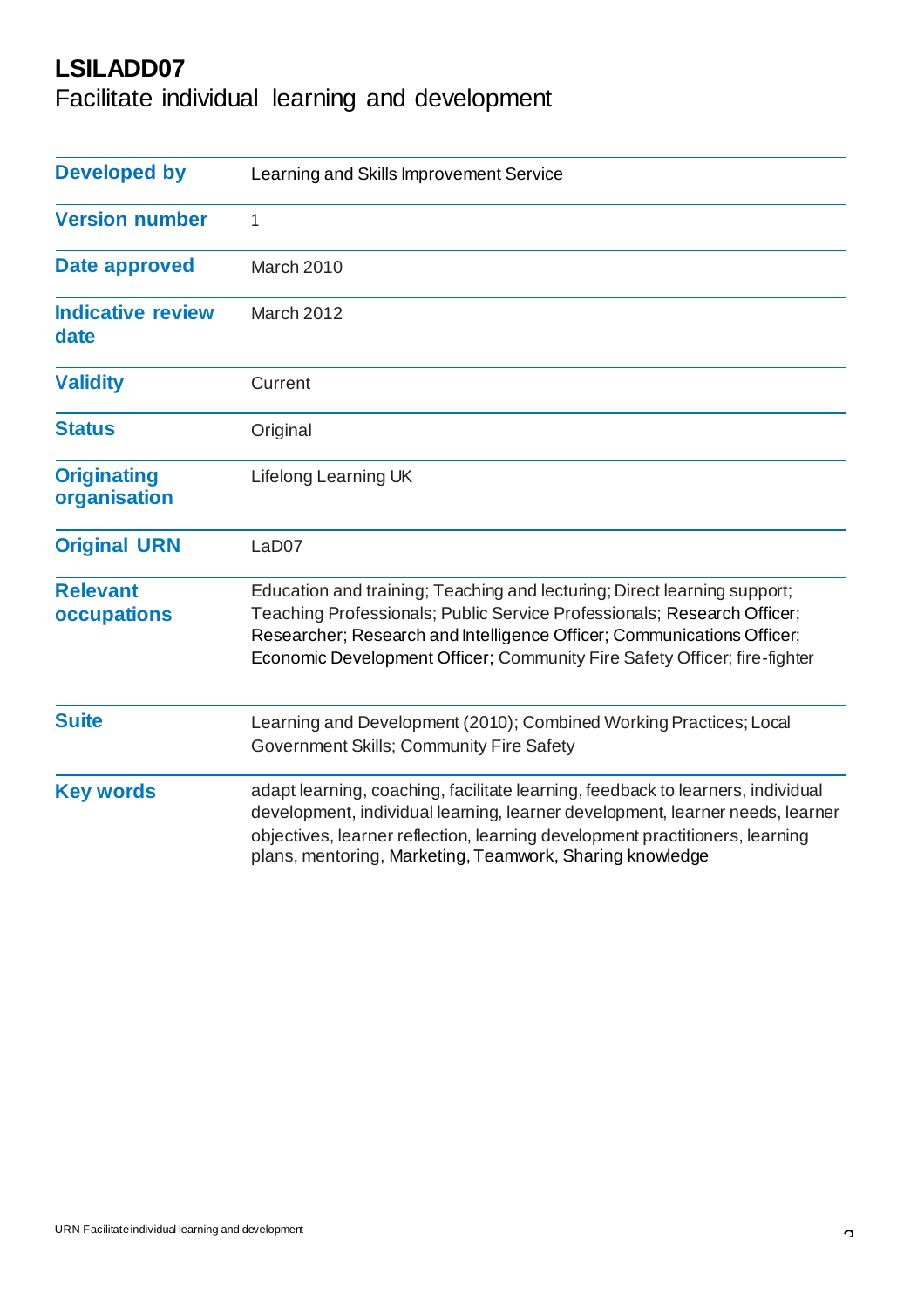Engage and support learners in the learning and development process



**Overview** This standard is about supporting learners through the learning process by, for example, providing them with information and advice, helping them overcome barriers, helping them access the learning and experience they need, monitoring progress against expected standards and providing constructive feedback.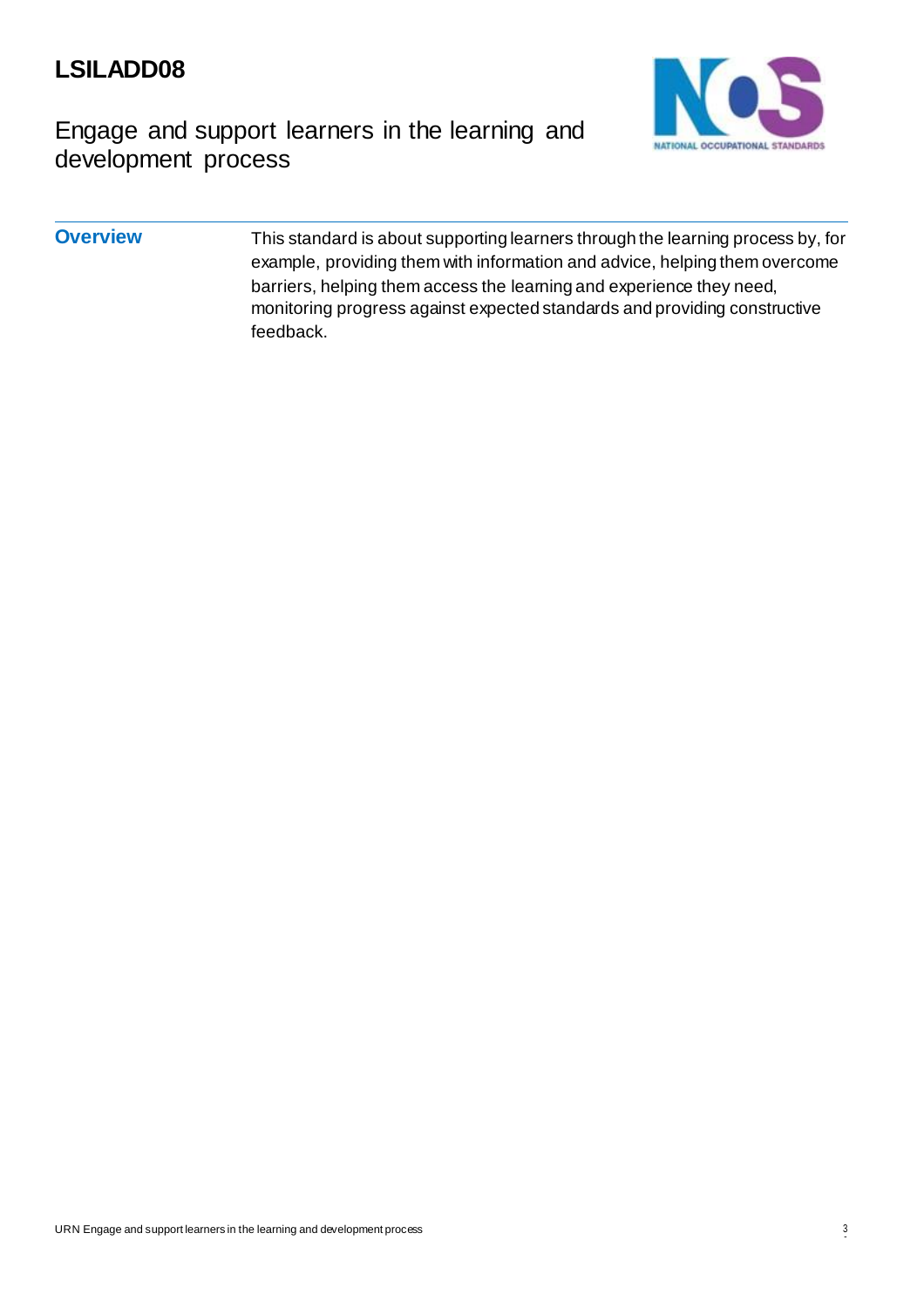Engage and support learners in the learning and development process

### **Performance criteria**

- *You must be able to:* P1 establish and maintain a positive relationship with the learner which encourages and motivates learning
	- P2 provide the learner with information and advice relevant to their needs
	- P3 enable the learner to engage with, and contribute to, their own learning
	- P4 assist the learner to access the skills, knowledge and experience they need
	- P5 help the learner overcome any barriers that prevent them taking a full part in the learning process
	- P6 support the learner in taking responsibility for their own development
	- P7 monitor the learner's performance against expected standards and provide evidence of achievement to others as required
	- P8 provide constructive feedback to the learner
	- P9 review learner progress and help them adapt their plans as necessary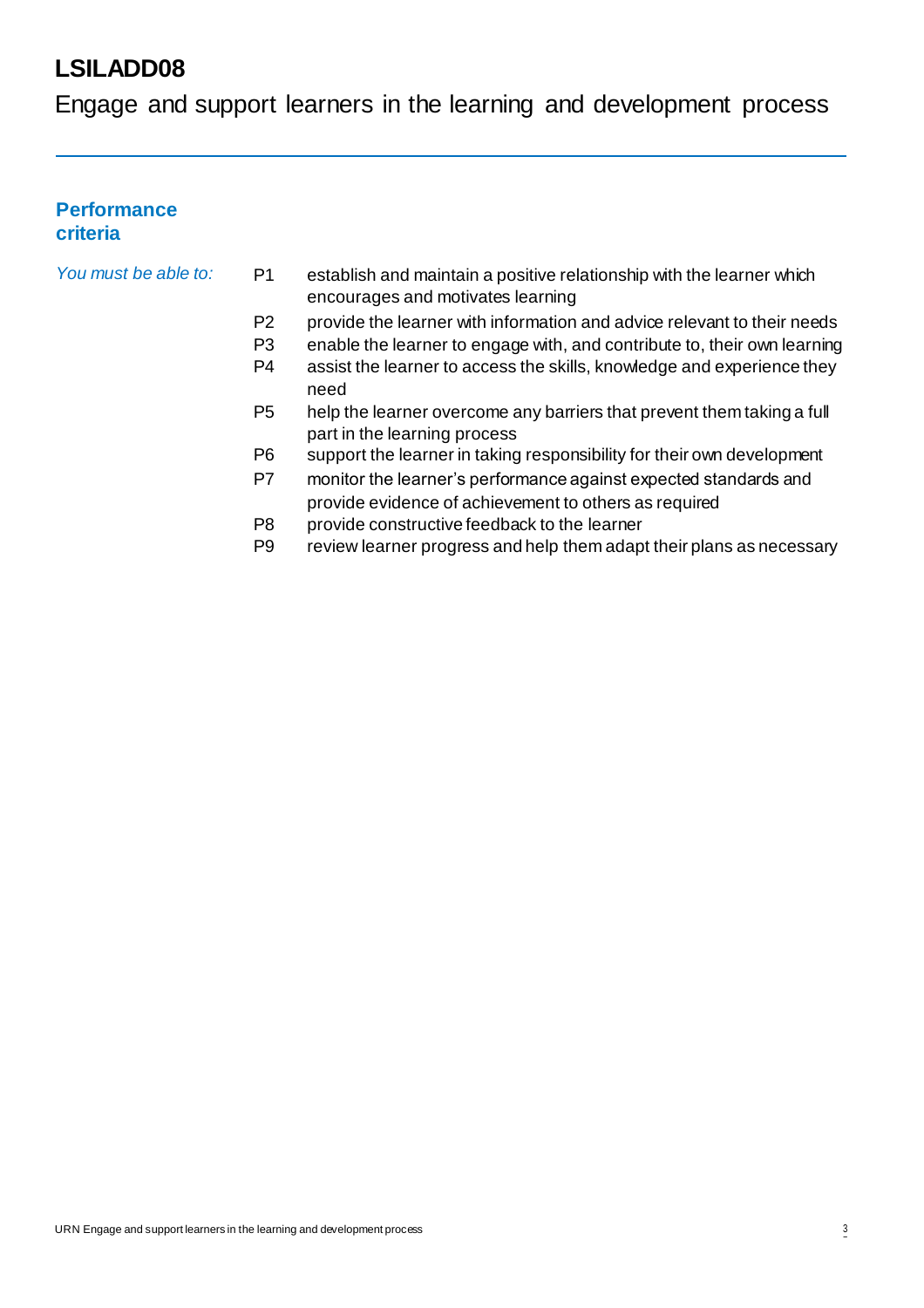Engage and support learners in the learning and development process

### **Knowledge and understanding**

*You need to know and understand:*

- K1 the characteristics of a relationship that supports learner's progressand provides them with motivation to learn
- K2 the types of information and advice that learners may require and how to provide or access this
- K3 different strategies to enable learners to engage with learning
- K4 aspects of equality and diversity that need to be addressed when supporting learners
- K5 the range of techniques through which different types of learners can contribute to their own learning
- K6 the types of barriers to learning that different types of learner's experience and how to address these
- K7 how to help individuals with different types of learning needs access the skills, knowledge and experiences they need to progress
- K8 the boundaries of own role and when to refer the learner to other sources of help and support
- K9 the range of resources, including support from others and technology based solutions, that are available to support learners
- K10 why it is important that learners take responsibility for their own learning and different methods of helping them to do so
- K11 methods that can be used to enable learners to provide honest and constructive feedback on their experiences and how to use this feedback when it has been collected
- K12 methods that can be used to monitor learner's performance against required standards
- K13 different methods of presenting evidence of learner achievement to others
- K14 different methods of providing the learner with constructive feedback and how to use these methods effectively
- K15 the importance of reviewing learner progress and appropriate times to do so
- K16 the factors which are important in helping learners to review their progress and, where necessary, adapt their plans for learning and progression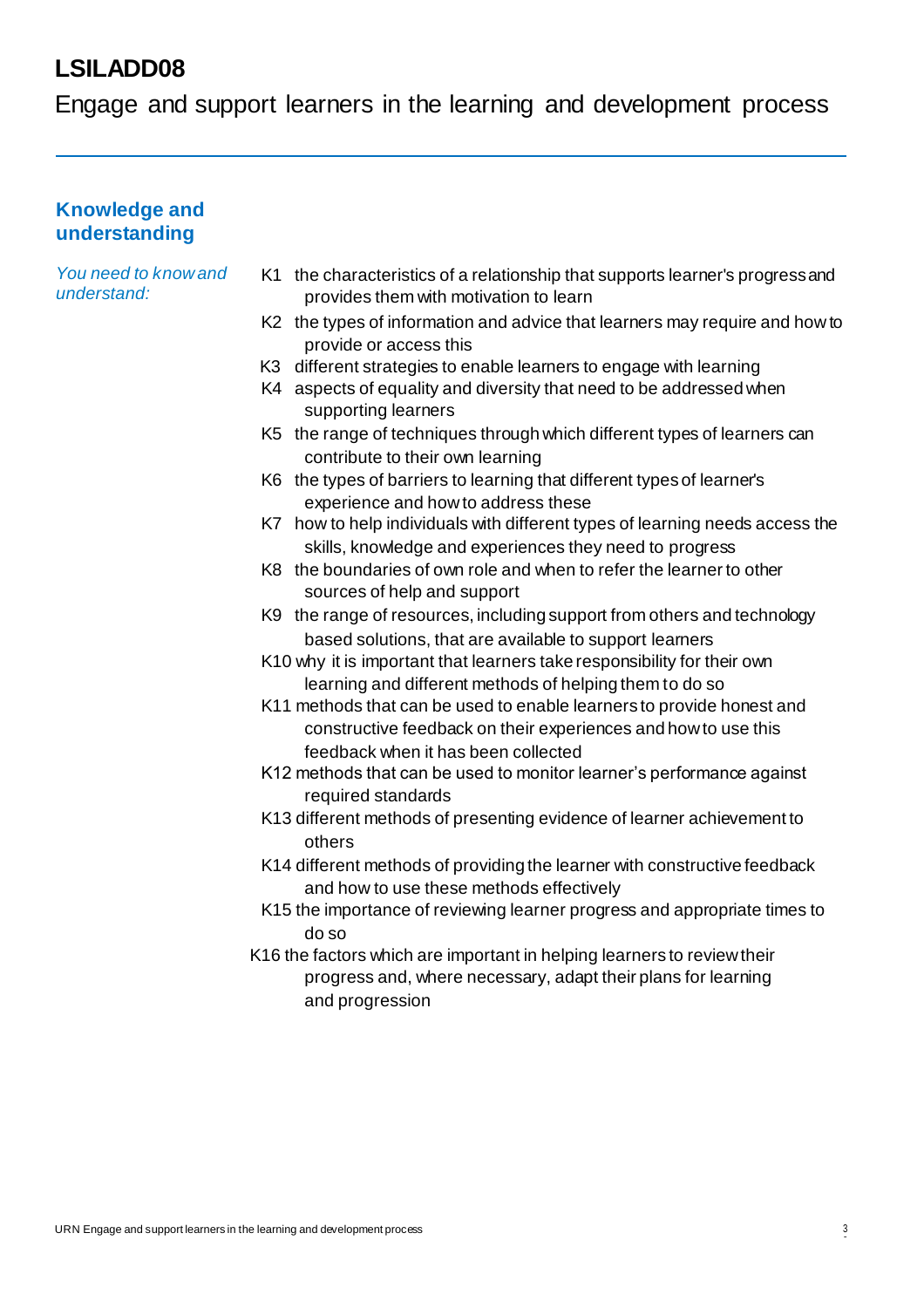### Engage and support learners in the learning and development process

### **Additional Information**

Please visit the website link to access the NOS suite including the Introduction, which contains valuable context and background information for this suite of NOS.

http://webarchive.nationalarchives.gov.uk/2011041415202[5/http://www.lluk.org/standards](http://www.lluk.org/standards-)and-qualifications/standards/learning-and-development-national-occupational-standards/

#### **Glossary Barriers**

Anything that might prevent the learner taking a full part. This could include, for example, lack of confidence or essential skills and knowledge

#### **Expected standards**

The standards the learner should achieve as part of their learning programme. These could include national occupational standards or standards set by other types of qualifications

#### **Learning process**

This may include experience, such as time in the workplace, as well as formal and informal training

#### **Provide evidence of achievement**

This could include providing witness statements to qualified assessors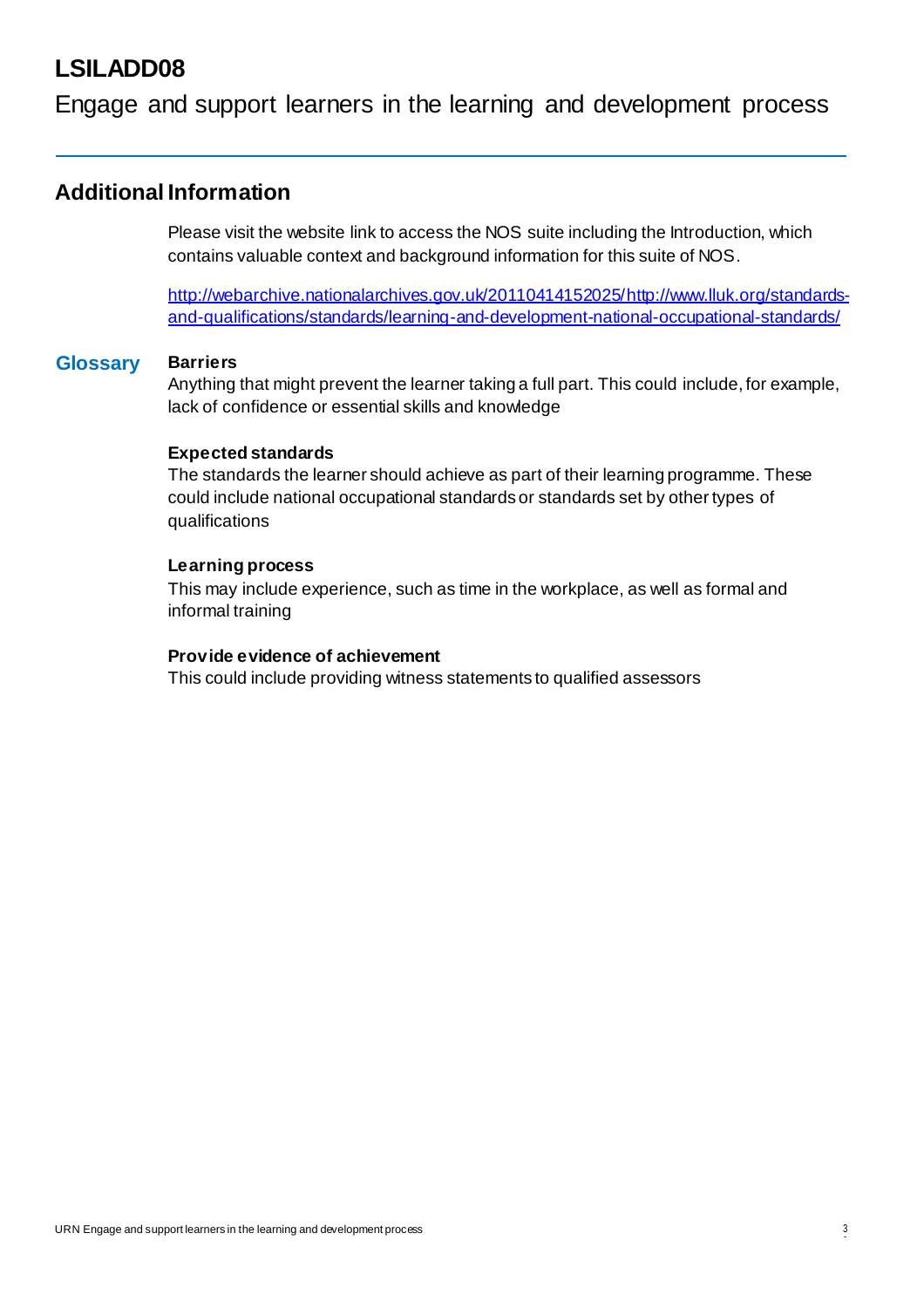Engage and support learners in the learning and development process

| <b>Developed by</b>                | Learning and Skills Improvement Service                                                                                                                                                                                                   |  |  |
|------------------------------------|-------------------------------------------------------------------------------------------------------------------------------------------------------------------------------------------------------------------------------------------|--|--|
| <b>Version number</b>              | 1                                                                                                                                                                                                                                         |  |  |
| Date approved                      | March 2010                                                                                                                                                                                                                                |  |  |
| <b>Indicative review</b><br>date   | March 2012                                                                                                                                                                                                                                |  |  |
| <b>Validity</b>                    | Current                                                                                                                                                                                                                                   |  |  |
| <b>Status</b>                      | Original                                                                                                                                                                                                                                  |  |  |
| <b>Originating</b><br>organisation | Lifelong Learning UK                                                                                                                                                                                                                      |  |  |
| <b>Original URN</b>                | LaD <sub>08</sub>                                                                                                                                                                                                                         |  |  |
| <b>Relevant</b><br>occupations     | Education and training; Teaching and lecturing; Direct learning support;<br><b>Teaching Professionals; Public Service Professionals</b>                                                                                                   |  |  |
| <b>Suite</b>                       | Learning and Development (2010)                                                                                                                                                                                                           |  |  |
| <b>Key words</b>                   | assist learners, engage learners, feedback to learners, learner progress,<br>learning barriers, learning development practitioners, learning plans, learning<br>process, monitor learner performance, motivate learners, support learners |  |  |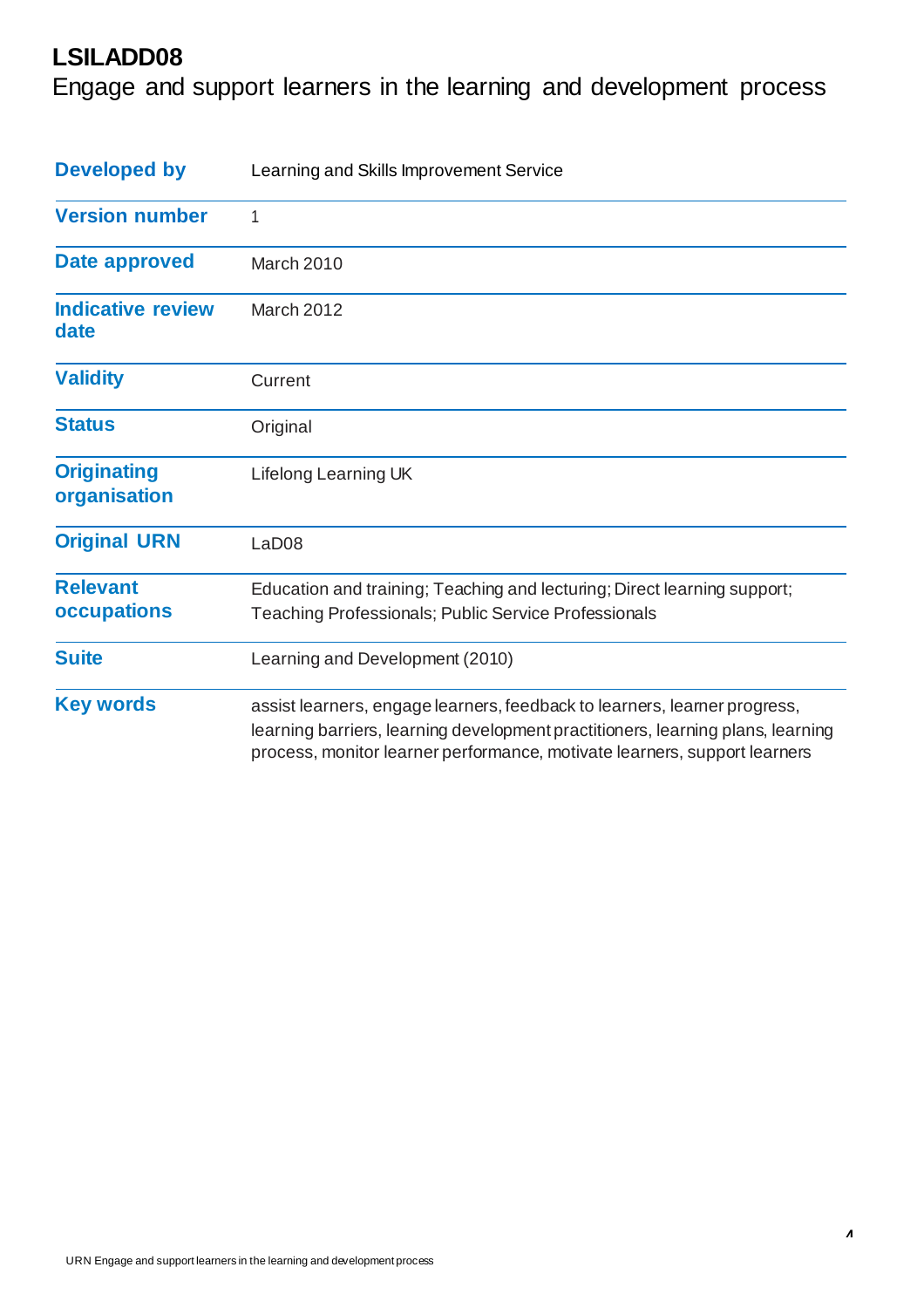# **LSILADD09** Assess learner achievement



**Overview** This standard is about assessing learning and development against agreed criteria. It covers a range of different assessments including competence, knowledge and understanding and skills.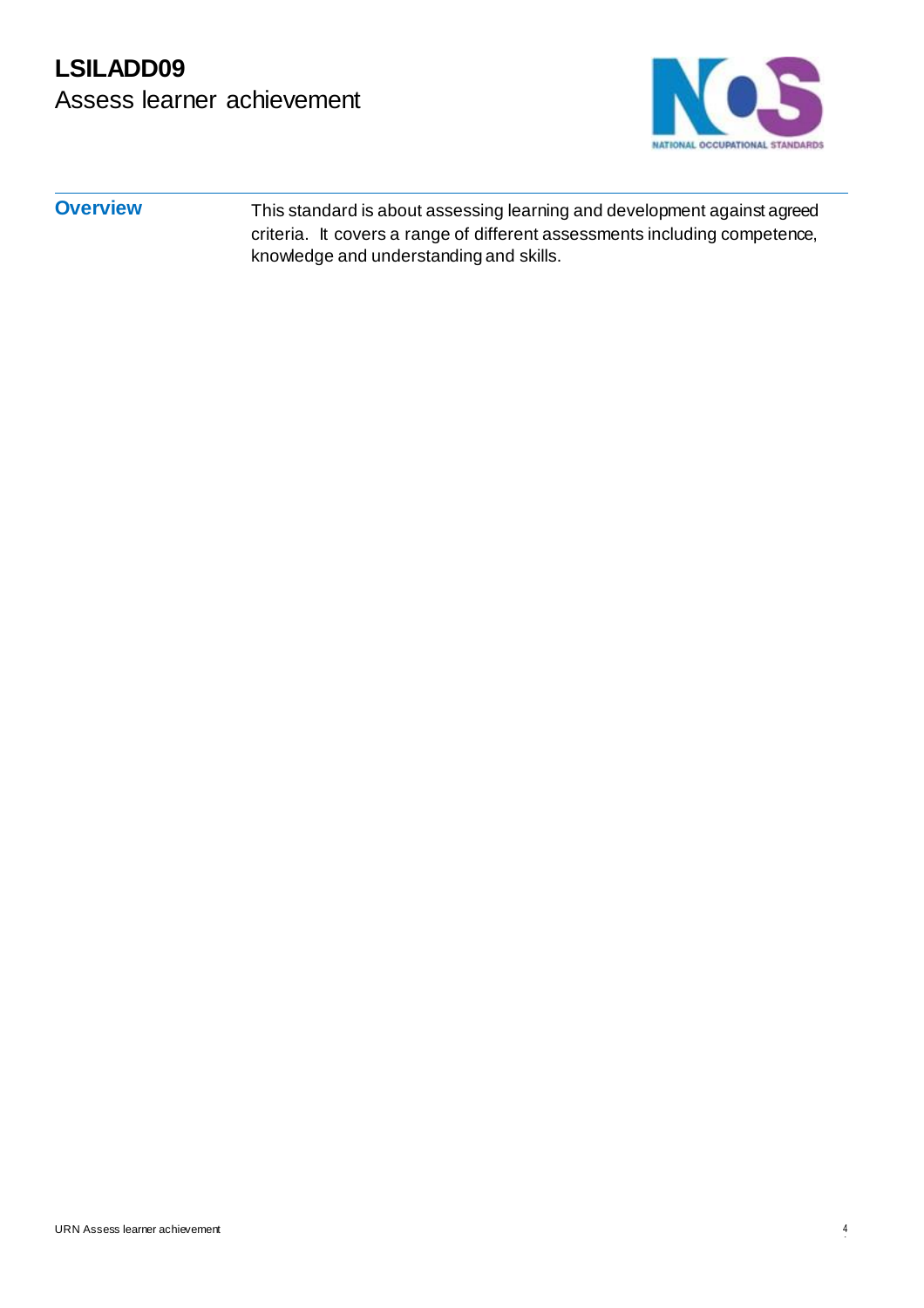Assess learner achievement

### **Performance criteria**

*You must be able to:* P1 ensure learners understand the purpose, requirements and processes of assessment

- P2 plan assessment to meet requirements and learner needs
- P3 use valid, fair, reliable and safe assessment methods
- P4 identify and collect evidence that is:
	- P4.1 valid
	- P4.2 authentic
	- P4.3 sufficient
- P5 make assessment decisions against specified criteria
- P6 provide feedback to the learner that affirms achievement and identifies any additional requirements
- P7 maintain required records of the assessment process, its outcomes and learner progress
- P8 work with others to ensure the standardisation of assessment practice and outcomes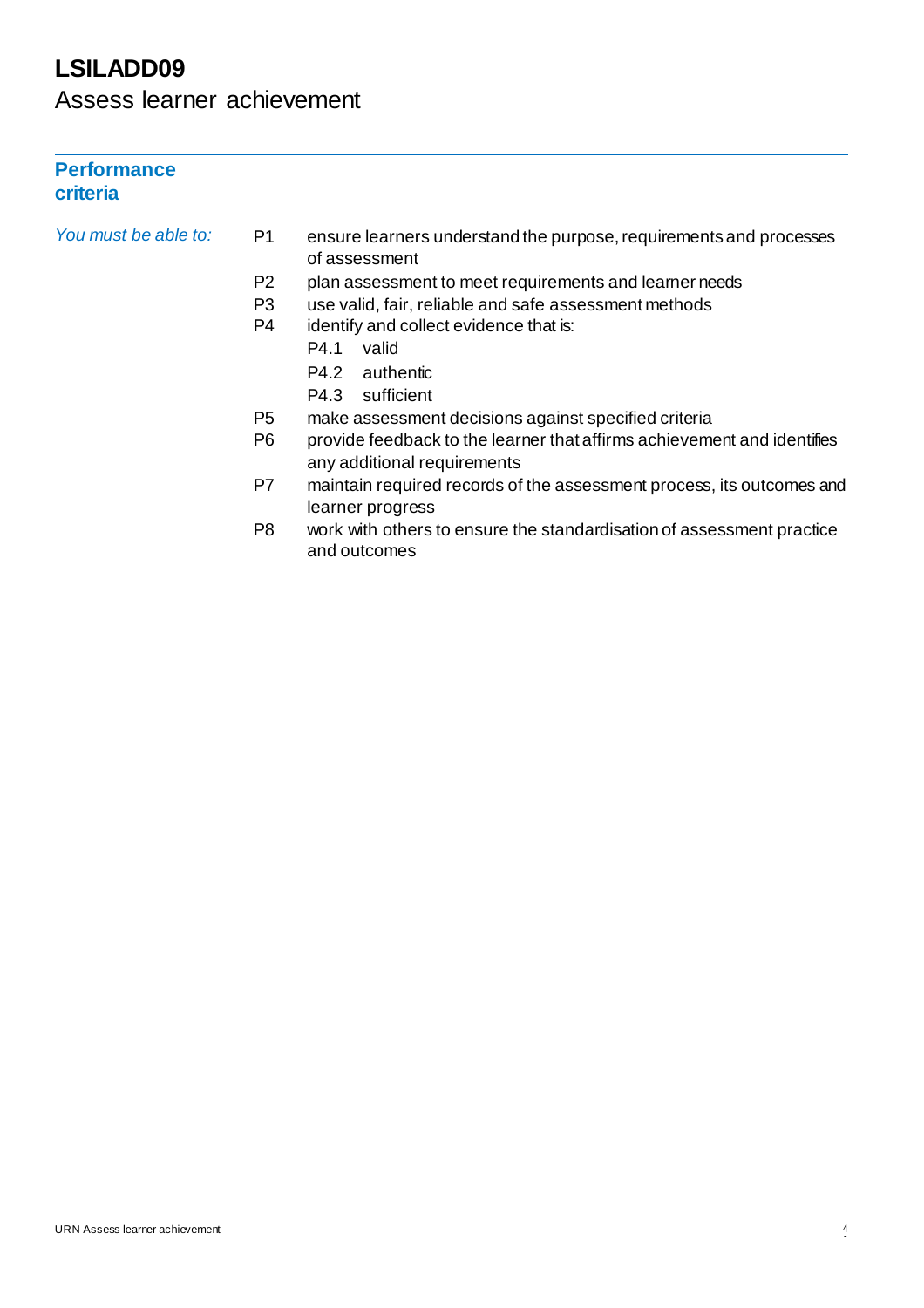Assess learner achievement

### **Knowledge and understanding**

| You need to know and |                 |                                                                                                                                                                         |
|----------------------|-----------------|-------------------------------------------------------------------------------------------------------------------------------------------------------------------------|
| understand:          | K <sub>1</sub>  | the key concepts and principles of assessment                                                                                                                           |
|                      | K <sub>2</sub>  | the range of information that should be made available to learners                                                                                                      |
|                      | K <sub>3</sub>  | the current criteria against which assessments are made and the                                                                                                         |
|                      |                 | current regulations and requirements relating to their assessment                                                                                                       |
|                      | K4              | guidelines for assessment planning as appropriate to own area of                                                                                                        |
|                      |                 | responsibility                                                                                                                                                          |
|                      | K <sub>5</sub>  | how to involve learners in the planning of assessments                                                                                                                  |
|                      | K <sub>6</sub>  | how assessment arrangements can be adapted to meet the needs of<br>individual learners                                                                                  |
|                      | K7              | the uses, benefits and drawbacks of different assessment methods,<br>including the use of simulation and those that involve the use of<br>technology                    |
|                      | K <sub>8</sub>  | the types of risks that may be involved in the assessment process and<br>how to manage these                                                                            |
|                      | K <sub>9</sub>  | issues related to equality, diversity and, where relevant, bilingualism,<br>that may affect the assessment process and how to address these                             |
|                      | K <sub>10</sub> | how to make sure that assessment decisions are made against                                                                                                             |
|                      |                 | specified criteria and are valid, reliable and fair                                                                                                                     |
|                      | K11             | how to determine when evidence is sufficient to make an assessment                                                                                                      |
|                      |                 | decision                                                                                                                                                                |
|                      | K <sub>12</sub> | how to judge the authenticity and currency of evidence and what to do<br>when there is doubt                                                                            |
|                      | K <sub>13</sub> | how to record and store assessment decisions, who they should be<br>made available to and the data protection and confidentiality guidelines<br>that should be followed |
|                      | K14             | factors to consider when providing feedback to learners                                                                                                                 |
|                      | K <sub>15</sub> | the relevant procedures when there are disputes concerning<br>assessment                                                                                                |
|                      | K <sub>16</sub> | standardisation processes and how to contribute to these                                                                                                                |
|                      | K17             | how to co-operate and work effectively with others involved in the                                                                                                      |
|                      |                 |                                                                                                                                                                         |
|                      |                 | assessment process                                                                                                                                                      |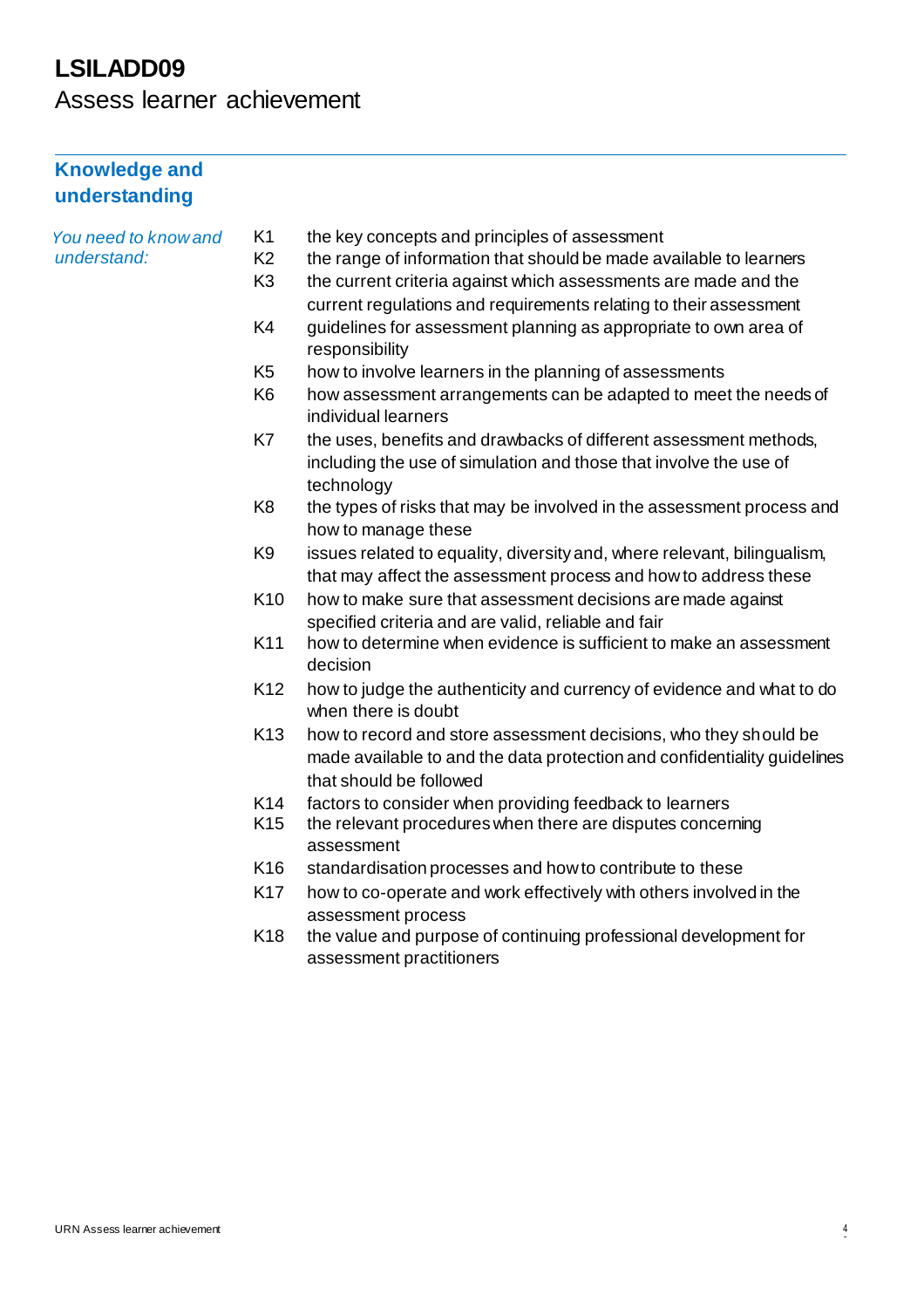### Assess learner achievement

### **Additional Information**

Please visit the website link to access the NOS suite including the Introduction, which contains valuable context and background information for this suite of NOS.

http://webarchive.nationalarchives.gov.uk/2011041415202[5/http://www.lluk.org/standards](http://www.lluk.org/standards-)and-qualifications/standards/learning-and-development-national-occupational-standards/

#### **Glossary Assessment method**

For example, observation, questioning, checking products of work, setting assignments

#### **Authentic**

The candidate's own work

#### **Equality**

A state of fair treatment that is the right of all people regardless of differences in, for example, culture, ability, gender race, religion, wealth, sexual orientation, or any other group characteristic

#### **Diversity**

Acknowledging that each individual is unique, and recognizing our individual differences in, for example, culture, ability, gender, race, religion, wealth, sexual orientation, or any other individual characteristic

#### **Identify and collect evidence**

This is done through the assessment process, for example by assessor observations, checking products of work, asking questions, setting assignments etc.

#### **Reliable**

Consistently achieves the same results with the same (or similar) group of learners

#### **Requirements**

These could be the requirements of the practitioner's own organisation or those of an external organisation, such as awarding organisation

#### **Risk assessment**

This could be a formal and written risk assessment but could be informal and dynamic – monitoring and controlling risk on an ongoing basis. Risk includes health and safety but may also cover other types of risk, for example the risk of problems arising which interfere with the assessment process, or the risk of using inappropriate assessment methods

#### **Sufficient**

Enough evidence as specified in Evidence Requirements or Assessment Strategy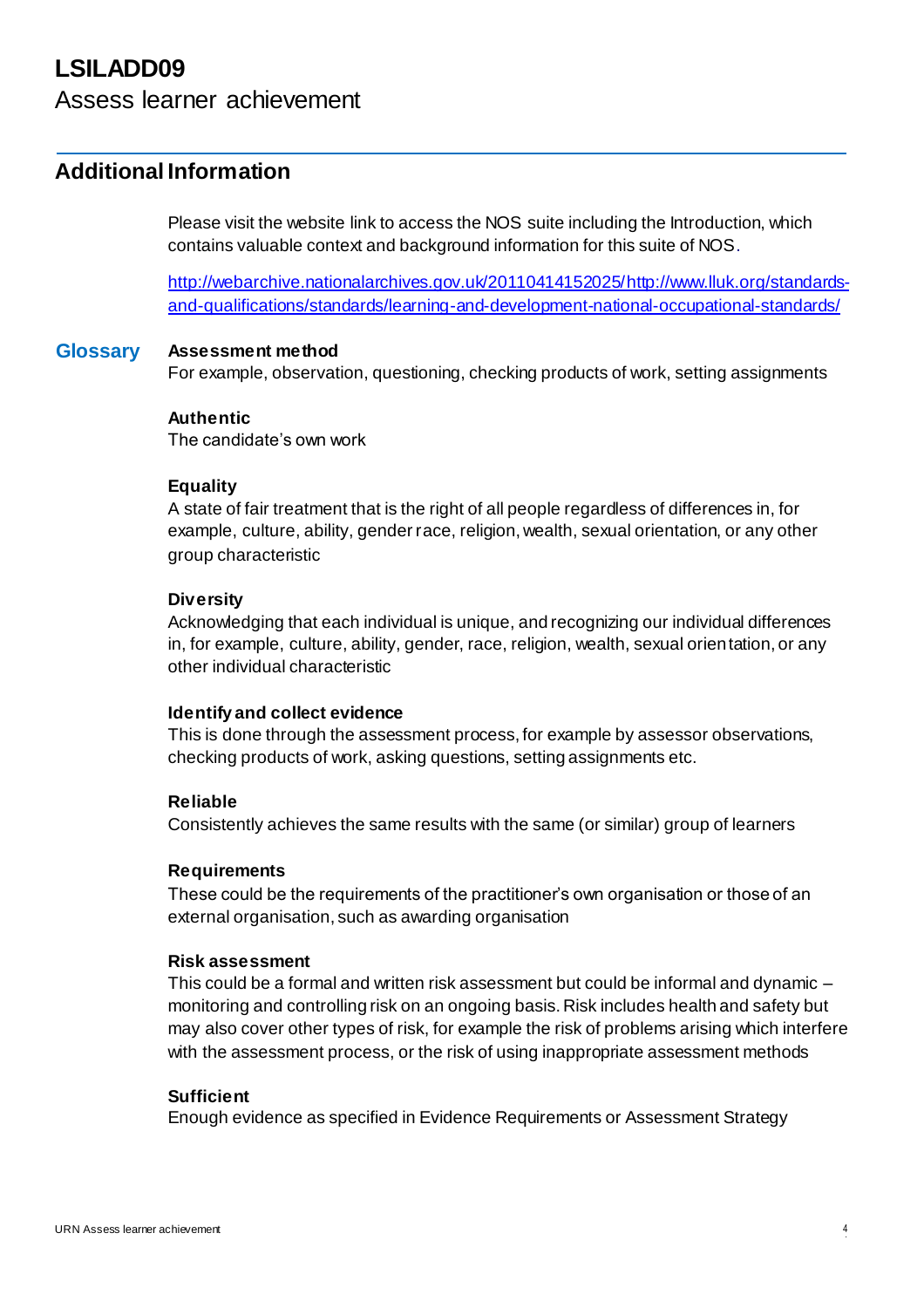### Assess learner achievement

### **Valid**

Relevant to the criteria against which the candidate is being assessed

#### **Fair**

Ensuring that everyone has an equal chance of getting an accurate assessment

### **Safe**

This covers both physical and psychological safety. It also includes ensuring that assessment evidence is safe in the sense that is sufficiently robust to make a reliable judgement that the learner does meet the assessment standard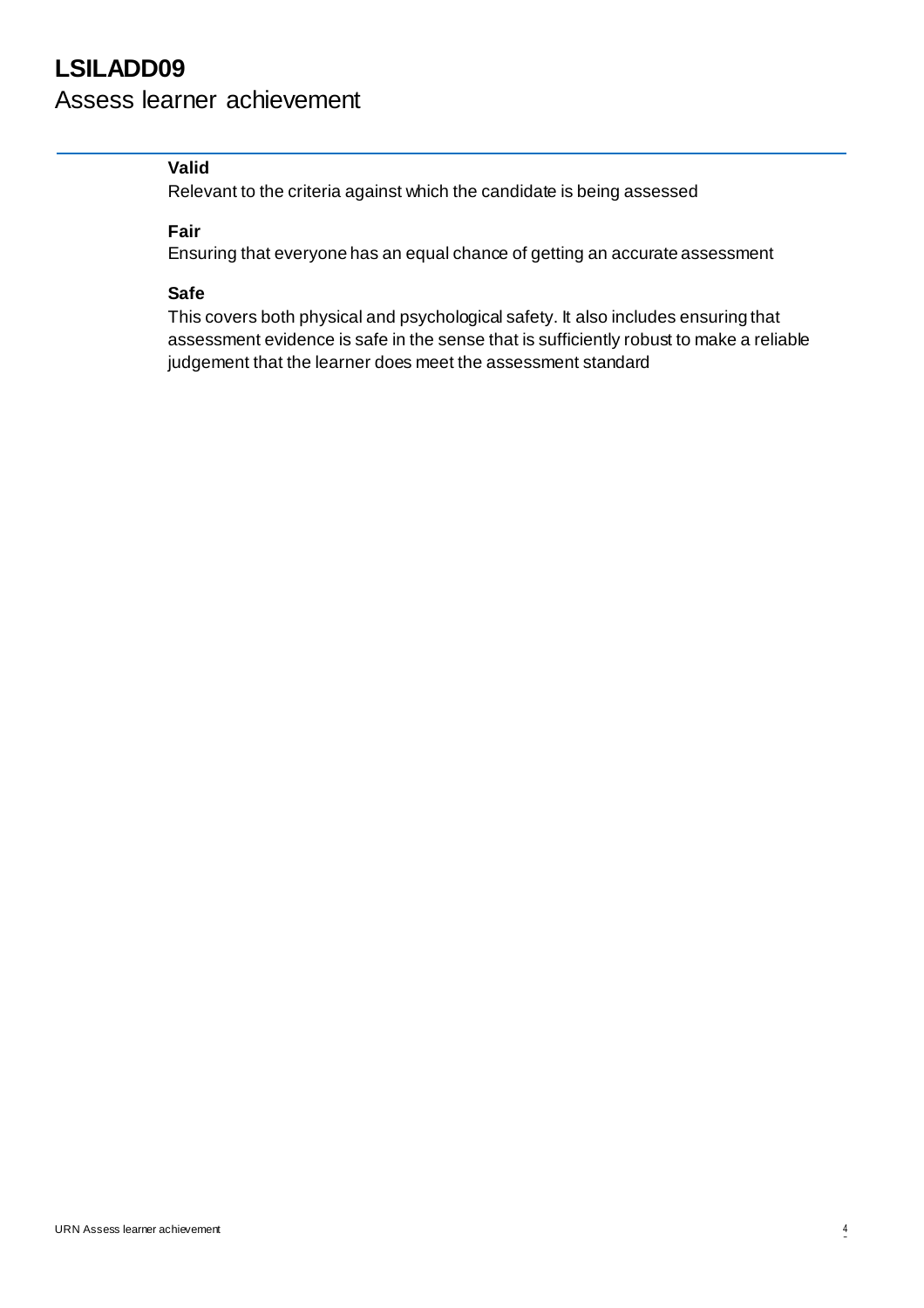Assess learner achievement

| <b>Developed by</b>                | Learning and Skills Improvement Service                                                                                                                                                                                                                                 |  |  |  |
|------------------------------------|-------------------------------------------------------------------------------------------------------------------------------------------------------------------------------------------------------------------------------------------------------------------------|--|--|--|
| <b>Version number</b>              | 1                                                                                                                                                                                                                                                                       |  |  |  |
| Date approved                      | March 2010                                                                                                                                                                                                                                                              |  |  |  |
| <b>Indicative review</b><br>date   | <b>March 2012</b>                                                                                                                                                                                                                                                       |  |  |  |
| <b>Validity</b>                    | Current                                                                                                                                                                                                                                                                 |  |  |  |
| <b>Status</b>                      | Original                                                                                                                                                                                                                                                                |  |  |  |
| <b>Originating</b><br>organisation | Lifelong Learning UK                                                                                                                                                                                                                                                    |  |  |  |
| <b>Original URN</b>                | LaD09                                                                                                                                                                                                                                                                   |  |  |  |
| <b>Relevant</b><br>occupations     | Education and training; Teaching and lecturing; Direct learning support;<br>Teaching Professionals; Public Service Professionals                                                                                                                                        |  |  |  |
| <b>Suite</b>                       | Learning and Development (2010); Manufacturing Textile Products                                                                                                                                                                                                         |  |  |  |
| <b>Key words</b>                   | assess competence, assess knowledge and understanding, assess skills,<br>assessment, assessment decisions, assessment evidence, assessment<br>processes, assessment records, continuing professional development,<br>feedback to learners, learner assessment, learning |  |  |  |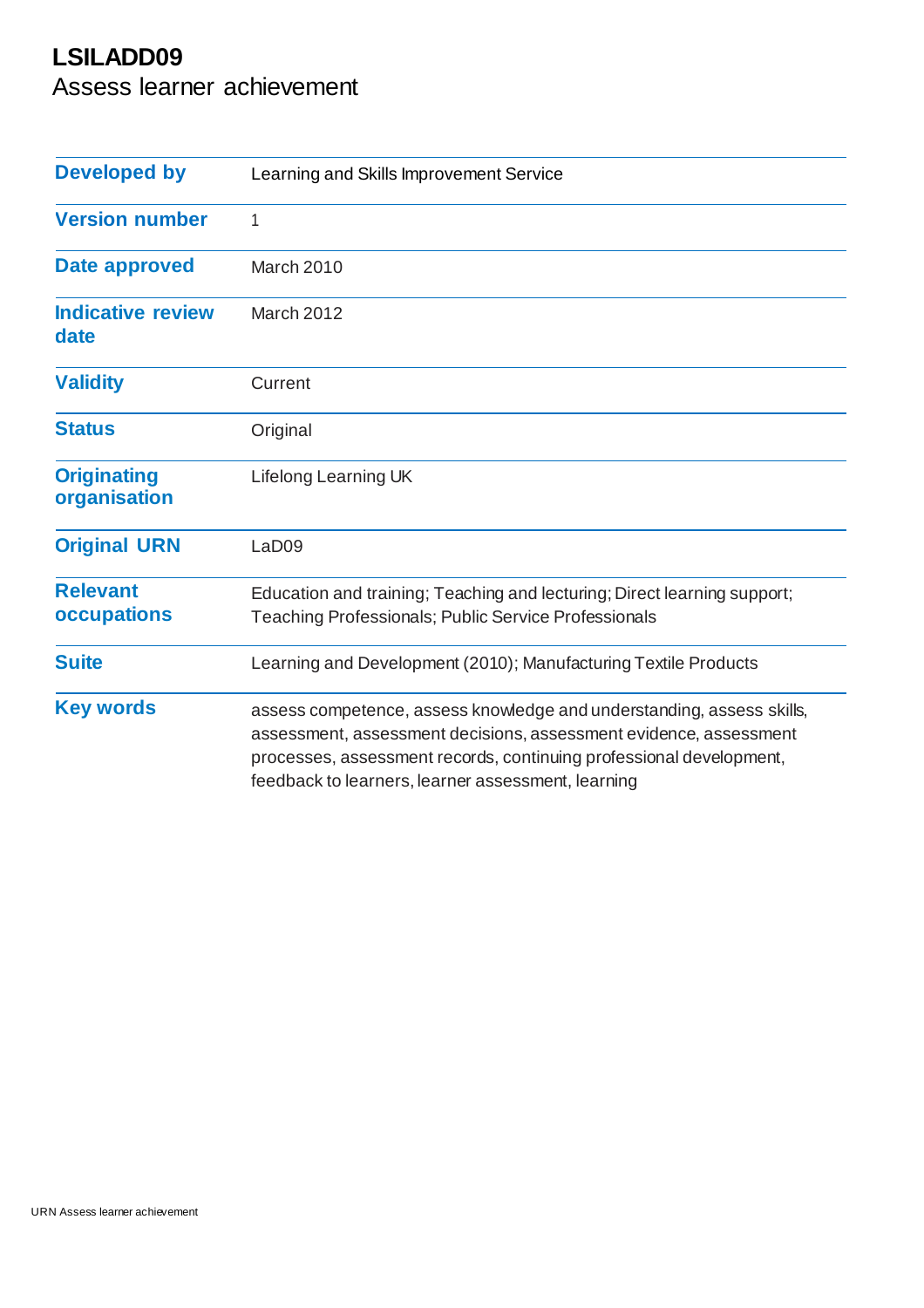

Reflect on, develop and maintain own skills and practice in learning and development

### **Overview** This standard is about reflecting on current practice, identifying own learning and development needs and taking part in continuing professional development.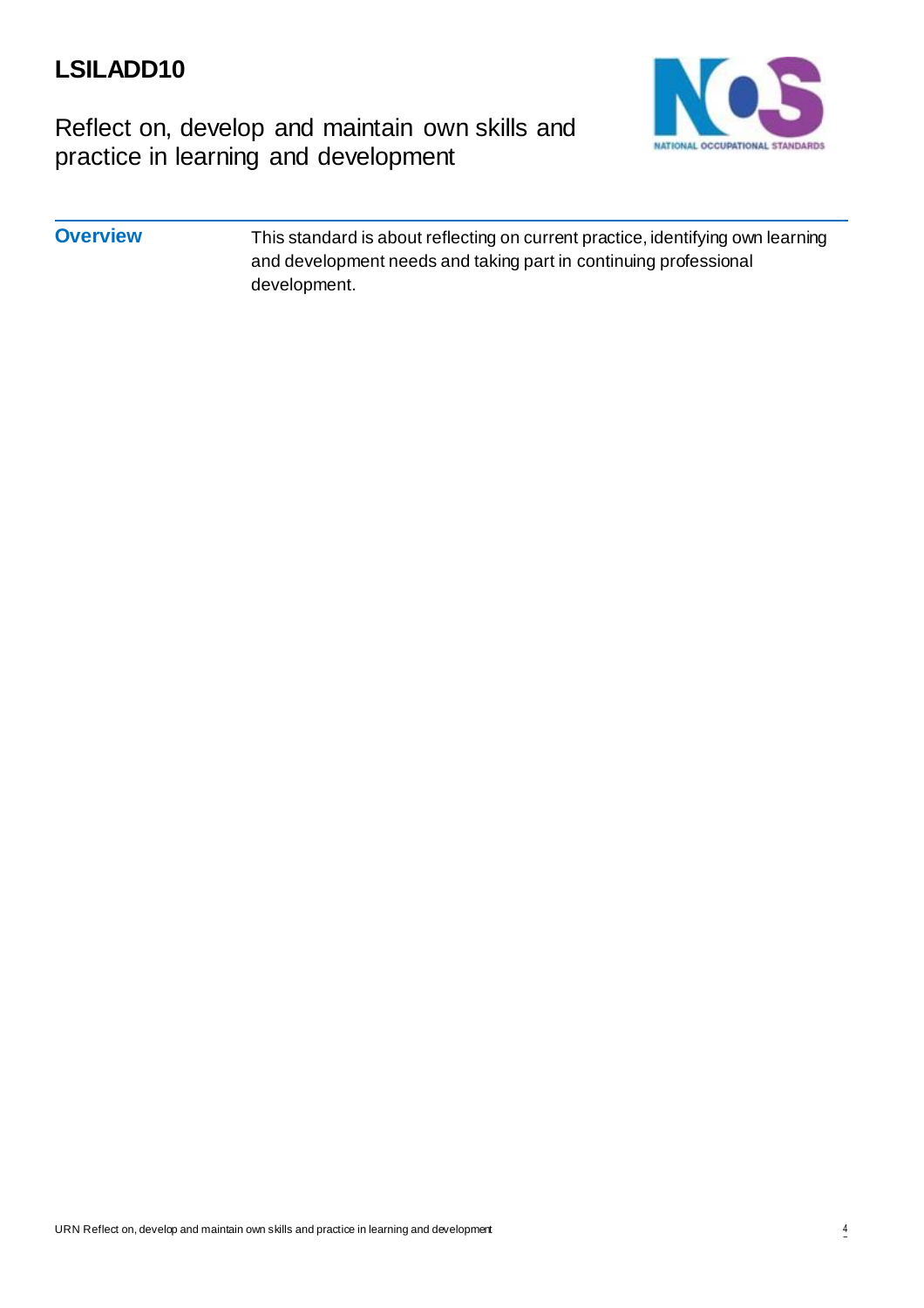Reflect on, develop and maintain own skills and practice in learning and development

### **Performance criteria**

- *You must be able to:* P1 identify current performance requirements relevant to your practice
	- P2 identify trends and developments relevant to own skills, knowledge and practice
	- P3 identify and critically reflect on how own beliefs and attitudes influence own practice
	- P4 seek feedback, collect information and continually reflect on own performance
	- P5 assess the extent to which own practice is inclusive and promotes equality and diversity
	- P6 review and evaluate own skills, knowledge and practice against available information
	- P7 prioritise areas for development and plan how learning and development will be achieved
	- P8 inform relevant individuals and use appropriate systems to report and address factors that impact negatively on own practice
	- P9 access development needed to carry out own work more effectively and continually use a range of resources to keep own knowledge, skills and practice up to date
	- P10 keep records of own actions, development plans and progress, and use them to support and inform ongoing reflective practice
	- P11 apply new knowledge and skills to consolidate learning, improve own practice, and review the effectiveness of newly acquired knowledge and skill
	- P12 share knowledge, skills and improvements to practice with colleagues where it is likely to be of benefit own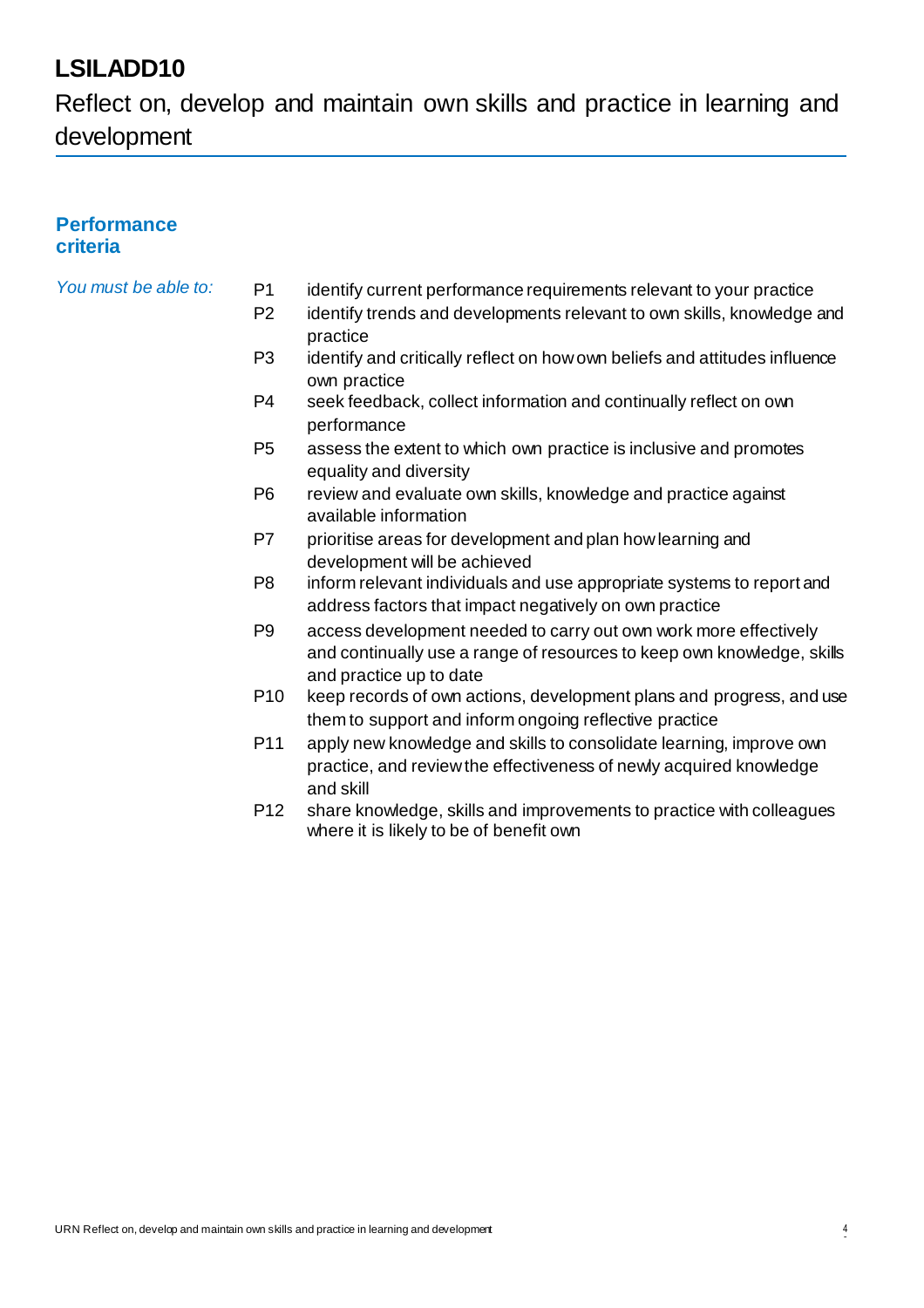Reflect on, develop and maintain own skills and practice in learning and development

### **Knowledge and understanding**

#### *You need to know and understand:*

- K1 the extent and limitations of the requirements and responsibilities associated with own role
- K2 the health and safety practice and personal and social skills relevant to own area of work and management of own workload
- K3 team, organisational and own professional goals
- K4 how to explore current performance requirements relevant to own practice, including role descriptors, standards, benchmarks, codes of practice, and values and principles relevant to own practice
- K5 how to find out about and stay abreast of trends and developments relevant to own skills, knowledge and practice including those relating to technological developments
- K6 effective methods for assessing own values, beliefs and attitudes relevant to own skills and practice
- K7 why it is important to understand own values, beliefs and attitudes and how it can affect own work practice as well as own learning and development
- K8 why it is important to seek feedback on own performance from all those involved in the learning process and ways that this can be done
- K9 the type of information that should be collected to inform a review of own skills, knowledge and practice
- K10 ways to continuously reflect on and evaluate own efficiency and effectiveness and why this is important
- K11 methods that can be used to assess the extent to which own practice is inclusive and promotes equality and diversity
- K12 methods that can be used to evaluate own skills knowledge and practice and the range of information that should be used to inform this process
- K13 the information that should be considered in the prioritisation of own learning and development needs
- K14 sources and methods of relevant continuous and professional development to facilitate own learning
- K15 how research can help to update practice
- K16 methods, systems and processes for sharing evaluation information and suggesting improvements
- K17 how to provide constructive criticism when suggesting improvements to colleagues
- K18 why it is important to keep records of own actions, development plans and progress and how these can be used to inform ongoing reflective practice
- K19 why it is important to evaluate the effectiveness of learning resources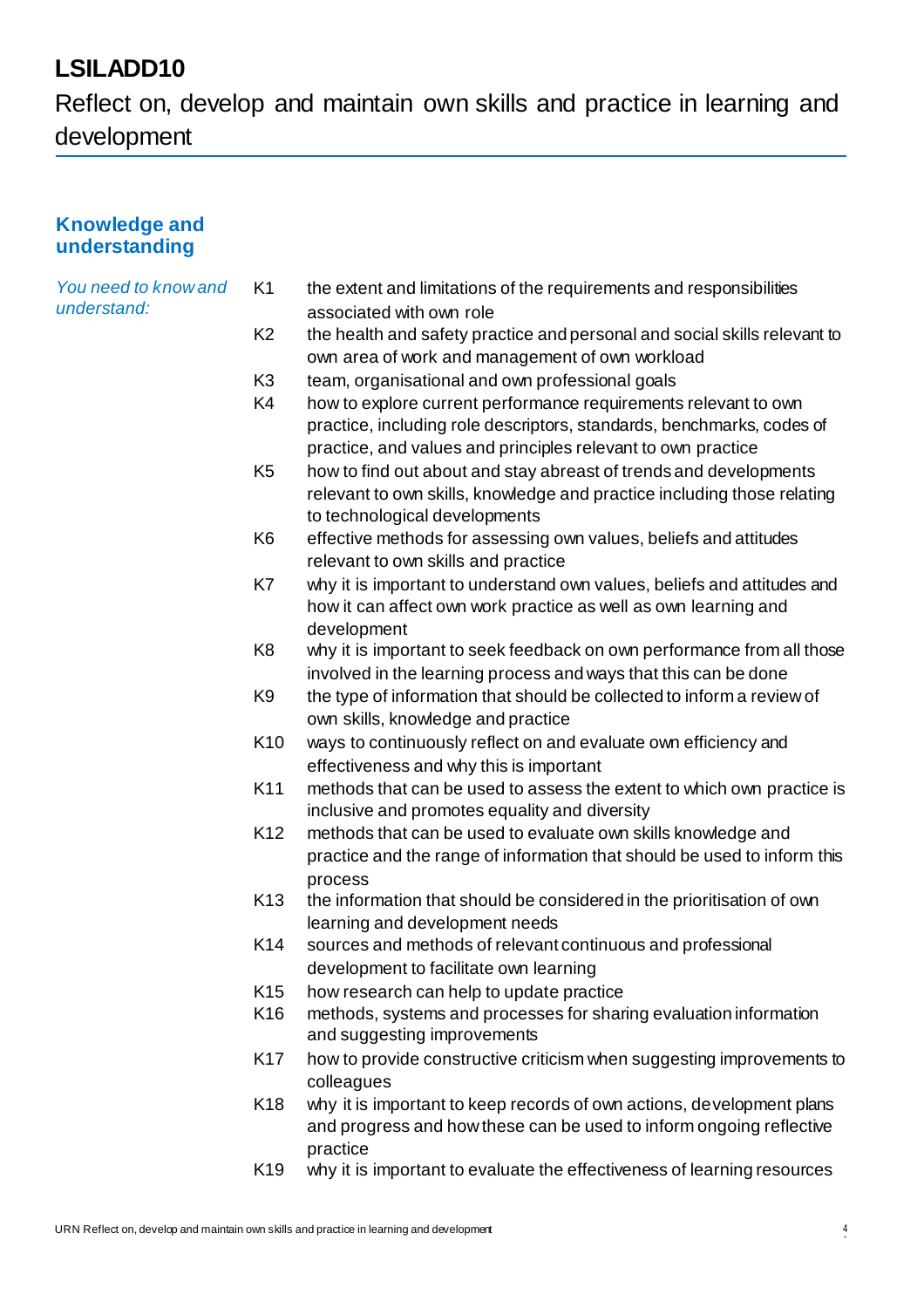Reflect on, develop and maintain own skills and practice in learning and development

> and learning provision used for own learning and development and who this information should be shared with

- K20 how sharing good practice with others can help to develop own practice
- K21 the importance of continuous professional development and collaborative reflection on learning development practice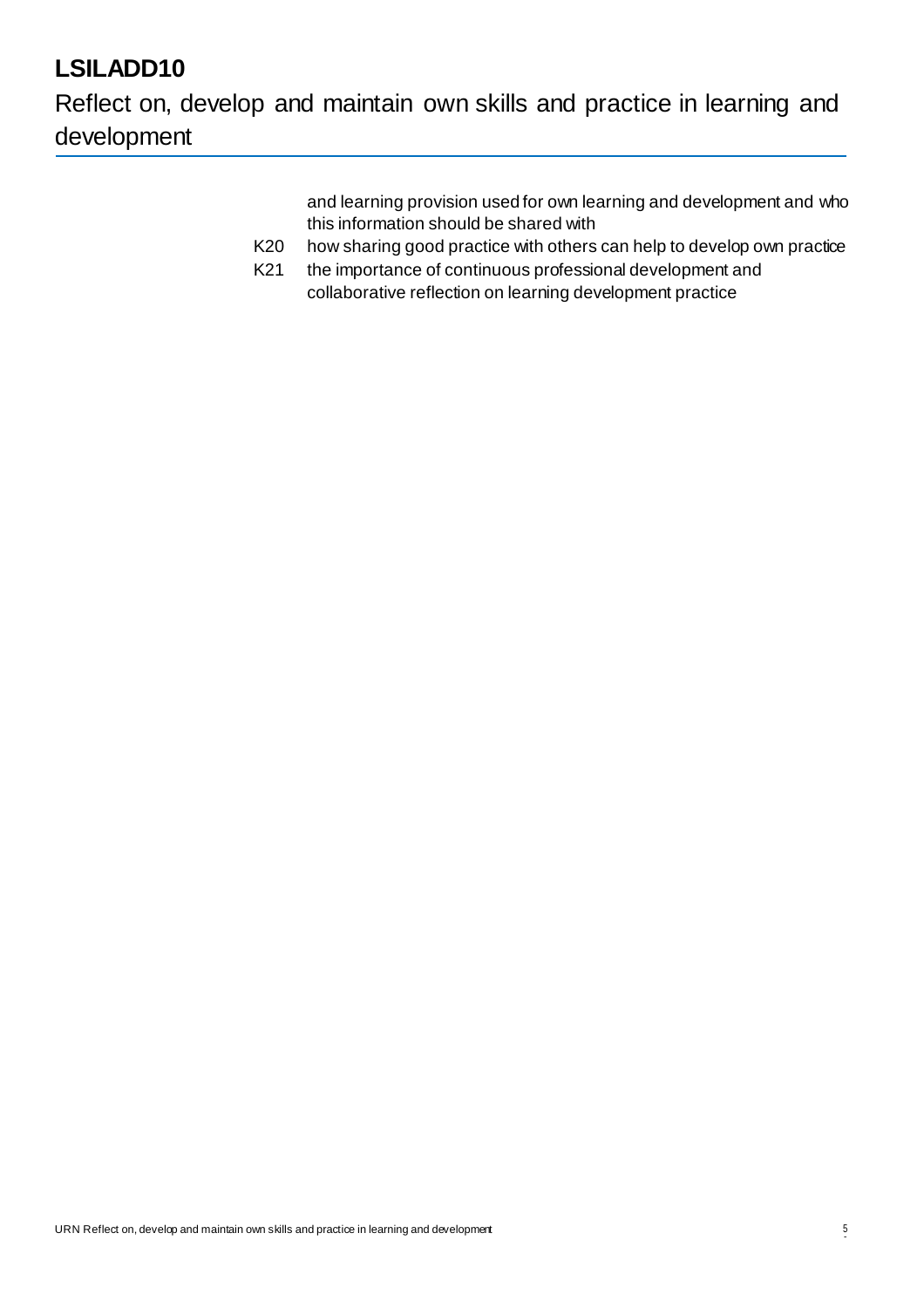Reflect on, develop and maintain own skills and practice in learning and development

### **Additional Information**

Please visit the website link to access the NOS suite including the Introduction, which contains valuable context and background information for this suite of NOS.

http://webarchive.nationalarchives.gov.uk/2011041415202[5/http://www.lluk.org/standards](http://www.lluk.org/standards-)and-qualifications/standards/learning-and-development-national-occupational-standards/

### **Glossary Role**

This is used to describe the job that you are contracted to carry out and the work that you must do

#### **Practice**

This refers to the 'way' that you carry out your work and takes account of factors such as your approach to your work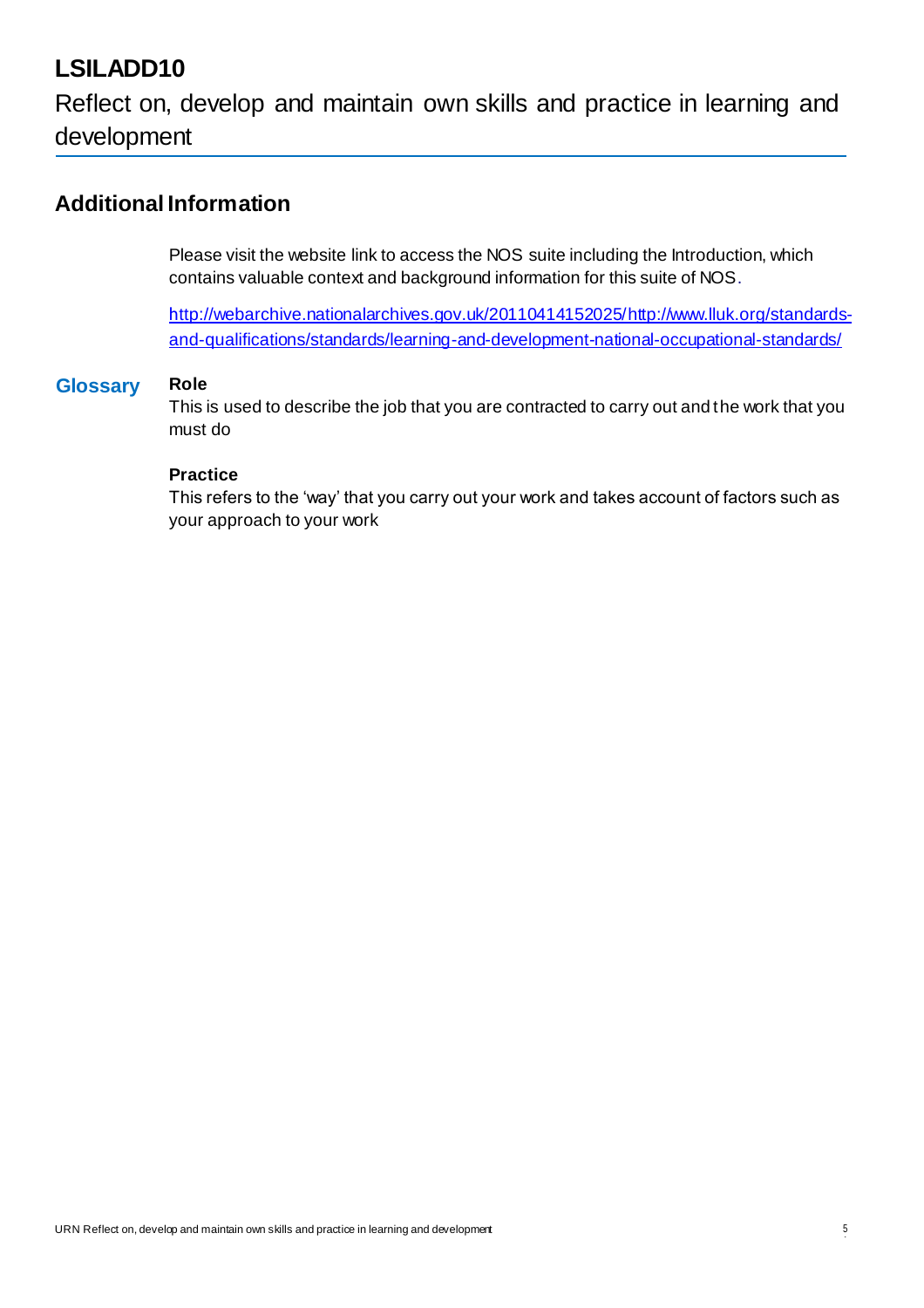Reflect on, develop and maintain own skills and practice in learning and development

| <b>Developed by</b>                | Learning and Skills Improvement Service                                                                                                                                                                                                                                  |  |  |  |
|------------------------------------|--------------------------------------------------------------------------------------------------------------------------------------------------------------------------------------------------------------------------------------------------------------------------|--|--|--|
| <b>Version number</b>              | 1                                                                                                                                                                                                                                                                        |  |  |  |
| <b>Date approved</b>               | March 2010                                                                                                                                                                                                                                                               |  |  |  |
| <b>Indicative review</b><br>date   | March 2012                                                                                                                                                                                                                                                               |  |  |  |
| <b>Validity</b>                    | Current                                                                                                                                                                                                                                                                  |  |  |  |
| <b>Status</b>                      | Original                                                                                                                                                                                                                                                                 |  |  |  |
| <b>Originating</b><br>organisation | Lifelong Learning UK                                                                                                                                                                                                                                                     |  |  |  |
| <b>Original URN</b>                | LaD <sub>10</sub>                                                                                                                                                                                                                                                        |  |  |  |
| <b>Relevant</b><br>occupations     | Education and training; Teaching and lecturing; Direct learning support;<br><b>Teaching Professionals; Public Service Professionals</b>                                                                                                                                  |  |  |  |
| <b>Suite</b>                       | Learning and Development (2010)                                                                                                                                                                                                                                          |  |  |  |
| <b>Key words</b>                   | apply knowledge and skills, continuing professional development, evaluate<br>own skills, identify own learning needs, improve own practice, learning<br>development practitioners, maintain skills, plan own development, record own<br>development, reflect on practice |  |  |  |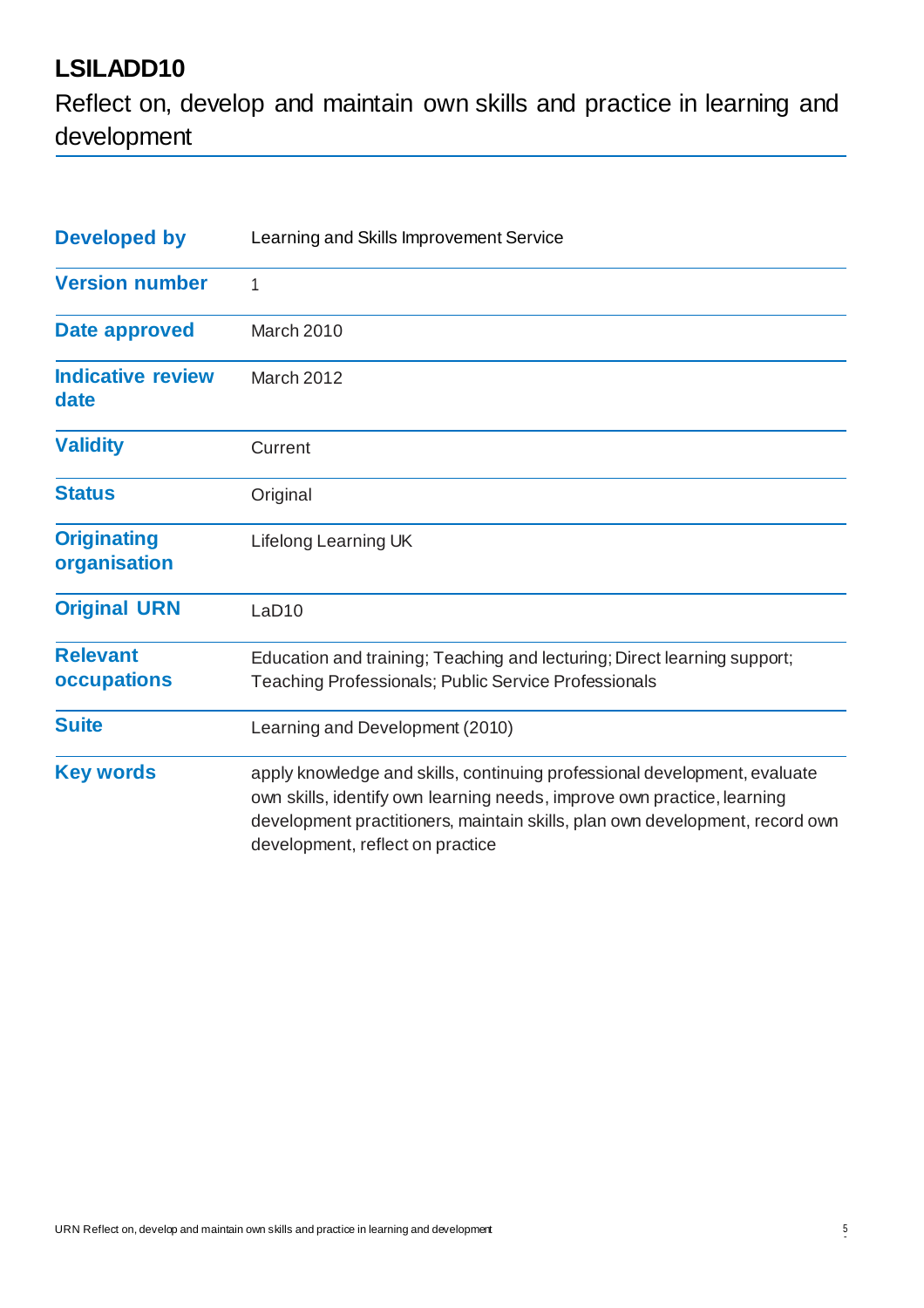

Internally monitor and maintain the quality of assessment



### **Overview** This standard is about monitoring assessment processes and decisions within an organisation, and helping to maintain and improve the quality of assessment.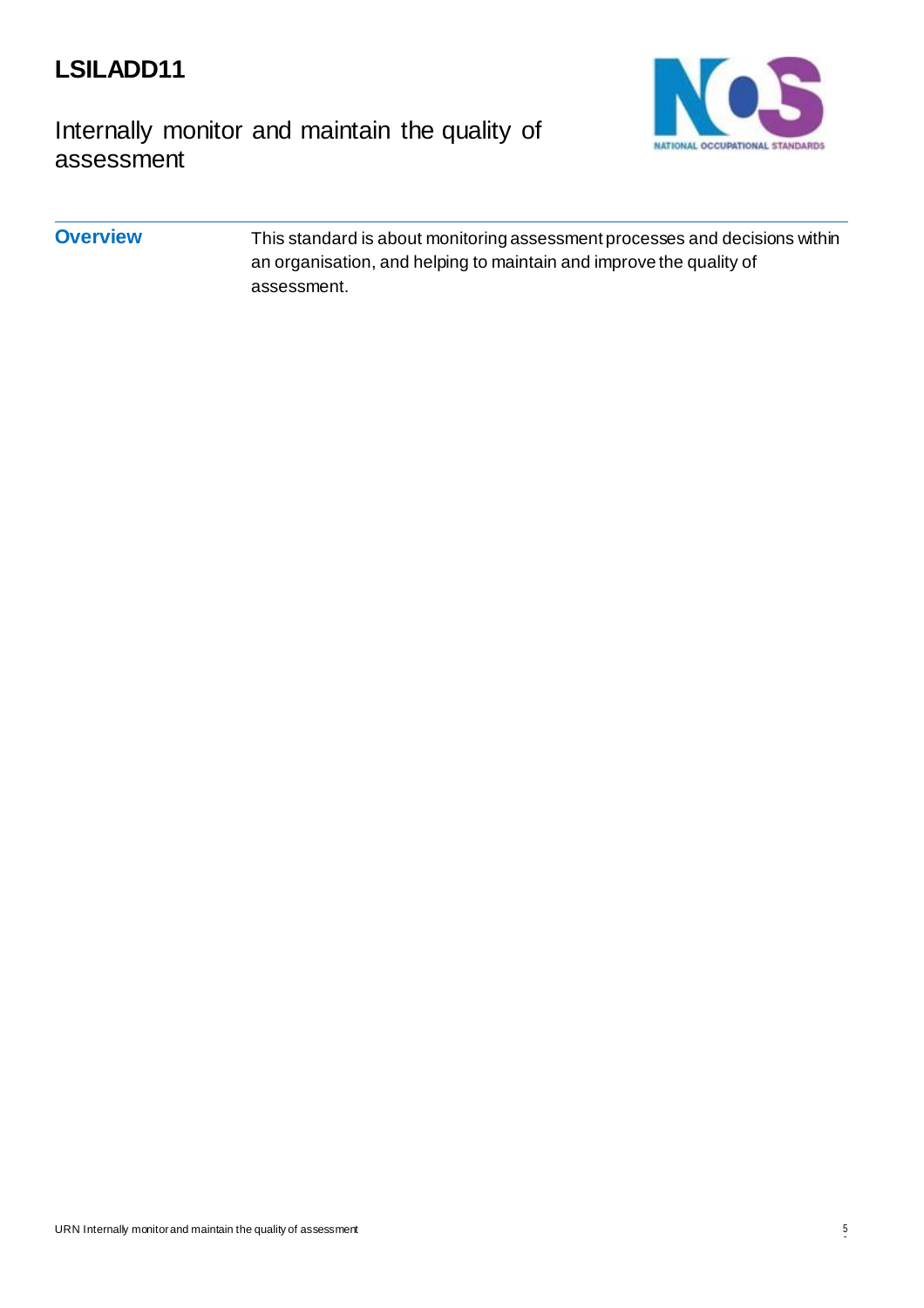Internally monitor and maintain the quality of assessment

### **Performance criteria**

- *You must be able to:* P1 plan and prepare monitoring activities according to the requirements of own role
	- P2 determine whether assessment processes and systems meet and operate according to quality requirements
	- P3 check that assessors meet the requirements for their role
	- P4 check that assessments are planned, prepared for and carried out according to agreed procedures
	- P5 check that assessment methods are safe, fair, valid and reliable
	- P6 check that assessment decisions are made using specified criteria
	- P7 compare assessor decisions to ensure they are consistent
	- P8 provide assessors with feedback, advice and support to help them maintain and improve their assessment practice
	- P9 work with others to ensure the standardisation of assessment practice and outcomes
	- P10 follow agreed procedures when there are significant concerns about the quality of assessment
	- P11 follow agreed procedures for the recording, storing, reporting and confidentiality of information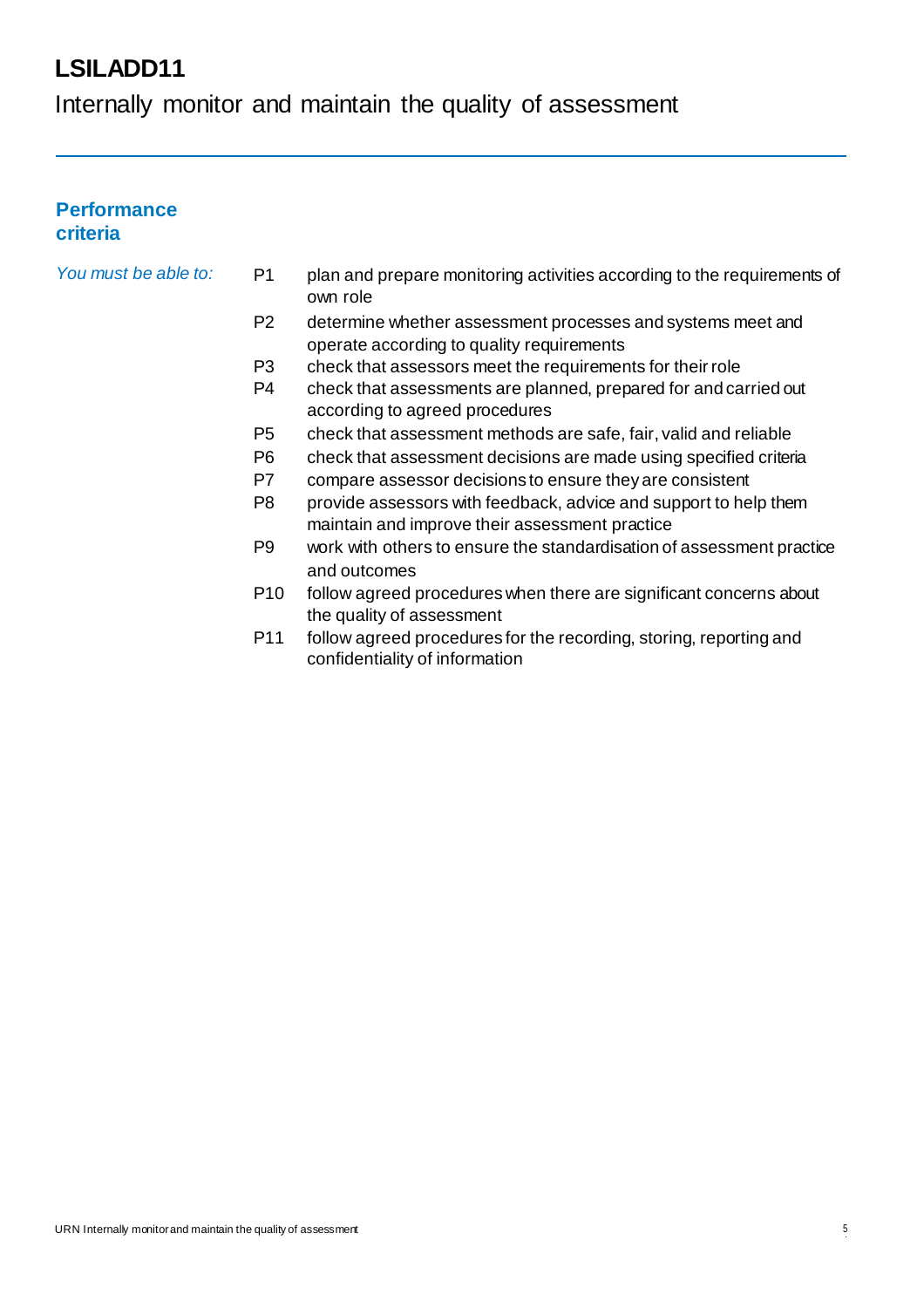Internally monitor and maintain the quality of assessment

### **Knowledge and understanding**

*understand:*

*You need to know and* 

### K1 the current quality requirements for assessment processes and systems in their area of responsibility

- K2 the key concepts and principles of quality assurance
- K3 the key concepts and principles of assessment
- K4 the role of the assessor and the relevant requirements of the role
- K5 the roles of those involved in maintaining the quality of assessmentand the relevant requirements of these roles
- K6 the agreed procedures for planning, preparing for and carrying out assessments
- K7 techniques for sampling evidence of assessment, including making appropriate use of technology
- K8 appropriate criteria for judging the quality of the assessment process
- K9 how to ensure the health and safety of the learner is maintained during assessment
- K10 the uses, benefits and drawbacks of different assessment methods
- K11 the types of feedback, support and advice that assessors needand how to meet these needs
- K12 issues related to equality, diversity and if relevant, bilingualism, that may affect assessment and quality assurance, and how to address these
- K13 procedures to follow when there are concerns about the quality of assessment: when and how to use them
- K14 standardisation processes and how to co-ordinate and contributeto these
- K15 the procedures to follow when there are disputes concerning assessment and quality assurance
- K16 procedures to follow when planning and preparing for, carrying out and recording monitoring activity
- K17 the requirements for information management, data protection and confidentiality in relation to assessment and quality assurance
- K18 the value and purpose of continuing professional development for assessment and quality assurance practitioners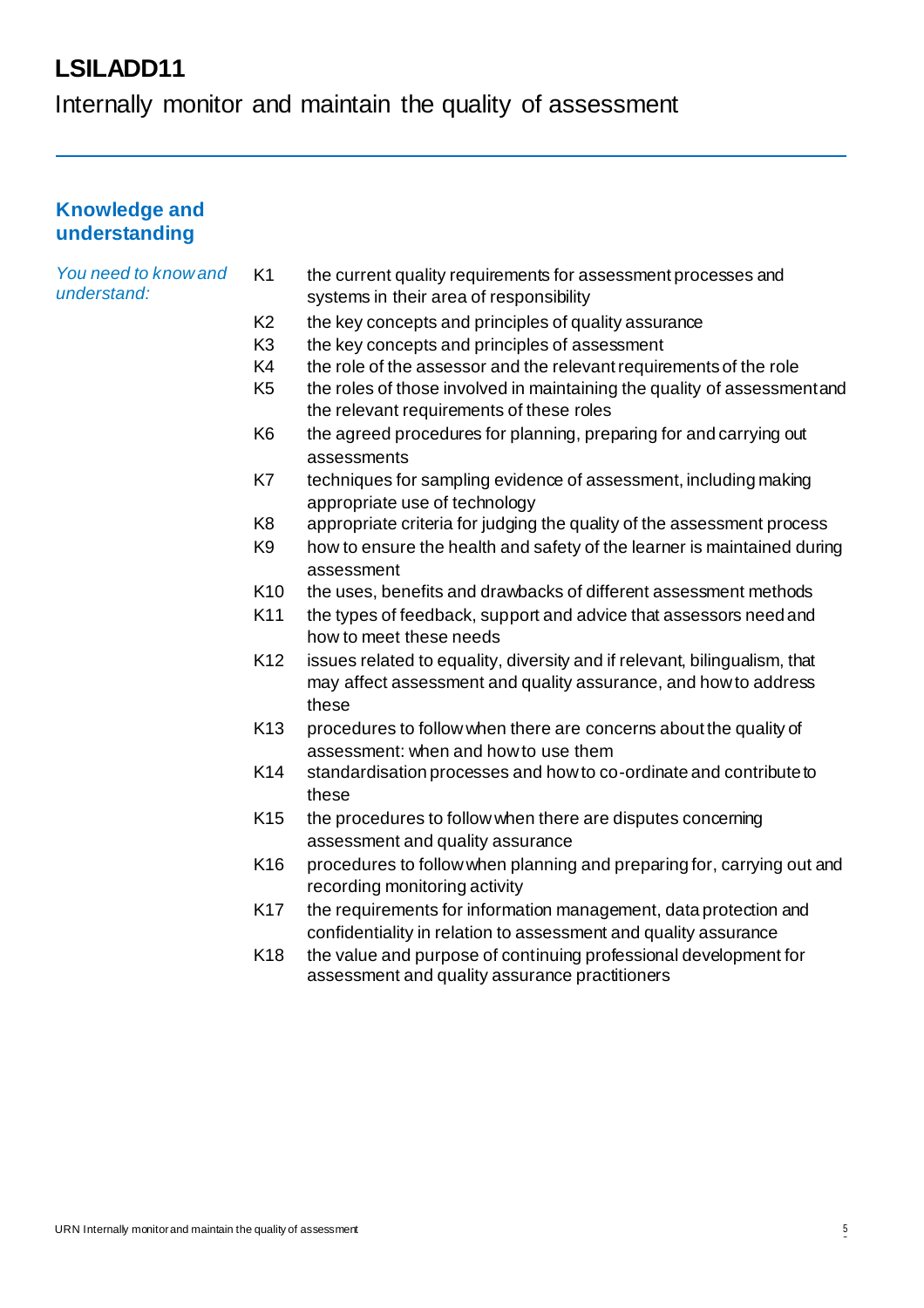### Internally monitor and maintain the quality of assessment

### **Additional Information**

Please visit the website link to access the NOS suite including the Introduction, which contains valuable context and background information for this suite of NOS.

http://webarchive.nationalarchives.gov.uk/2011041415202[5/http://www.lluk.org/sta](http://www.lluk.org/standards-) [ndards-](http://www.lluk.org/standards-) and-qualifications/standards/learning-and-development-nationaloccupational-standards/

#### **Glossary Assessment method**

For example, observation, questioning, checking products of work, setting assignments

#### **Candidate**

The learner being assessed

#### **Equality**

A state of fair treatment that is the right of all people regardless of differences in culture, ability, gender race, religion, wealth, sexual orientation, or any other group characteristic

#### **Diversity**

Acknowledging that each individual is unique, and recognizing our individual differences in culture, ability, gender, race, religion, wealth, sexual orientation, or any other individual characteristic

#### **Organisation**

For example, an awarding organisation, internal department or any other organisation involved in assessment

#### **Reliable**

Consistently achieves the same results with the same (or similar) group of learners

#### **Requirements for their role**

This could include holding an assessor qualification and/or being expert in the subject being assessed

#### **Sufficient**

Enough evidence as specified in Evidence Requirements or Assessment Strategy

#### **Valid**

Relevant to the criteria against which the candidate is being assessed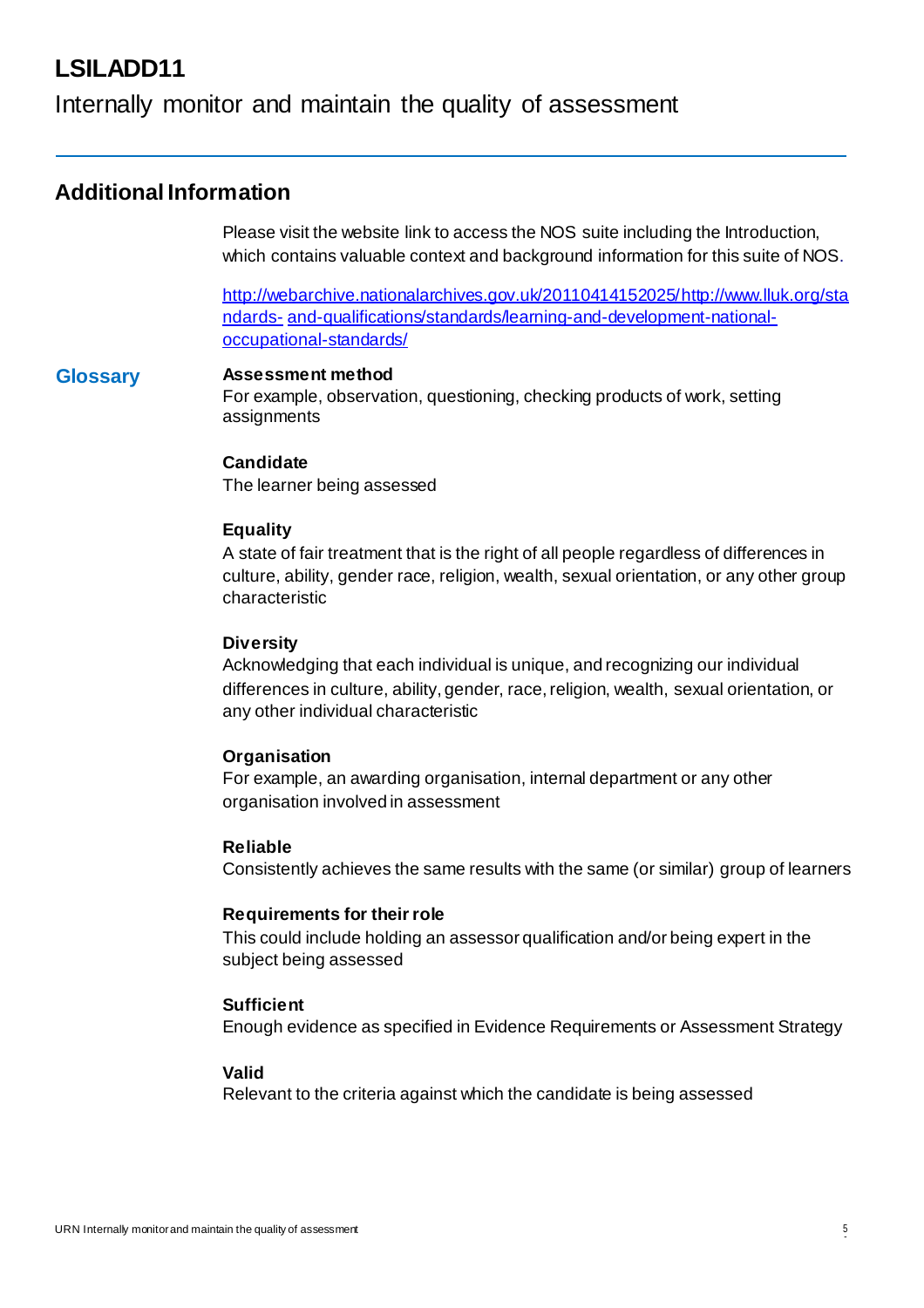Internally monitor and maintain the quality of assessment

| <b>Developed by</b>                | Learning and Skills Improvement Service                                                                                                                                                                                                                                        |  |  |
|------------------------------------|--------------------------------------------------------------------------------------------------------------------------------------------------------------------------------------------------------------------------------------------------------------------------------|--|--|
| <b>Version number</b>              |                                                                                                                                                                                                                                                                                |  |  |
| Date approved                      | March 2010                                                                                                                                                                                                                                                                     |  |  |
| <b>Indicative review</b><br>date   | March 2012                                                                                                                                                                                                                                                                     |  |  |
| <b>Validity</b>                    | Current                                                                                                                                                                                                                                                                        |  |  |
| <b>Status</b>                      | Original                                                                                                                                                                                                                                                                       |  |  |
| <b>Originating</b><br>organisation | Lifelong Learning UK                                                                                                                                                                                                                                                           |  |  |
| <b>Original URN</b>                | LaD11                                                                                                                                                                                                                                                                          |  |  |
| <b>Relevant</b><br>occupations     | Education and training; Teaching and lecturing; Direct learning support;<br><b>Teaching Professionals; Public Service Professionals</b>                                                                                                                                        |  |  |
| <b>Suite</b>                       | Learning and Development (2010)                                                                                                                                                                                                                                                |  |  |
| <b>Key words</b>                   | assessment decisions, assessment processes, assessment systems,<br>feedback to assessors, improve quality assurance, internal quality assurers,<br>internal verifiers, internally verify, learning development practitioners, maintain<br>quality assurance, monitor assurance |  |  |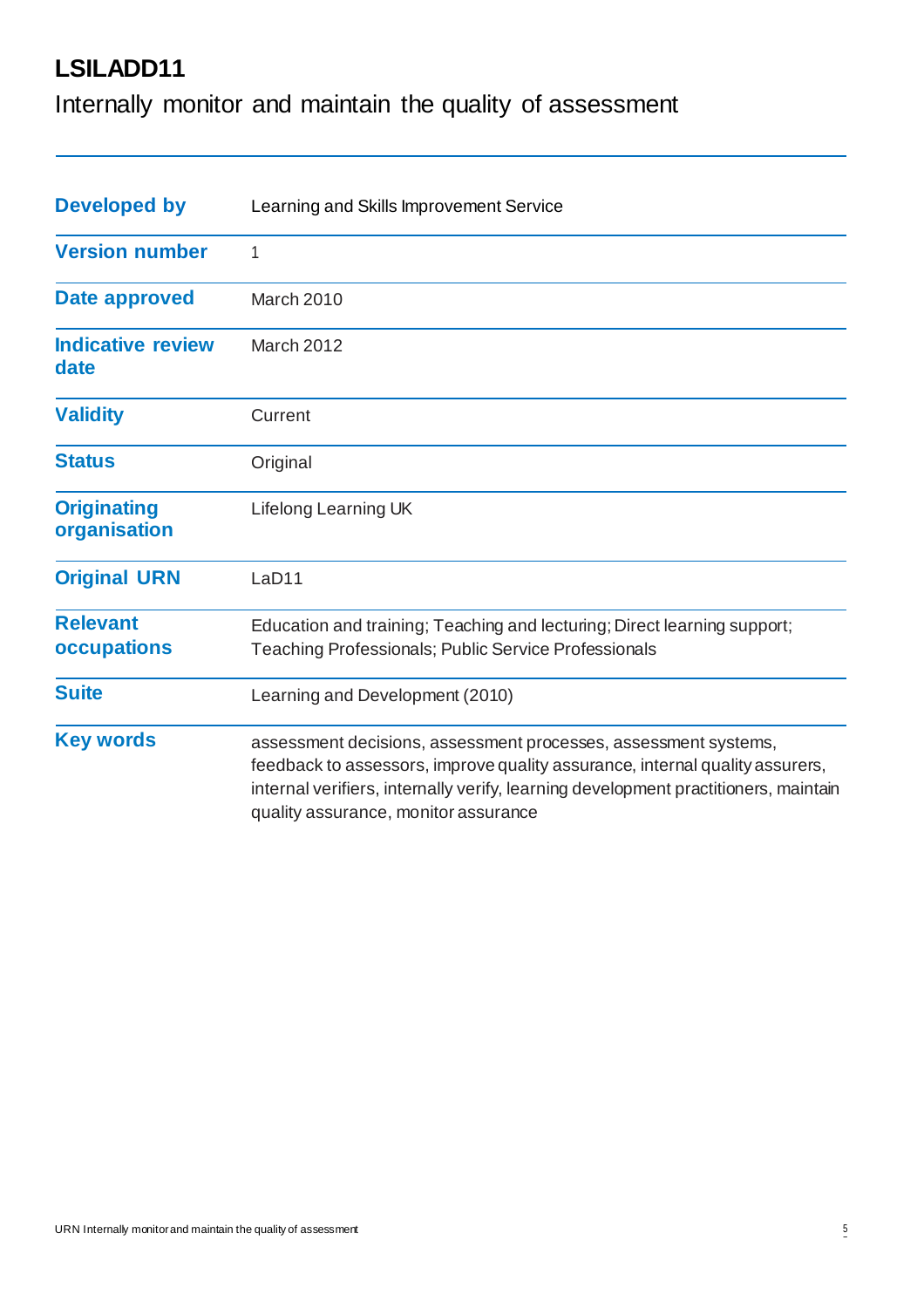# **[Unique Reference Number]**



Externally monitor and maintain the quality of assessment

### **Overview** This standard is about monitoring assessment processes and decisions from outside an organisation, and helping to maintain and improve relevant quality assurance systems.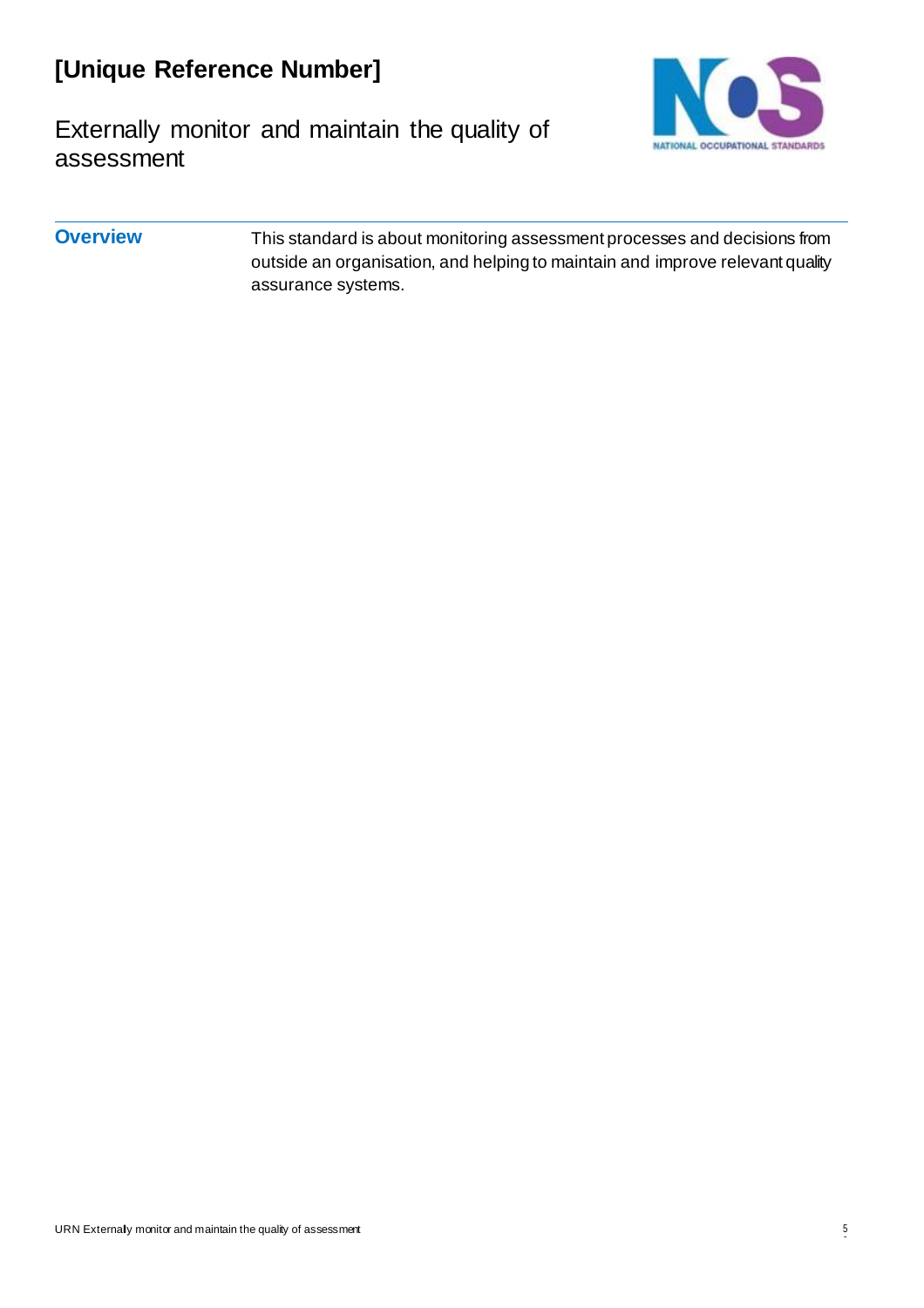Externally monitor and maintain the quality of assessment

### **Performance criteria**

| You must be able to: | plan, communicate and establish procedures for the external |
|----------------------|-------------------------------------------------------------|
|                      | monitoring of quality assurance systems as required         |

- P2 check that internal quality assurance systems and administrative arrangements meet current requirements
- P3 check that staffing and staff competence, assessment arrangements, methods and decisions meet requirements
- P4 provide advice and support to help improve internal quality assurance and assessment arrangements and practices
- P5 work with others to ensure the standardisation of assessment practice and outcomes
- P6 follow the agreed procedures when internal quality assurance and assessment arrangements and practices do not meet requirements
- P7 follow agreed procedures for the recording, storing, reporting and confidentiality of information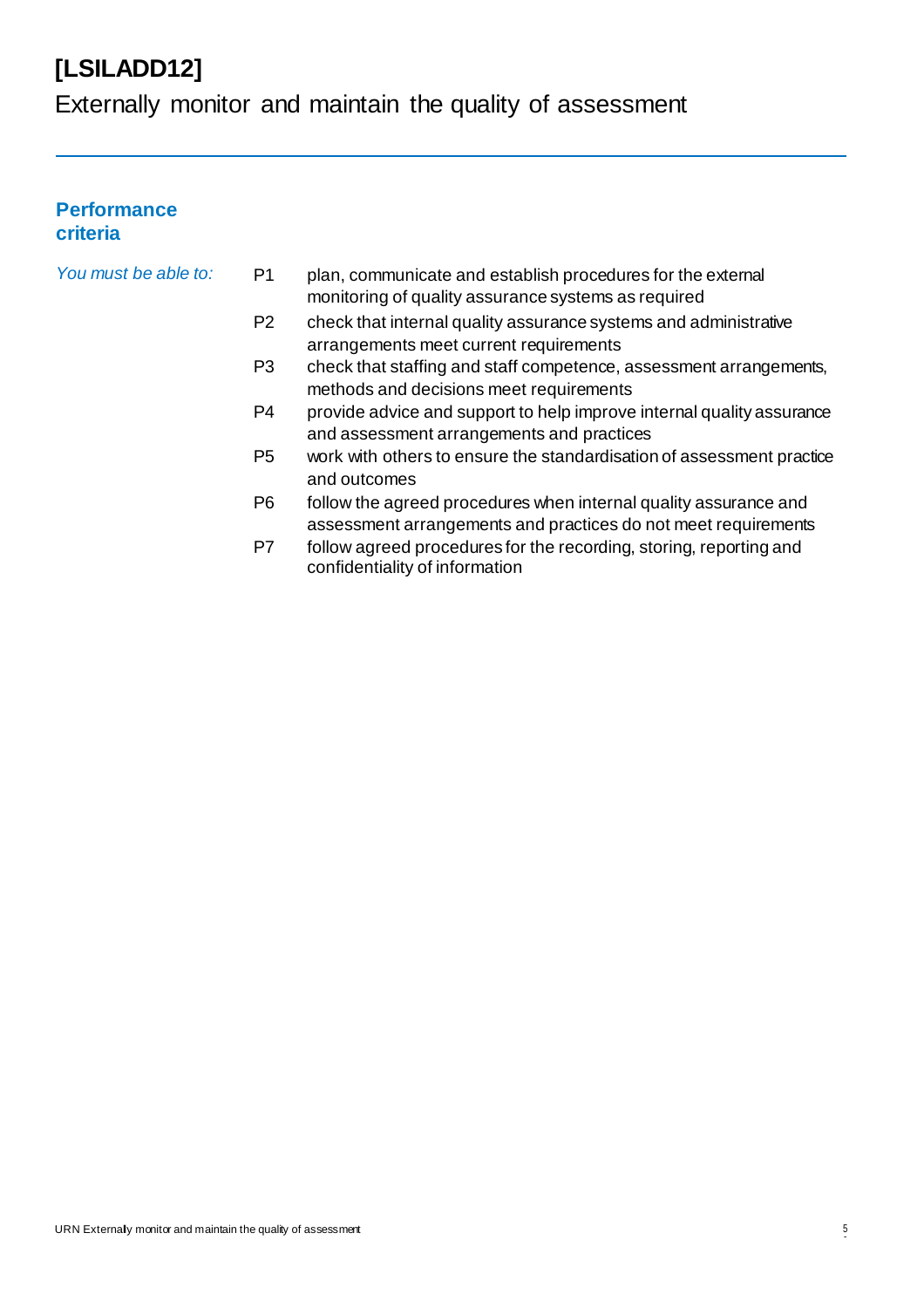Externally monitor and maintain the quality of assessment

### **Knowledge and understanding**

| You need to know and<br>understand: | K <sub>1</sub><br>K <sub>2</sub> | the key concepts and principles of assessment                                                   |
|-------------------------------------|----------------------------------|-------------------------------------------------------------------------------------------------|
|                                     |                                  | the key concepts and principles of quality assurance                                            |
|                                     | K <sub>3</sub>                   | the role of the assessor and internal quality assurance staff and the                           |
|                                     |                                  | current relevant requirements to undertake these roles                                          |
|                                     | K4                               | the current requirements that must be met for internal and external<br>quality assurance        |
|                                     | K <sub>5</sub>                   | the current requirements that must be met for internal assessment<br>arrangements and practices |
|                                     | K <sub>6</sub>                   | how to monitor and evaluate internal quality assurance arrangements                             |
|                                     |                                  | and practices, including the use of technology                                                  |
|                                     | K7                               | how to monitor and evaluate internal assessment arrangements and                                |
|                                     |                                  | practices, including the use of technology                                                      |
|                                     | K <sub>8</sub>                   | the procedures to follow when internal quality assurance and                                    |
|                                     |                                  | assessment arrangements do not meet requirements                                                |
|                                     | K <sub>9</sub>                   | the types of support and advice that organisations need on internal                             |
|                                     |                                  | quality assurance and assessment arrangements and practices                                     |
|                                     | K <sub>10</sub>                  | the importance of providing consistent support and advice that follows                          |
|                                     |                                  | agreed guidance and requirements                                                                |
|                                     | K11                              | how to adapt monitoring and evaluation approaches in relation to                                |
|                                     |                                  | customer need without compromising standards                                                    |
|                                     | K <sub>12</sub>                  | issues related to equality, diversity and if relevant, bilingualism, that                       |
|                                     |                                  | may affect assessment and quality assurance and how to address<br>these                         |
|                                     | K <sub>13</sub>                  | different methods of providing appropriate support and advice in line                           |
|                                     |                                  | with own organisation's guidance                                                                |
|                                     | K14                              | record keeping procedures relating to external quality assurance                                |
|                                     | K <sub>15</sub>                  | the requirements for information management relating to external                                |
|                                     |                                  | quality assurance                                                                               |
|                                     | K16                              | the requirements for data protection and confidentiality in relation to                         |
|                                     |                                  | external quality assurance                                                                      |
|                                     | <b>K17</b>                       | the value and purpose of continuing professional development for                                |
|                                     |                                  | assessment and quality assurance practitioners                                                  |
|                                     |                                  |                                                                                                 |
|                                     |                                  |                                                                                                 |
|                                     |                                  |                                                                                                 |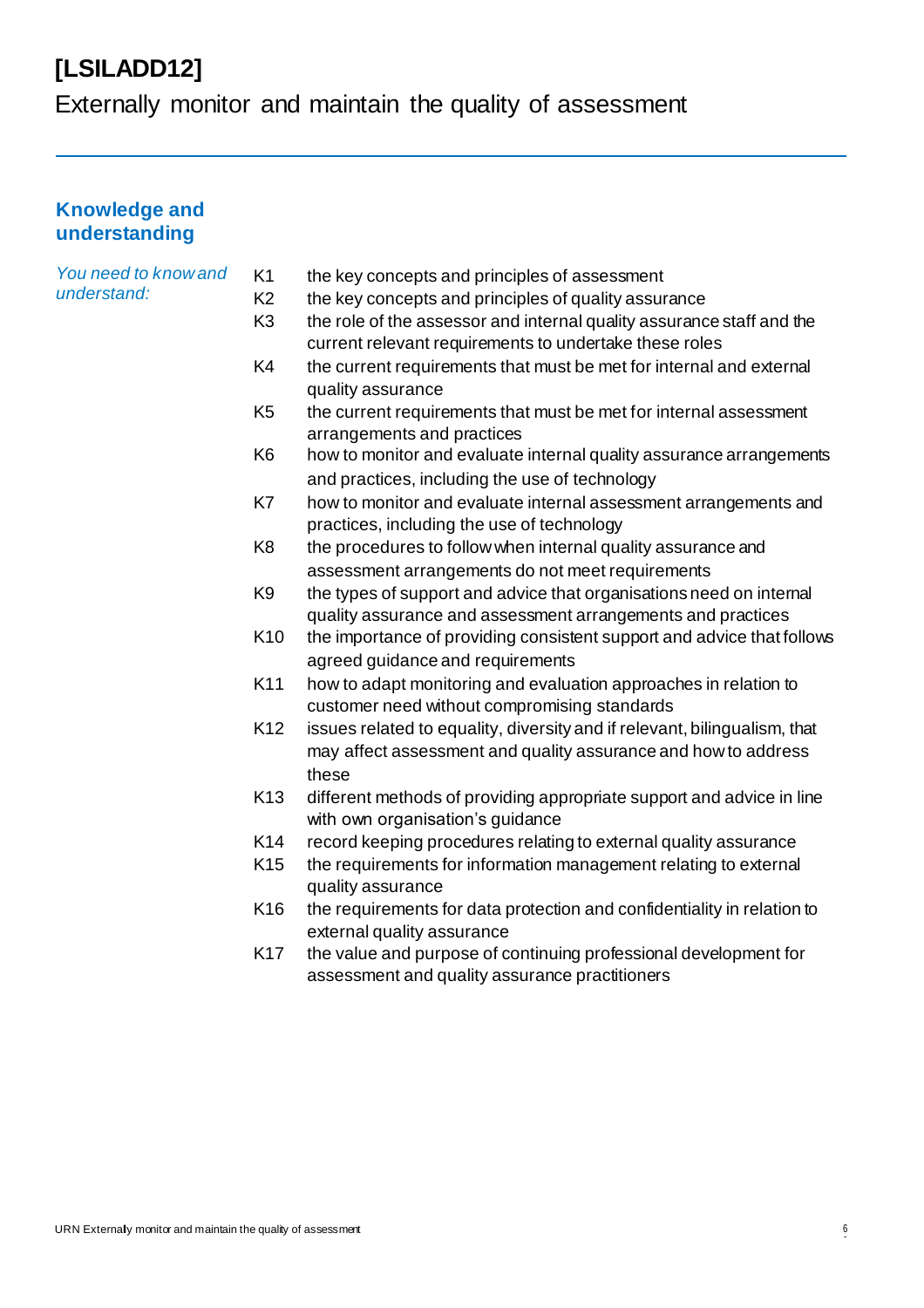### Externally monitor and maintain the quality of assessment

### **Additional Information**

Please visit the website link to access the NOS suite including the Introduction, which contains valuable context and background information for this suite of NOS.

http://webarchive.nationalarchives.gov.uk/2011041415202[5/http://www.lluk.org/s](http://www.lluk.org/s) tandards-and-qualifications/standards/learning-and-development-nationaloccupational-standards/

#### **Glossary Assessment method**

Ways of measuring learning and development, for example, observation, questioning, checking products of work, setting assignments

#### **Equality**

A state of fair treatment that is the right of all people regardless of differences in, for example, culture, ability, gender race, religion, wealth, sexual orientation, or any other group characteristic

### **Diversity**

Acknowledging that each individual is unique, and recognizing our individual differences in, for example, culture, ability, gender, race, religion, wealth, sexual orientation, or any other individual characteristic

#### **Staff competence**

This could include holding an assessor qualification and/or being expert in the subject being assessed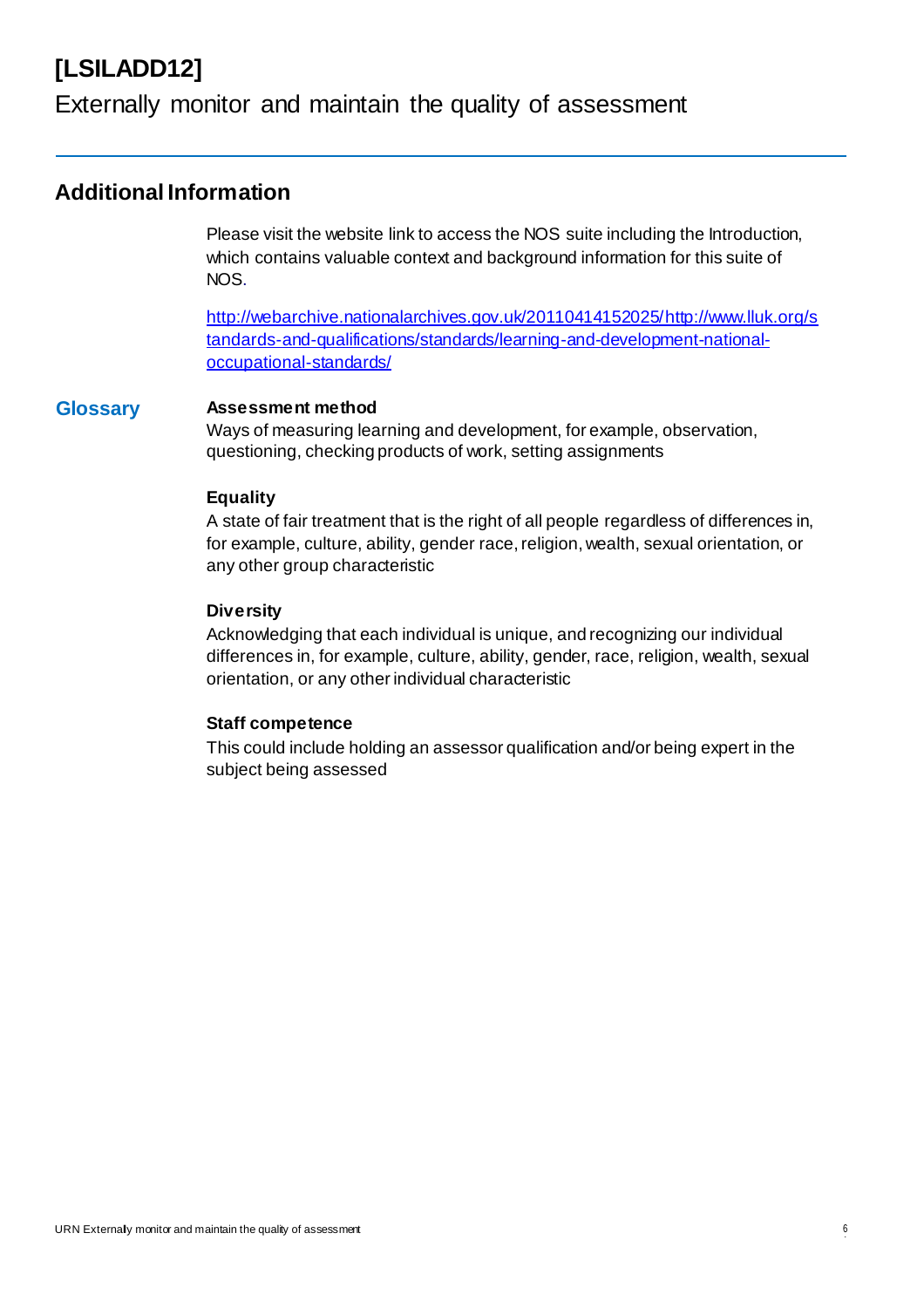Externally monitor and maintain the quality of assessment

| <b>Developed by</b>                | Learning and Skills Improvement Service                                                                                                                                                                                                                                  |  |  |
|------------------------------------|--------------------------------------------------------------------------------------------------------------------------------------------------------------------------------------------------------------------------------------------------------------------------|--|--|
| <b>Version number</b>              | 1                                                                                                                                                                                                                                                                        |  |  |
| Date approved                      | March 2010                                                                                                                                                                                                                                                               |  |  |
| <b>Indicative review</b><br>date   | March 2012                                                                                                                                                                                                                                                               |  |  |
| <b>Validity</b>                    | Current                                                                                                                                                                                                                                                                  |  |  |
| <b>Status</b>                      | Original                                                                                                                                                                                                                                                                 |  |  |
| <b>Originating</b><br>organisation | Lifelong Learning UK                                                                                                                                                                                                                                                     |  |  |
| <b>Original URN</b>                | LaD <sub>12</sub>                                                                                                                                                                                                                                                        |  |  |
| <b>Relevant</b><br>occupations     | Education and training; Teaching and lecturing; Direct learning support;<br>Teaching Professionals; Public Service Professionals                                                                                                                                         |  |  |
| <b>Suite</b>                       | Learning and Development (2010)                                                                                                                                                                                                                                          |  |  |
| <b>Key words</b>                   | assessment, assessment arrangements, assessment methods, assessment<br>practices, external quality assurers, external verifier, externally verify, improve<br>quality assurance, learning development practitioners, monitor assessment<br>decisions, monitor assessment |  |  |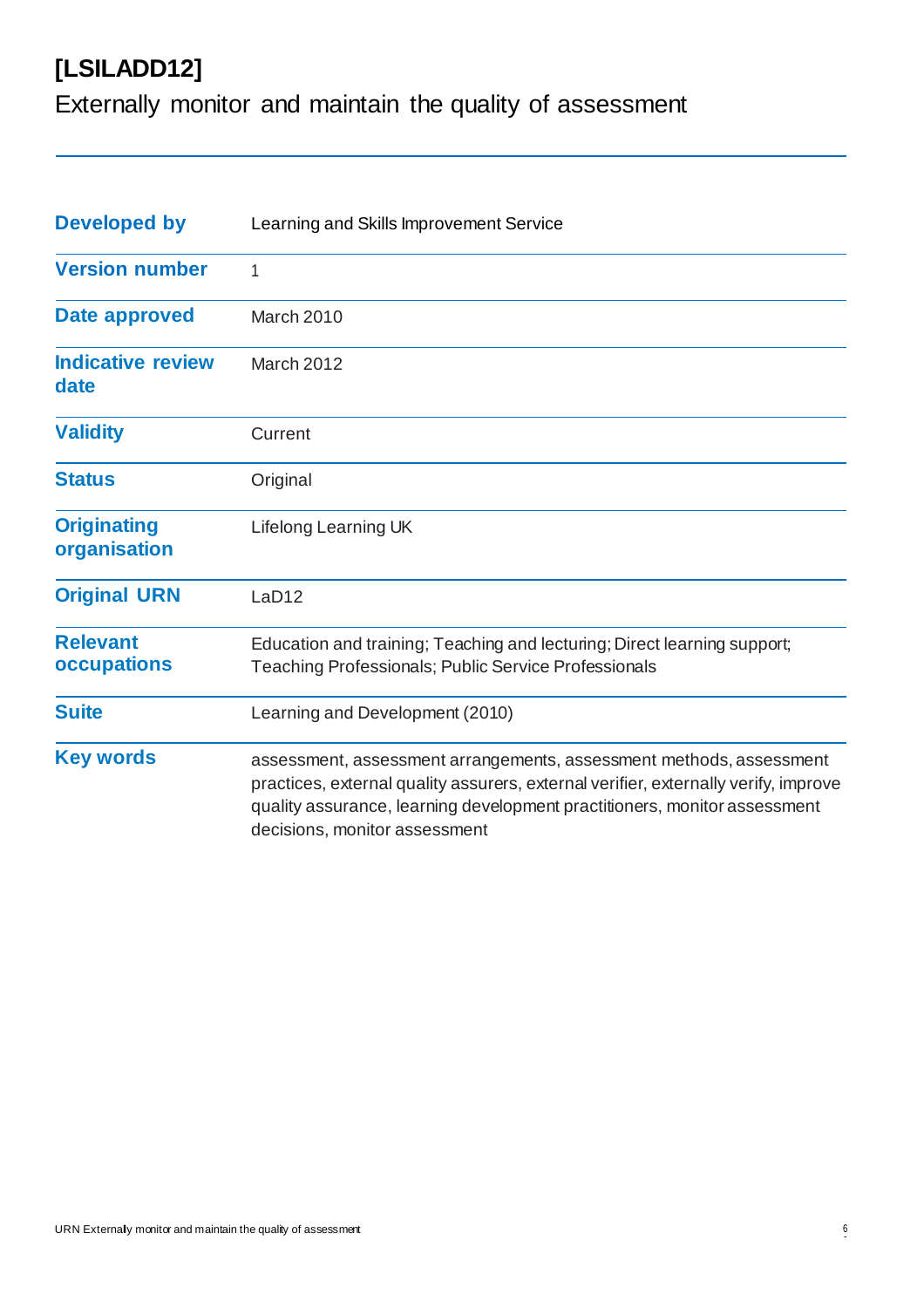

Evaluate and improve learning and development provision



**Overview** This standard is about evaluating learning and development provision and planning/implementing quality improvements.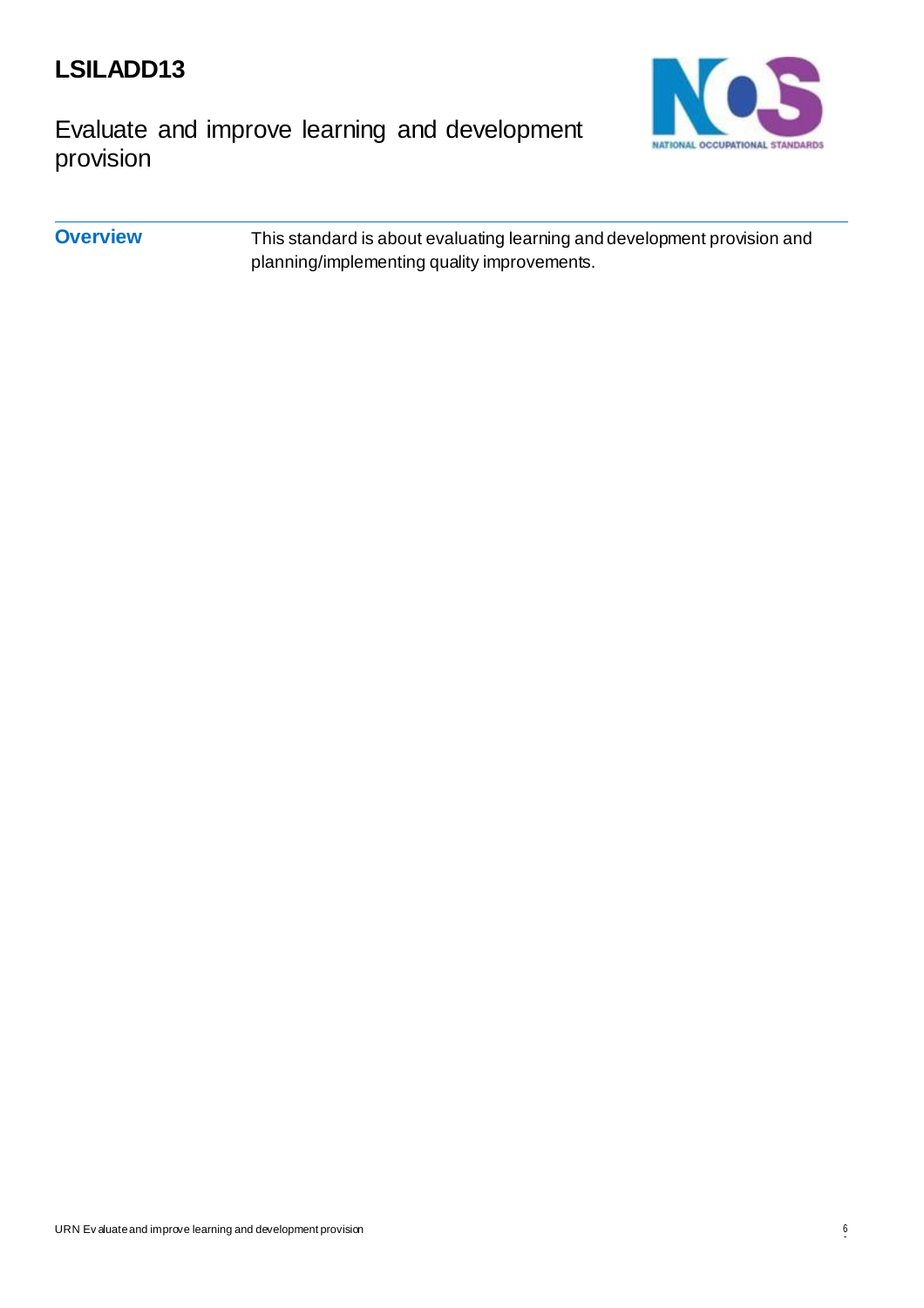Evaluate and improve learning and development provision

### **Performance criteria**

- *You must be able to:* P1 identify the purpose and scope of the evaluation
	- P2 identify quality requirements and appropriate measures of performance
	- P3 identify methods for monitoring, and collecting, managing and analysing data
	- P4 collect and analyse data according to identified monitoring procedures
	- P5 identify strengths and areas for improvement
	- P6 evaluate own contribution to working within quality systems
	- P7 ensure that potential improvements are realistic and achievable
	- P8 work with others to plan and implement improvements to learning and development
	- P9 monitor and evaluate the impact of improvements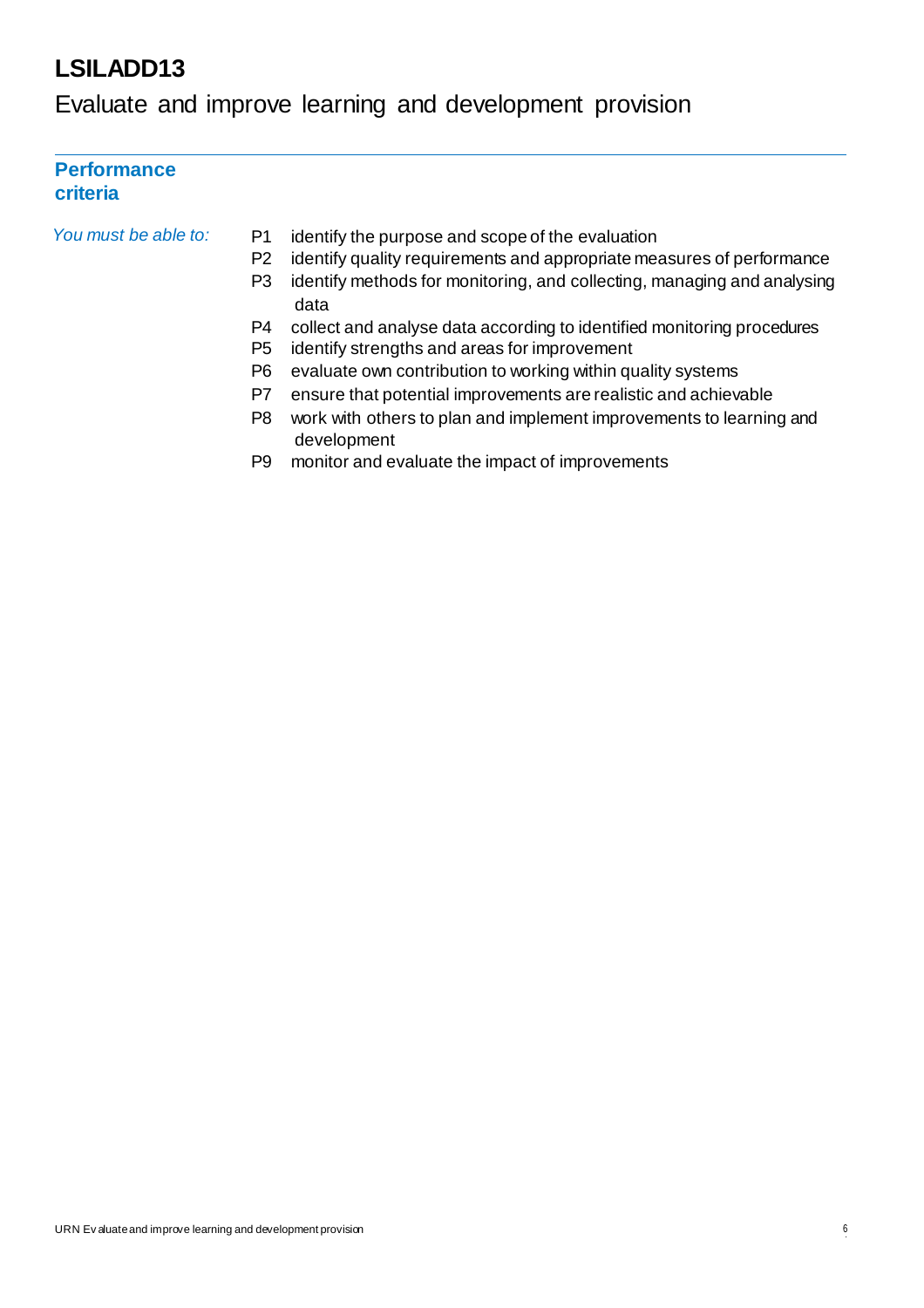Evaluate and improve learning and development provision

| <b>Knowledge and</b><br>understanding |                 |                                                                                                                                                                          |
|---------------------------------------|-----------------|--------------------------------------------------------------------------------------------------------------------------------------------------------------------------|
| You need to know and<br>understand:   | K <sub>1</sub>  | the key concepts and principles of quality assurance and continuous<br>improvement                                                                                       |
|                                       | K <sub>2</sub>  | the quality requirements appropriate to own work context and work role                                                                                                   |
|                                       | K <sub>3</sub>  | how to research and keep up to date with quality requirements relevant<br>to learning and development                                                                    |
|                                       | K4              | industry recognised standards relevant to learning and development<br>and the processes and activities which deliver excellence in the work                              |
|                                       | K <sub>5</sub>  | context being evaluated<br>how to identify performance indicators relevant to the area of learning<br>and development being evaluated                                    |
|                                       | K <sub>6</sub>  | how to set realistic targets, the contribution that targets can make to<br>evaluation processes and the drawbacks associated with target driven<br>work                  |
|                                       | K7              | the strengths and weaknesses of different monitoring and information<br>collection methods and how to develop and administer these methods                               |
|                                       | K <sub>8</sub>  | the range, amount and frequency of data - including qualitative and<br>quantitative – that needs to be collected and analysed to give valid<br>information about quality |
|                                       | K <sub>9</sub>  | the contribution that technology can make to the monitoring and<br>evaluation process                                                                                    |
|                                       | K10             | the principles of information management and how to establish<br>systems for the monitoring and management of qualitative and<br>quantitative data                       |
|                                       | K11             | processes, procedures and methods involved in data analysis and<br>interpretation                                                                                        |
|                                       | K <sub>12</sub> | what to monitor for specific purposes and how to record and store it                                                                                                     |
|                                       | K <sub>13</sub> | how to contribute to self-assessment and evaluation processes                                                                                                            |
|                                       | K14             | the role and functions of individuals and teams in improving quality and<br>raising standards                                                                            |
|                                       | K <sub>15</sub> | the importance of involving the learner in quality improvement                                                                                                           |
|                                       | K16             | how to encourage the learner to contribute to self-assessment<br>processes                                                                                               |
|                                       | K17             | the impact of the wider learning environment on the learner experience                                                                                                   |
|                                       | K <sub>18</sub> | how to use feedback to develop own practice specific to the relevant<br>quality systems                                                                                  |
|                                       | K <sub>19</sub> | how to act on the outcomes of quality assurance, including self-<br>assessment and evaluation                                                                            |
|                                       | K <sub>20</sub> | how to contribute to quality improvement plans                                                                                                                           |
|                                       | K <sub>21</sub> | how to work with those involved in the learning process to influence<br>and implement quality improvement                                                                |
|                                       | K <sub>22</sub> | the confidentiality and data protection legislation relevant to the<br>collection and storage of information in learning and development                                 |
|                                       | K <sub>23</sub> | issues related to equality, diversity and if relevant, bilingualism, that                                                                                                |

may affect evaluation and improvement to provision, and how to address these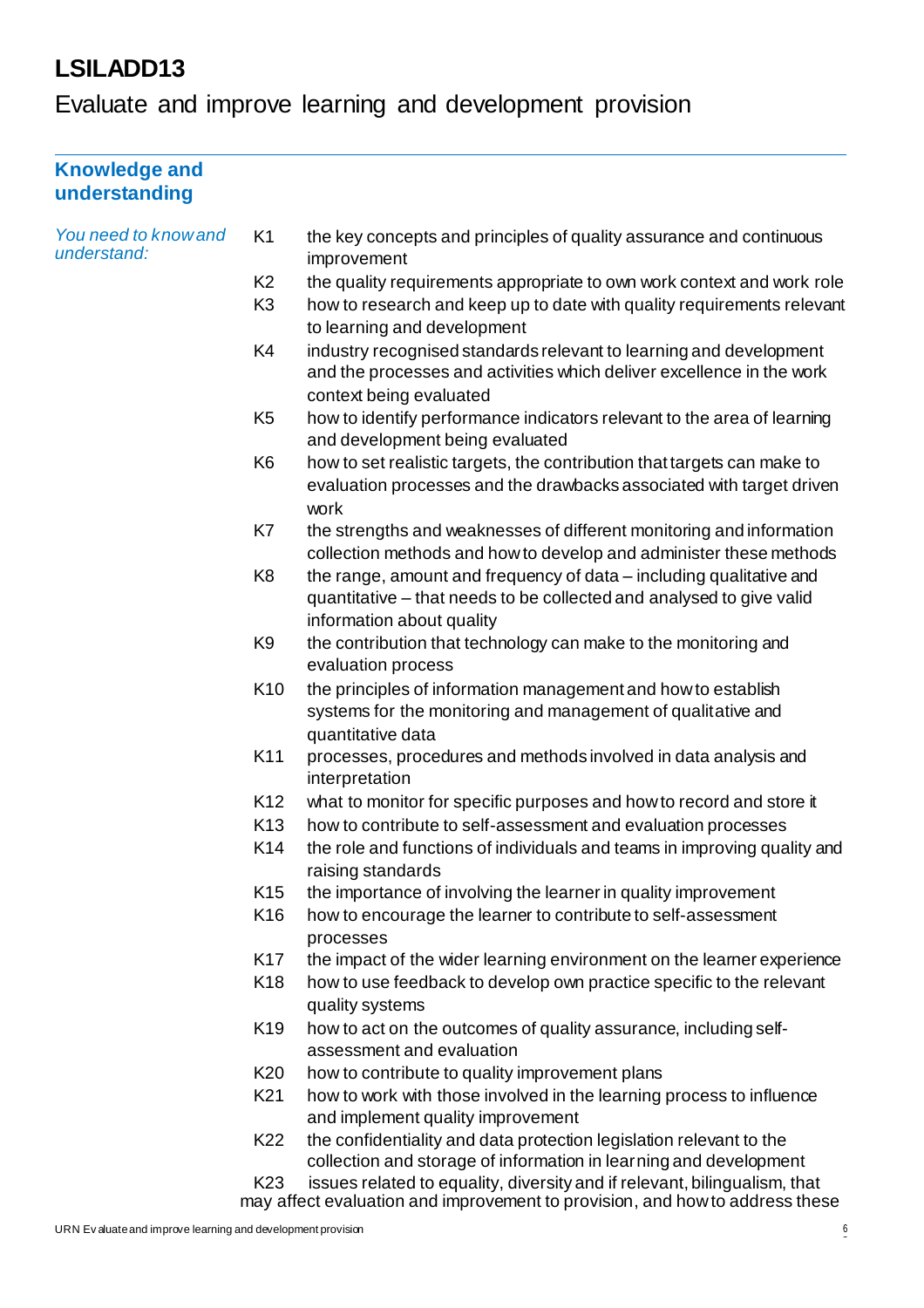Evaluate and improve learning and development provision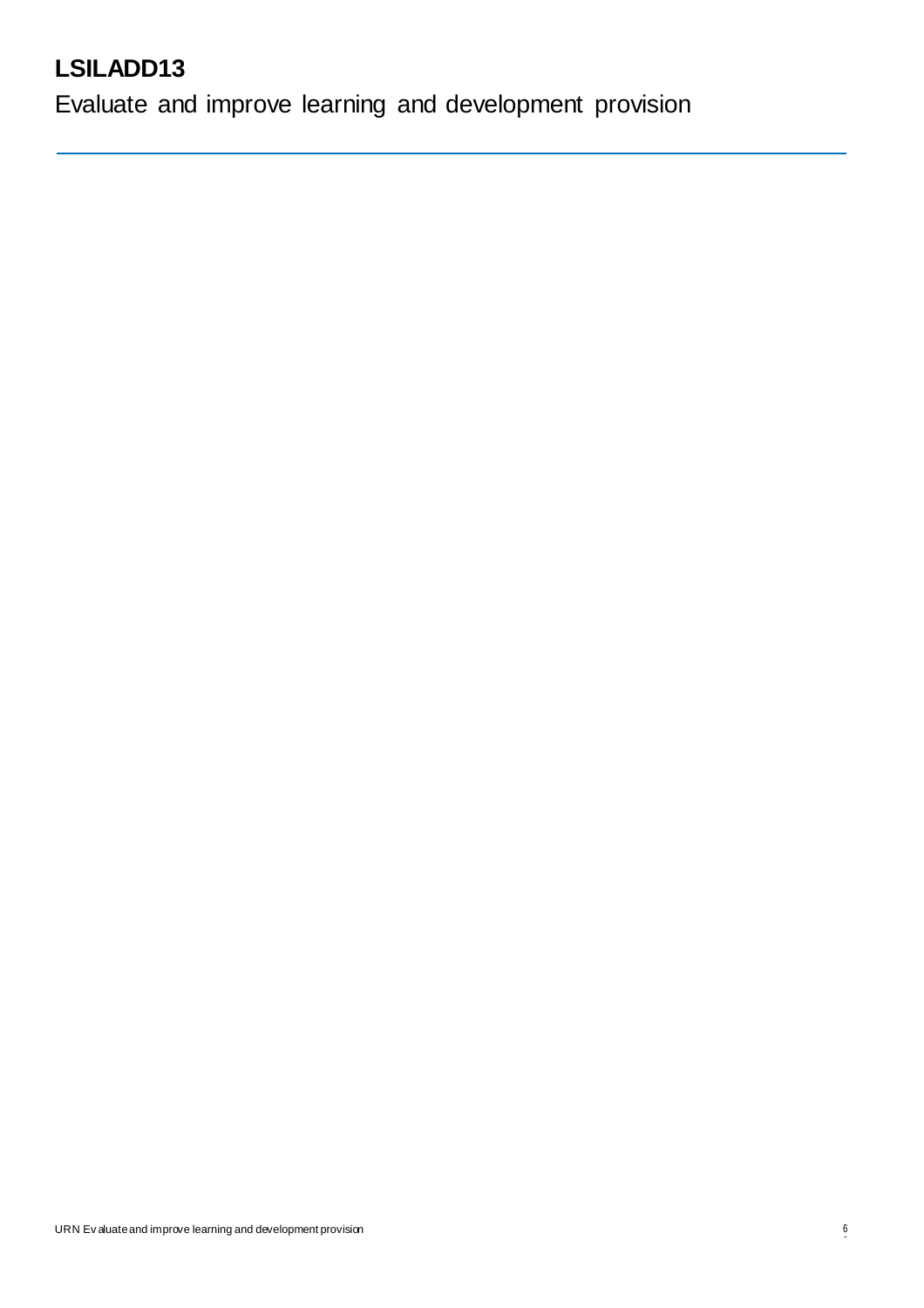### Evaluate and improve learning and development provision

### **Additional Information**

Please visit the website link to access the NOS suite including the Introduction, which contains valuable context and background information for this suite of NOS.

http://webarchive.nationalarchives.gov.uk/2011041415202[5/http://www.lluk.org/standards](http://www.lluk.org/standards-)and-qualifications/standards/learning-and-development-national-occupational-standards/

#### **Glossary Evidence**

This could be for example learner progress, learner attainment, learner satisfaction, staff engagement as appropriate to the quality indicators

#### **Quality requirements**

These could be for example, organisational, legal/statutory, funding or awarding organisation requirements

#### **Scope**

What the evaluation will cover